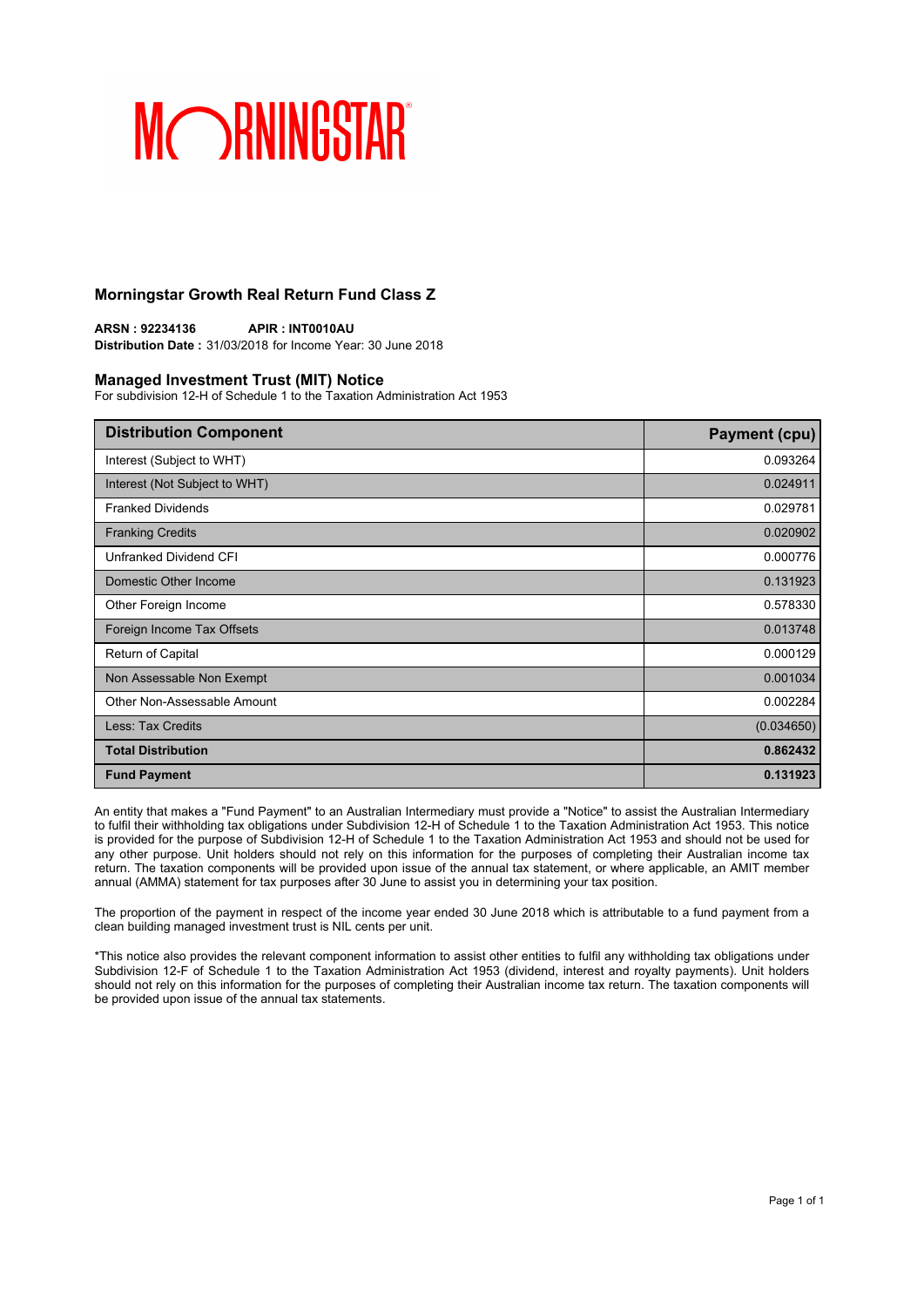### **Morningstar Growth Real Return Fund Class B**

**ARSN : 92234136 APIR : INT0039AU Distribution Date :** 31/03/2018 for Income Year: 30 June 2018

#### **Managed Investment Trust (MIT) Notice**

For subdivision 12-H of Schedule 1 to the Taxation Administration Act 1953

| <b>Distribution Component</b> | <b>Payment (cpu)</b> |
|-------------------------------|----------------------|
| Interest (Subject to WHT)     | 0.079090             |
| Interest (Not Subject to WHT) | 0.021134             |
| <b>Franked Dividends</b>      | 0.025242             |
| <b>Franking Credits</b>       | 0.017717             |
| Unfranked Dividend CFI        | 0.000676             |
| Domestic Other Income         | 0.111882             |
| Other Foreign Income          | 0.490545             |
| Foreign Income Tax Offsets    | 0.011678             |
| Return of Capital             | 0.000124             |
| Non Assessable Non Exempt     | 0.000877             |
| Other Non-Assessable Amount   | 0.001935             |
| Less: Tax Credits             | (0.029395)           |
| <b>Total Distribution</b>     | 0.731505             |
| <b>Fund Payment</b>           | 0.111882             |

An entity that makes a "Fund Payment" to an Australian Intermediary must provide a "Notice" to assist the Australian Intermediary to fulfil their withholding tax obligations under Subdivision 12-H of Schedule 1 to the Taxation Administration Act 1953. This notice is provided for the purpose of Subdivision 12-H of Schedule 1 to the Taxation Administration Act 1953 and should not be used for any other purpose. Unit holders should not rely on this information for the purposes of completing their Australian income tax return. The taxation components will be provided upon issue of the annual tax statement, or where applicable, an AMIT member annual (AMMA) statement for tax purposes after 30 June to assist you in determining your tax position.

The proportion of the payment in respect of the income year ended 30 June 2018 which is attributable to a fund payment from a clean building managed investment trust is NIL cents per unit.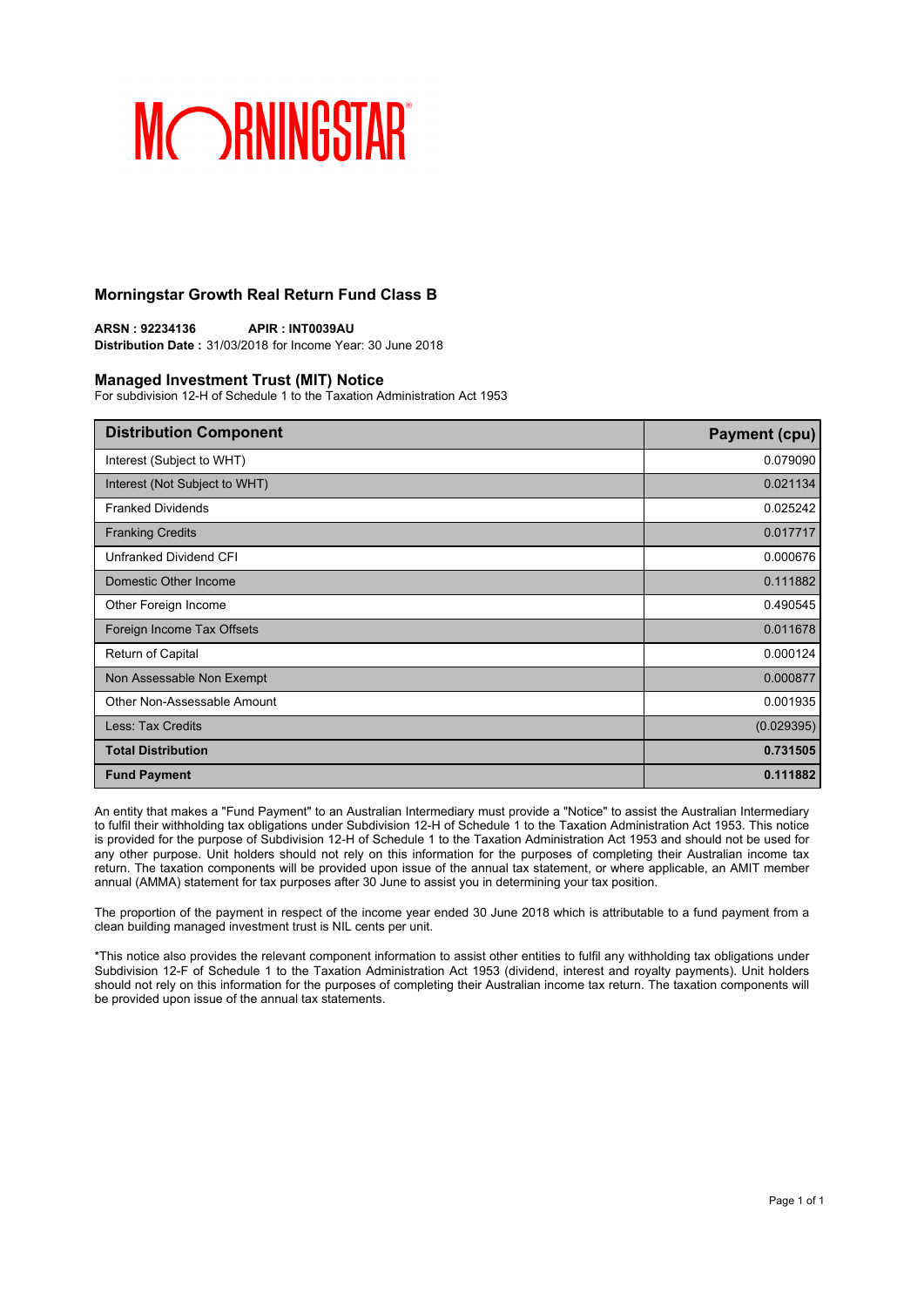### **Morningstar Balanced Real Return Fund Class A**

**ARSN : 92229975 APIR : INT0028AU Distribution Date :** 31/03/2018 for Income Year: 30 June 2018

#### **Managed Investment Trust (MIT) Notice**

For subdivision 12-H of Schedule 1 to the Taxation Administration Act 1953

| <b>Distribution Component</b> | <b>Payment (cpu)</b> |
|-------------------------------|----------------------|
| Interest (Subject to WHT)     | 0.128861             |
| Interest (Not Subject to WHT) | 0.028335             |
| <b>Franked Dividends</b>      | 0.017735             |
| <b>Franking Credits</b>       | 0.011265             |
| Unfranked Dividend CFI        | 0.000097             |
| Domestic Other Income         | 0.116009             |
| Other Foreign Income          | 0.399588             |
| Foreign Income Tax Offsets    | 0.007375             |
| Return of Capital             | 0.000092             |
| Non Assessable Non Exempt     | 0.000641             |
| Other Non-Assessable Amount   | 0.001400             |
| <b>Less: Tax Credits</b>      | (0.018640)           |
| <b>Total Distribution</b>     | 0.692758             |
| <b>Fund Payment</b>           | 0.116009             |

An entity that makes a "Fund Payment" to an Australian Intermediary must provide a "Notice" to assist the Australian Intermediary to fulfil their withholding tax obligations under Subdivision 12-H of Schedule 1 to the Taxation Administration Act 1953. This notice is provided for the purpose of Subdivision 12-H of Schedule 1 to the Taxation Administration Act 1953 and should not be used for any other purpose. Unit holders should not rely on this information for the purposes of completing their Australian income tax return. The taxation components will be provided upon issue of the annual tax statement, or where applicable, an AMIT member annual (AMMA) statement for tax purposes after 30 June to assist you in determining your tax position.

The proportion of the payment in respect of the income year ended 30 June 2018 which is attributable to a fund payment from a clean building managed investment trust is NIL cents per unit.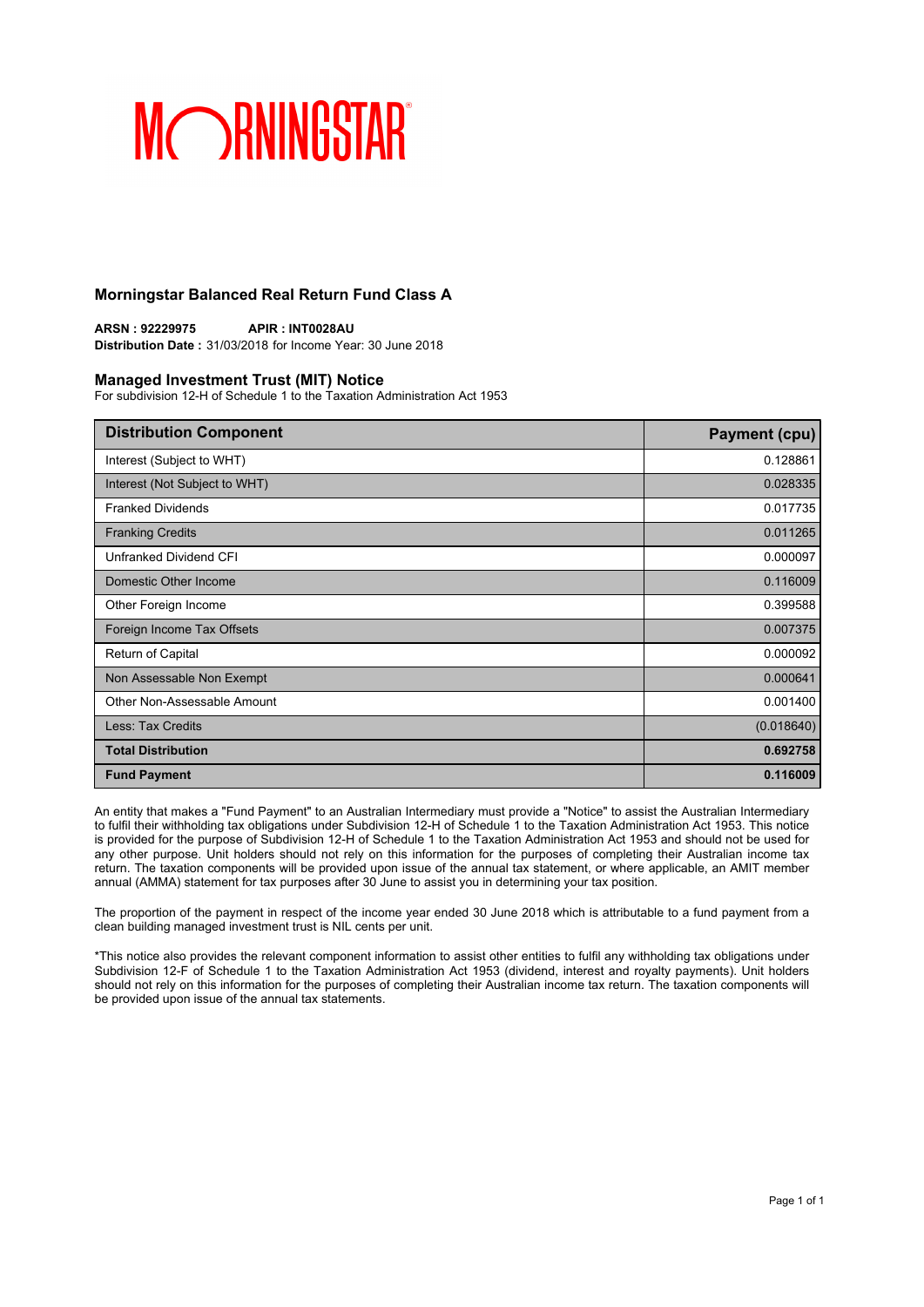### **Morningstar Moderate Real Return Fund Class A**

**ARSN : 92232589 APIR : INT0034AU Distribution Date :** 31/03/2018 for Income Year: 30 June 2018

#### **Managed Investment Trust (MIT) Notice**

For subdivision 12-H of Schedule 1 to the Taxation Administration Act 1953

| <b>Distribution Component</b> | <b>Payment (cpu)</b> |
|-------------------------------|----------------------|
| Interest (Subject to WHT)     | 0.189964             |
| Interest (Not Subject to WHT) | 0.037221             |
| <b>Franked Dividends</b>      | 0.007179             |
| <b>Franking Credits</b>       | 0.004733             |
| Domestic Other Income         | 0.127001             |
| Other Foreign Income          | 0.230170             |
| Foreign Income Tax Offsets    | 0.003712             |
| Net Exempted Income           | 0.000001             |
| Return of Capital             | 0.000047             |
| Non Assessable Non Exempt     | 0.000323             |
| Other Non-Assessable Amount   | 0.000697             |
| Less: Tax Credits             | (0.008445)           |
| <b>Total Distribution</b>     | 0.592603             |
| <b>Fund Payment</b>           | 0.127001             |

An entity that makes a "Fund Payment" to an Australian Intermediary must provide a "Notice" to assist the Australian Intermediary to fulfil their withholding tax obligations under Subdivision 12-H of Schedule 1 to the Taxation Administration Act 1953. This notice is provided for the purpose of Subdivision 12-H of Schedule 1 to the Taxation Administration Act 1953 and should not be used for any other purpose. Unit holders should not rely on this information for the purposes of completing their Australian income tax return. The taxation components will be provided upon issue of the annual tax statement, or where applicable, an AMIT member annual (AMMA) statement for tax purposes after 30 June to assist you in determining your tax position.

The proportion of the payment in respect of the income year ended 30 June 2018 which is attributable to a fund payment from a clean building managed investment trust is NIL cents per unit.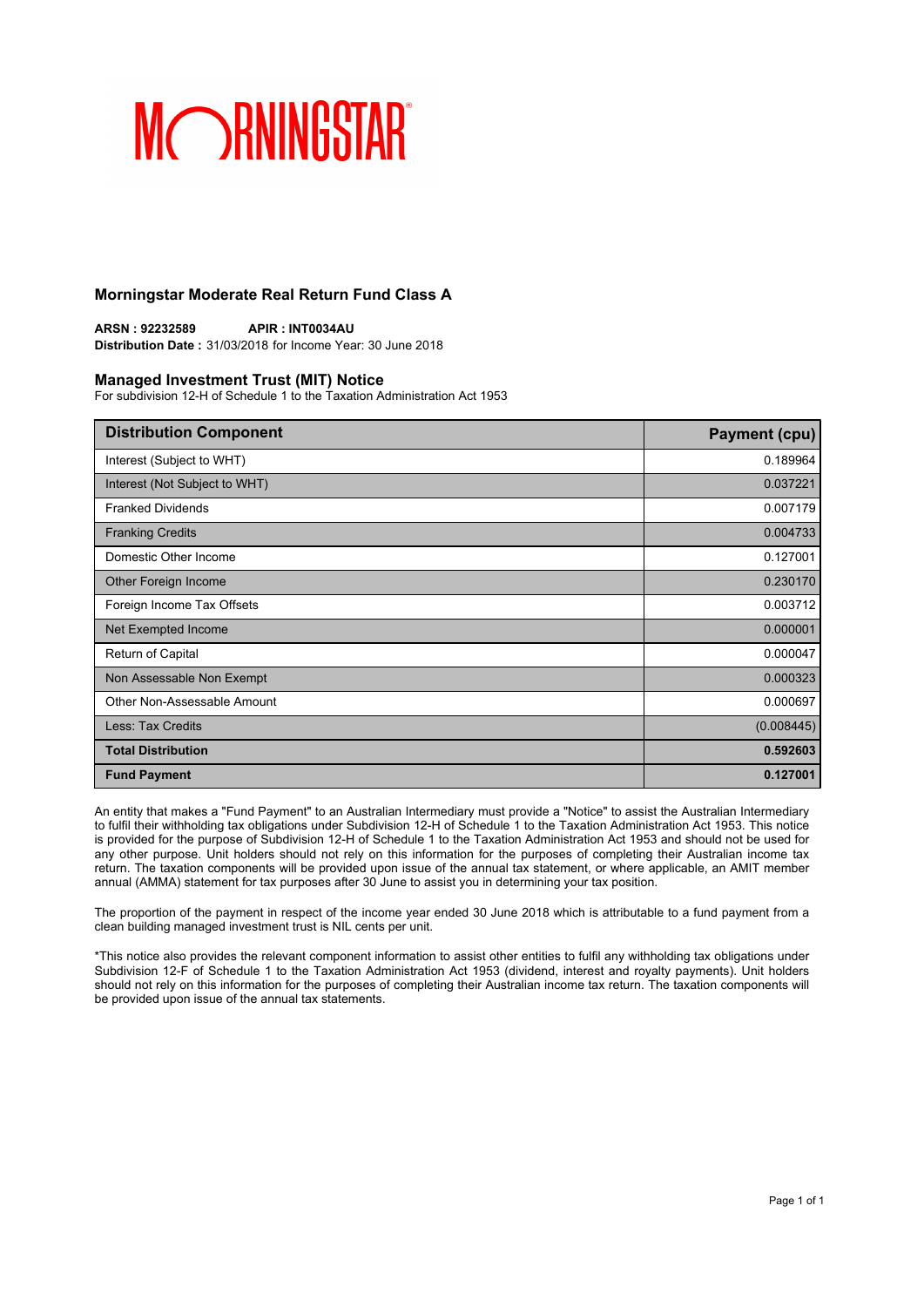### **Morningstar Growth Real Return Fund Class A**

**ARSN : 92234136 APIR : INT0038AU Distribution Date :** 31/03/2018 for Income Year: 30 June 2018

#### **Managed Investment Trust (MIT) Notice**

For subdivision 12-H of Schedule 1 to the Taxation Administration Act 1953

| <b>Distribution Component</b> | <b>Payment (cpu)</b> |
|-------------------------------|----------------------|
| Interest (Subject to WHT)     | 0.079424             |
| Interest (Not Subject to WHT) | 0.021223             |
| <b>Franked Dividends</b>      | 0.025349             |
| <b>Franking Credits</b>       | 0.017792             |
| Unfranked Dividend CFI        | 0.000679             |
| Domestic Other Income         | 0.112355             |
| Other Foreign Income          | 0.492616             |
| Foreign Income Tax Offsets    | 0.011728             |
| Return of Capital             | 0.000125             |
| Non Assessable Non Exempt     | 0.000881             |
| Other Non-Assessable Amount   | 0.001943             |
| Less: Tax Credits             | (0.029520)           |
| <b>Total Distribution</b>     | 0.734595             |
| <b>Fund Payment</b>           | 0.112355             |

An entity that makes a "Fund Payment" to an Australian Intermediary must provide a "Notice" to assist the Australian Intermediary to fulfil their withholding tax obligations under Subdivision 12-H of Schedule 1 to the Taxation Administration Act 1953. This notice is provided for the purpose of Subdivision 12-H of Schedule 1 to the Taxation Administration Act 1953 and should not be used for any other purpose. Unit holders should not rely on this information for the purposes of completing their Australian income tax return. The taxation components will be provided upon issue of the annual tax statement, or where applicable, an AMIT member annual (AMMA) statement for tax purposes after 30 June to assist you in determining your tax position.

The proportion of the payment in respect of the income year ended 30 June 2018 which is attributable to a fund payment from a clean building managed investment trust is NIL cents per unit.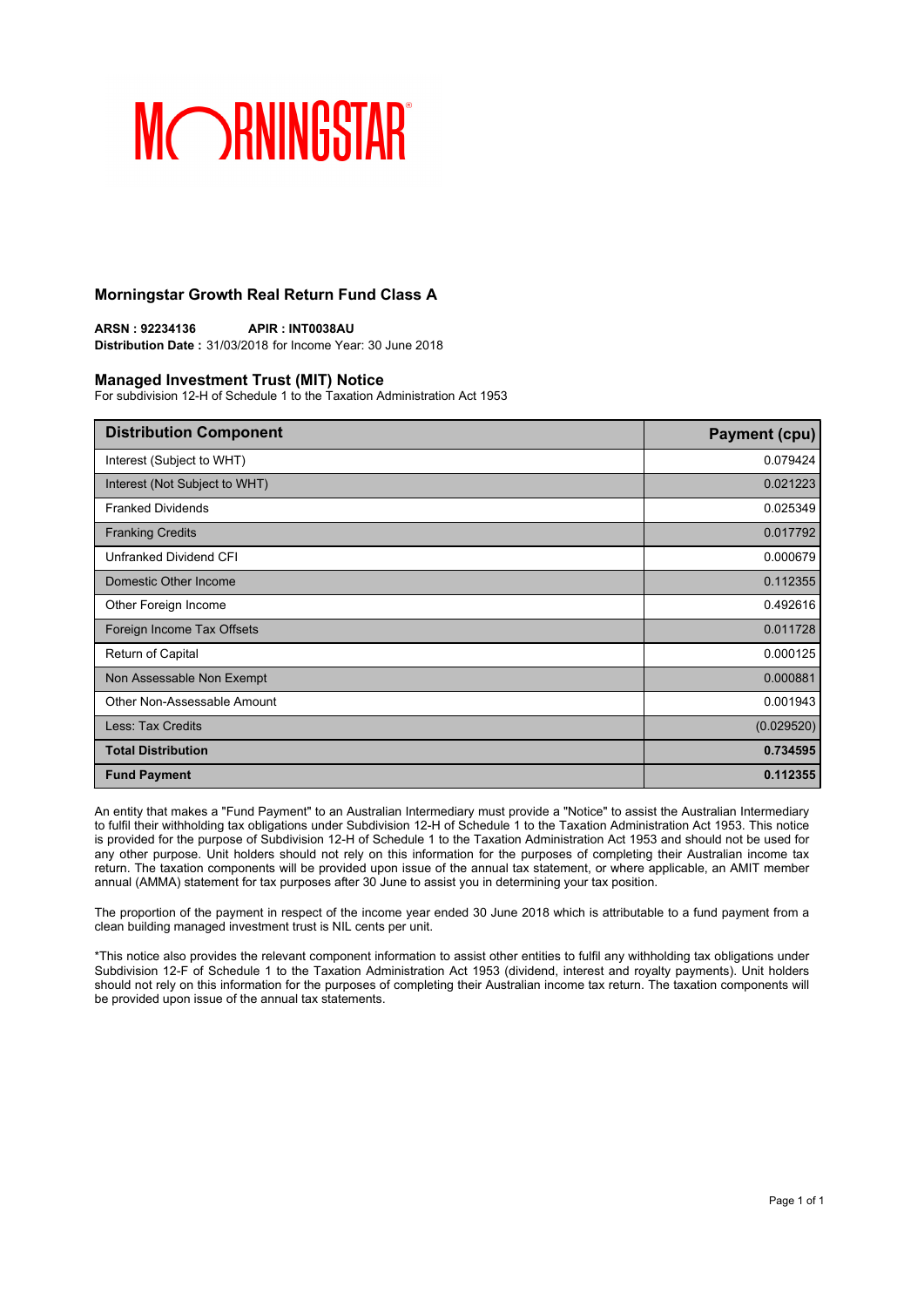### **Morningstar Multi Asset Real Return Fund Class A**

**ARSN : 92232356 APIR : INT0040AU Distribution Date :** 31/03/2018 for Income Year: 30 June 2018

#### **Managed Investment Trust (MIT) Notice**

For subdivision 12-H of Schedule 1 to the Taxation Administration Act 1953

| <b>Distribution Component</b> | <b>Payment (cpu)</b> |
|-------------------------------|----------------------|
| Interest (Subject to WHT)     | 0.101937             |
| Interest (Not Subject to WHT) | 0.033653             |
| <b>Franked Dividends</b>      | 0.003188             |
| <b>Franking Credits</b>       | 0.001691             |
| <b>Unfranked Dividends</b>    | 0.000700             |
| Domestic Other Income         | 0.112716             |
| Other Foreign Income          | 0.272893             |
| Foreign Income Tax Offsets    | 0.034087             |
| Other Non-Assessable Amount   | 0.001117             |
| Less: Tax Credits             | (0.035778)           |
| <b>Total Distribution</b>     | 0.526204             |
| <b>Fund Payment</b>           | 0.112716             |

An entity that makes a "Fund Payment" to an Australian Intermediary must provide a "Notice" to assist the Australian Intermediary to fulfil their withholding tax obligations under Subdivision 12-H of Schedule 1 to the Taxation Administration Act 1953. This notice is provided for the purpose of Subdivision 12-H of Schedule 1 to the Taxation Administration Act 1953 and should not be used for any other purpose. Unit holders should not rely on this information for the purposes of completing their Australian income tax return. The taxation components will be provided upon issue of the annual tax statement, or where applicable, an AMIT member annual (AMMA) statement for tax purposes after 30 June to assist you in determining your tax position.

The proportion of the payment in respect of the income year ended 30 June 2018 which is attributable to a fund payment from a clean building managed investment trust is NIL cents per unit.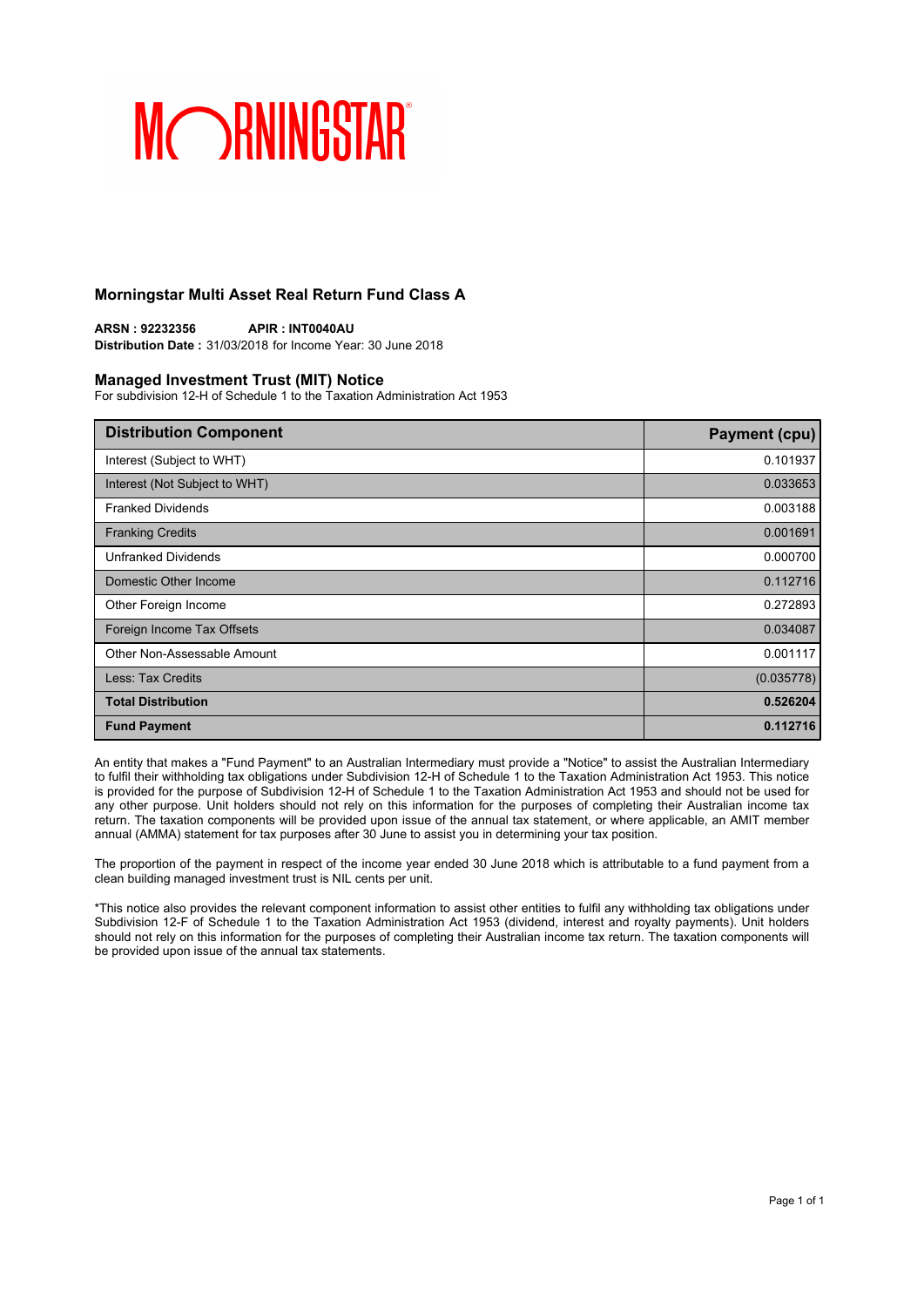### **Morningstar High Growth Real Return Fund Class A**

**ARSN : 92226358 APIR : INT0042AU Distribution Date :** 31/03/2018 for Income Year: 30 June 2018

#### **Managed Investment Trust (MIT) Notice**

For subdivision 12-H of Schedule 1 to the Taxation Administration Act 1953

| <b>Distribution Component</b> | Payment (cpu) |
|-------------------------------|---------------|
| Interest (Subject to WHT)     | 0.055453      |
| Interest (Not Subject to WHT) | 0.016639      |
| <b>Franked Dividends</b>      | 0.039716      |
| <b>Franking Credits</b>       | 0.062204      |
| <b>Unfranked Dividends</b>    | 0.005945      |
| Unfranked Dividend CFI        | 0.003791      |
| Domestic Other Income         | 0.088778      |
| Other Foreign Income          | 0.615299      |
| Foreign Income Tax Offsets    | 0.054436      |
| <b>Return of Capital</b>      | 0.000160      |
| Non Assessable Non Exempt     | 0.001307      |
| Other Non-Assessable Amount   | 0.003178      |
| Less: Tax Credits             | (0.116640)    |
| <b>Total Distribution</b>     | 0.830266      |
| <b>Fund Payment</b>           | 0.088778      |

An entity that makes a "Fund Payment" to an Australian Intermediary must provide a "Notice" to assist the Australian Intermediary to fulfil their withholding tax obligations under Subdivision 12-H of Schedule 1 to the Taxation Administration Act 1953. This notice is provided for the purpose of Subdivision 12-H of Schedule 1 to the Taxation Administration Act 1953 and should not be used for any other purpose. Unit holders should not rely on this information for the purposes of completing their Australian income tax return. The taxation components will be provided upon issue of the annual tax statement, or where applicable, an AMIT member annual (AMMA) statement for tax purposes after 30 June to assist you in determining your tax position.

The proportion of the payment in respect of the income year ended 30 June 2018 which is attributable to a fund payment from a clean building managed investment trust is NIL cents per unit.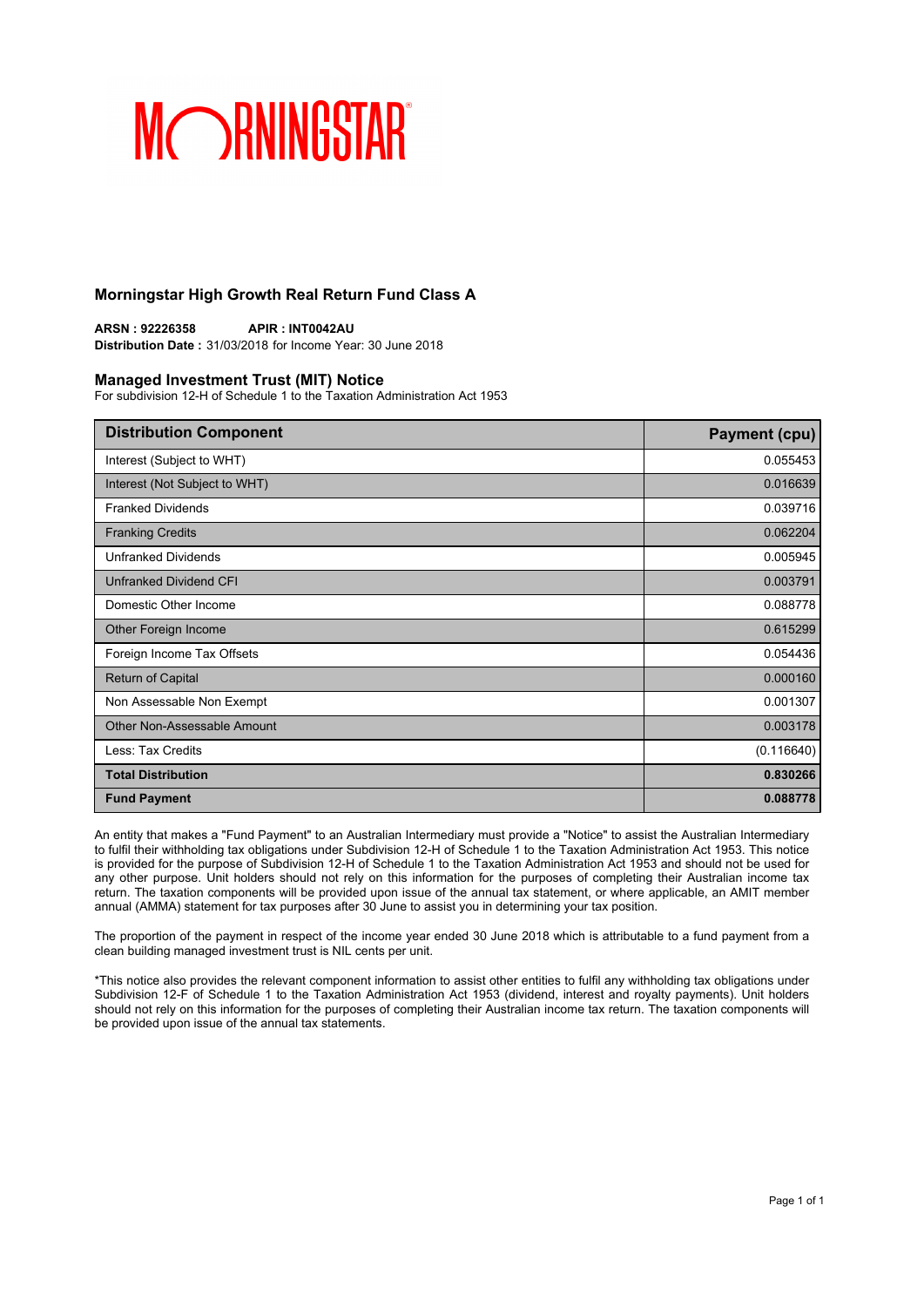### **Morningstar Global Property Securities (Hedged) Fund Class A**

**ARSN : 118668929 APIR : INT0077AU Distribution Date :** 31/03/2018 for Income Year: 30 June 2018

#### **Managed Investment Trust (MIT) Notice**

For subdivision 12-H of Schedule 1 to the Taxation Administration Act 1953

| <b>Distribution Component</b> | Payment (cpu) |
|-------------------------------|---------------|
| <b>Franking Credits</b>       | 0.006381      |
| Other Foreign Income          | 0.904445      |
| Foreign Income Tax Offsets    | 0.134259      |
| Non Assessable Non Exempt     | 0.046996      |
| Other Non-Assessable Amount   | 0.038699      |
| Less: Tax Credits             | (0.140640)    |
| <b>Total Distribution</b>     | 0.990140      |
| <b>Fund Payment</b>           | 0.009496      |

An entity that makes a "Fund Payment" to an Australian Intermediary must provide a "Notice" to assist the Australian Intermediary to fulfil their withholding tax obligations under Subdivision 12-H of Schedule 1 to the Taxation Administration Act 1953. This notice is provided for the purpose of Subdivision 12-H of Schedule 1 to the Taxation Administration Act 1953 and should not be used for any other purpose. Unit holders should not rely on this information for the purposes of completing their Australian income tax return. The taxation components will be provided upon issue of the annual tax statement, or where applicable, an AMIT member annual (AMMA) statement for tax purposes after 30 June to assist you in determining your tax position.

The proportion of the payment in respect of the income year ended 30 June 2018 which is attributable to a fund payment from a clean building managed investment trust is NIL cents per unit.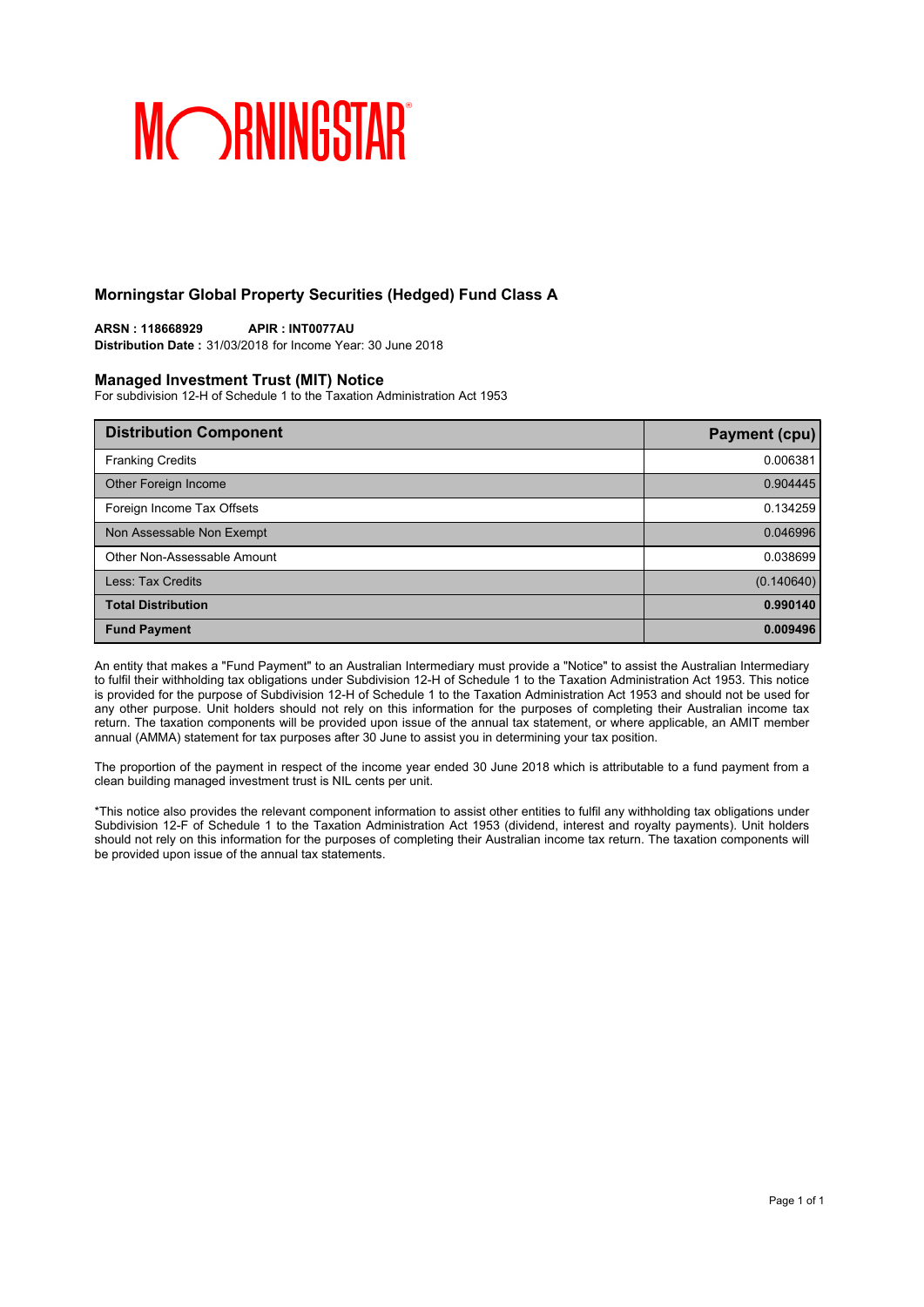### **Morningstar International Shares (Unhedged) Fund Class A**

## **ARSN : 92229199 APIR : INT0052AU**

**Distribution Date :** 31/03/2018 for Income Year: 30 June 2018

#### **Managed Investment Trust (MIT) Notice**

For subdivision 12-H of Schedule 1 to the Taxation Administration Act 1953

| <b>Distribution Component</b> | Payment (cpu) |
|-------------------------------|---------------|
| Other Foreign Income          | 0.176340      |
| Foreign Income Tax Offsets    | 0.030061      |
| Less: Tax Credits             | (0.030061)    |
| <b>Total Distribution</b>     | 0.176340      |
| <b>Fund Payment</b>           | 0.000000      |

An entity that makes a "Fund Payment" to an Australian Intermediary must provide a "Notice" to assist the Australian Intermediary to fulfil their withholding tax obligations under Subdivision 12-H of Schedule 1 to the Taxation Administration Act 1953. This notice is provided for the purpose of Subdivision 12-H of Schedule 1 to the Taxation Administration Act 1953 and should not be used for any other purpose. Unit holders should not rely on this information for the purposes of completing their Australian income tax return. The taxation components will be provided upon issue of the annual tax statement, or where applicable, an AMIT member annual (AMMA) statement for tax purposes after 30 June to assist you in determining your tax position.

The proportion of the payment in respect of the income year ended 30 June 2018 which is attributable to a fund payment from a clean building managed investment trust is NIL cents per unit.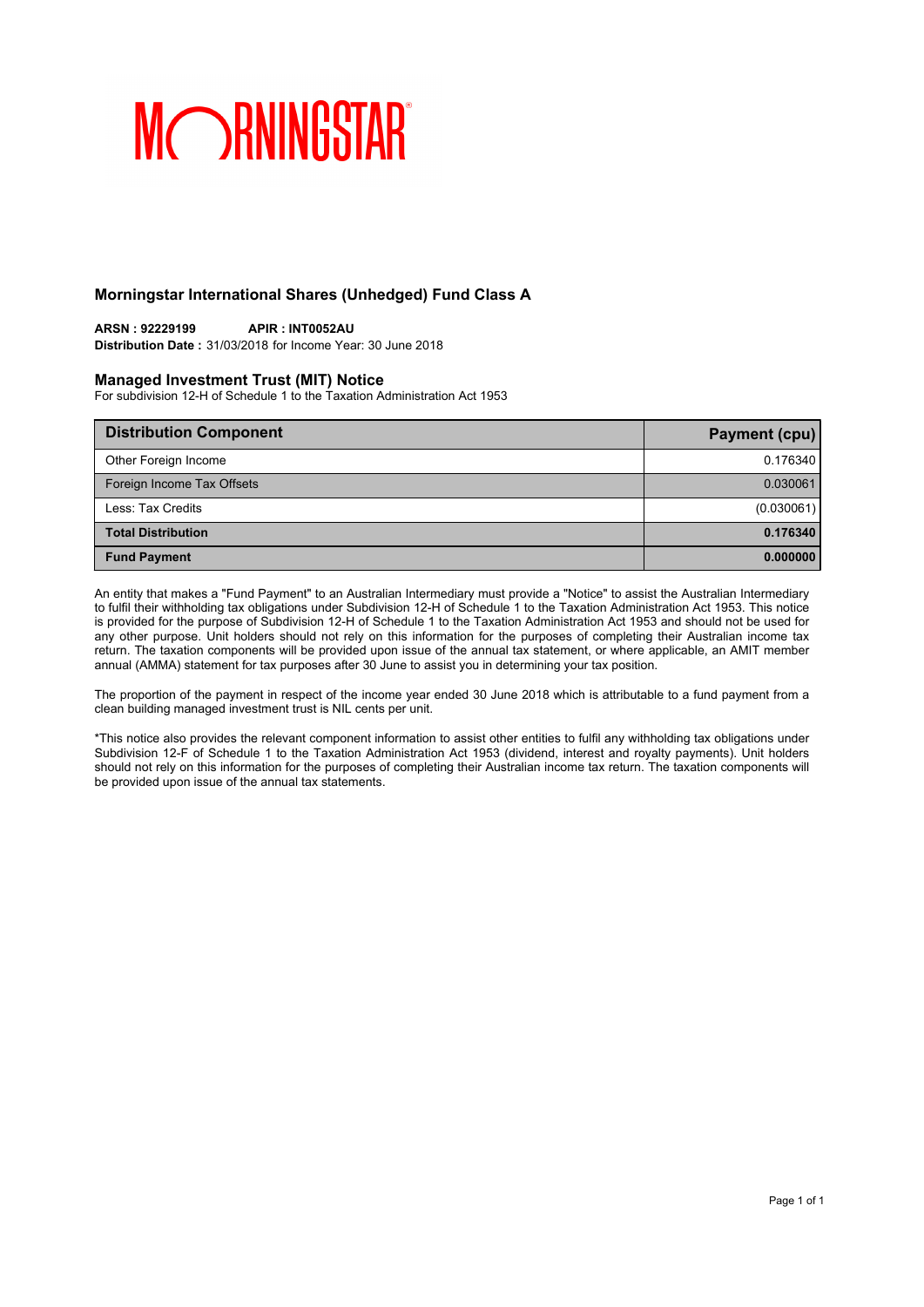### **Morningstar Balanced Real Return Fund Class B**

**ARSN : 92229975 APIR : INT0029AU Distribution Date :** 31/03/2018 for Income Year: 30 June 2018

#### **Managed Investment Trust (MIT) Notice**

For subdivision 12-H of Schedule 1 to the Taxation Administration Act 1953

| <b>Distribution Component</b> | <b>Payment (cpu)</b> |
|-------------------------------|----------------------|
| Interest (Subject to WHT)     | 0.128559             |
| Interest (Not Subject to WHT) | 0.028269             |
| <b>Franked Dividends</b>      | 0.017693             |
| <b>Franking Credits</b>       | 0.011238             |
| Unfranked Dividend CFI        | 0.000097             |
| Domestic Other Income         | 0.115737             |
| Other Foreign Income          | 0.398650             |
| Foreign Income Tax Offsets    | 0.007358             |
| Return of Capital             | 0.000092             |
| Non Assessable Non Exempt     | 0.000640             |
| Other Non-Assessable Amount   | 0.001397             |
| Less: Tax Credits             | (0.018596)           |
| <b>Total Distribution</b>     | 0.691134             |
| <b>Fund Payment</b>           | 0.115737             |

An entity that makes a "Fund Payment" to an Australian Intermediary must provide a "Notice" to assist the Australian Intermediary to fulfil their withholding tax obligations under Subdivision 12-H of Schedule 1 to the Taxation Administration Act 1953. This notice is provided for the purpose of Subdivision 12-H of Schedule 1 to the Taxation Administration Act 1953 and should not be used for any other purpose. Unit holders should not rely on this information for the purposes of completing their Australian income tax return. The taxation components will be provided upon issue of the annual tax statement, or where applicable, an AMIT member annual (AMMA) statement for tax purposes after 30 June to assist you in determining your tax position.

The proportion of the payment in respect of the income year ended 30 June 2018 which is attributable to a fund payment from a clean building managed investment trust is NIL cents per unit.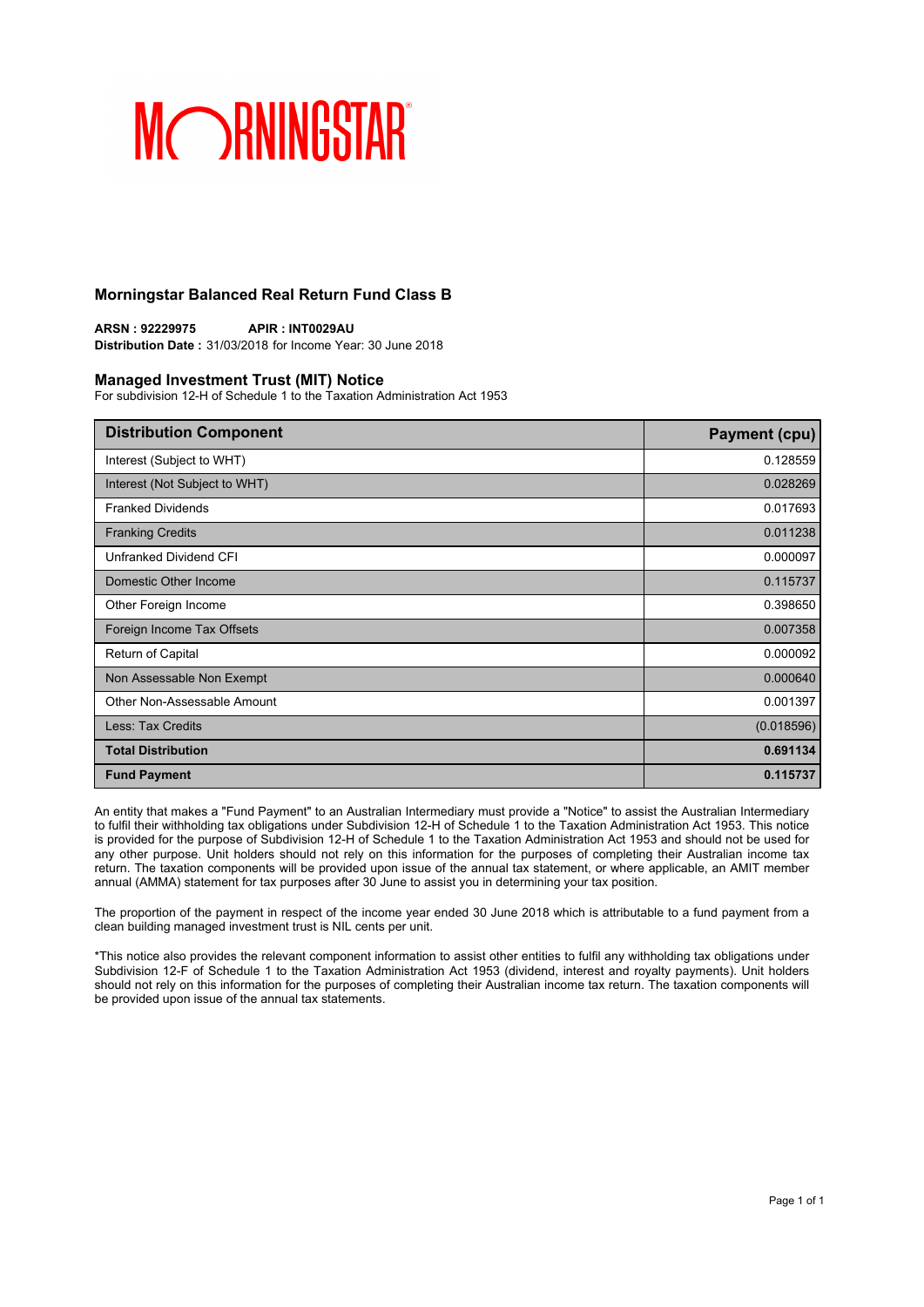### **Morningstar Balanced Real Return Fund Class Z**

**ARSN : 92229975 APIR : INT0005AU Distribution Date :** 31/03/2018 for Income Year: 30 June 2018

#### **Managed Investment Trust (MIT) Notice**

For subdivision 12-H of Schedule 1 to the Taxation Administration Act 1953

| <b>Distribution Component</b> | <b>Payment (cpu)</b> |
|-------------------------------|----------------------|
| Interest (Subject to WHT)     | 0.152406             |
| Interest (Not Subject to WHT) | 0.033791             |
| <b>Franked Dividends</b>      | 0.020689             |
| <b>Franking Credits</b>       | 0.013103             |
| Domestic Other Income         | 0.137235             |
| Other Foreign Income          | 0.472391             |
| Foreign Income Tax Offsets    | 0.008965             |
| Non Assessable Non Exempt     | 0.000690             |
| Other Non-Assessable Amount   | 0.001379             |
| Less: Tax Credits             | (0.022068)           |
| <b>Total Distribution</b>     | 0.818581             |
| <b>Fund Payment</b>           | 0.137235             |

An entity that makes a "Fund Payment" to an Australian Intermediary must provide a "Notice" to assist the Australian Intermediary to fulfil their withholding tax obligations under Subdivision 12-H of Schedule 1 to the Taxation Administration Act 1953. This notice is provided for the purpose of Subdivision 12-H of Schedule 1 to the Taxation Administration Act 1953 and should not be used for any other purpose. Unit holders should not rely on this information for the purposes of completing their Australian income tax return. The taxation components will be provided upon issue of the annual tax statement, or where applicable, an AMIT member annual (AMMA) statement for tax purposes after 30 June to assist you in determining your tax position.

The proportion of the payment in respect of the income year ended 30 June 2018 which is attributable to a fund payment from a clean building managed investment trust is NIL cents per unit.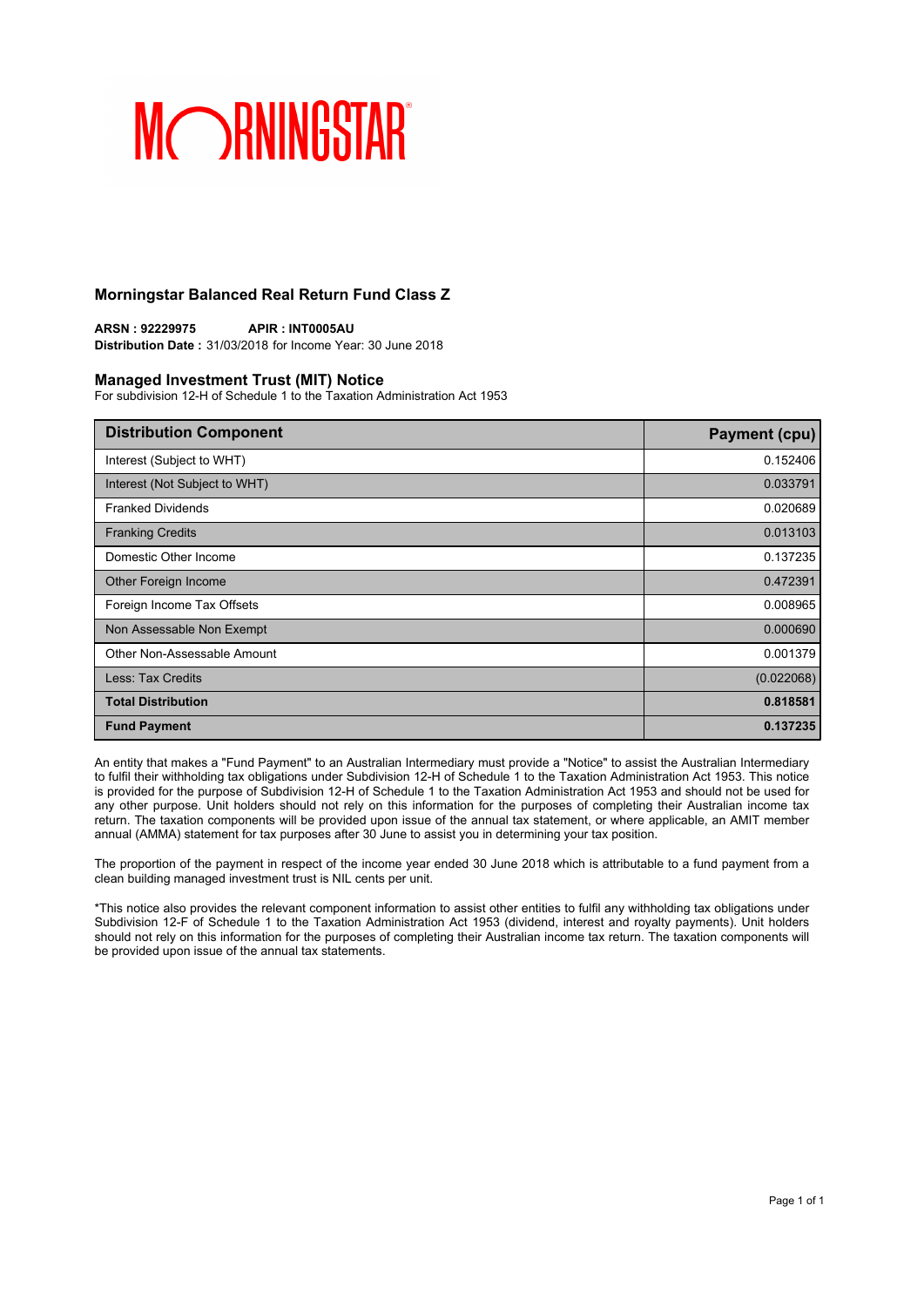### **Morningstar Moderate Real Return Fund Class B**

**ARSN : 92232589 APIR : INT0035AU Distribution Date :** 31/03/2018 for Income Year: 30 June 2018

#### **Managed Investment Trust (MIT) Notice**

For subdivision 12-H of Schedule 1 to the Taxation Administration Act 1953

| <b>Distribution Component</b> | <b>Payment (cpu)</b> |
|-------------------------------|----------------------|
| Interest (Subject to WHT)     | 0.192713             |
| Interest (Not Subject to WHT) | 0.037759             |
| <b>Franked Dividends</b>      | 0.007283             |
| <b>Franking Credits</b>       | 0.004801             |
| Domestic Other Income         | 0.128839             |
| Other Foreign Income          | 0.233502             |
| Foreign Income Tax Offsets    | 0.003766             |
| Net Exempted Income           | 0.000001             |
| Return of Capital             | 0.000048             |
| Non Assessable Non Exempt     | 0.000327             |
| Other Non-Assessable Amount   | 0.000707             |
| <b>Less: Tax Credits</b>      | (0.008567)           |
| <b>Total Distribution</b>     | 0.601179             |
| <b>Fund Payment</b>           | 0.128839             |

An entity that makes a "Fund Payment" to an Australian Intermediary must provide a "Notice" to assist the Australian Intermediary to fulfil their withholding tax obligations under Subdivision 12-H of Schedule 1 to the Taxation Administration Act 1953. This notice is provided for the purpose of Subdivision 12-H of Schedule 1 to the Taxation Administration Act 1953 and should not be used for any other purpose. Unit holders should not rely on this information for the purposes of completing their Australian income tax return. The taxation components will be provided upon issue of the annual tax statement, or where applicable, an AMIT member annual (AMMA) statement for tax purposes after 30 June to assist you in determining your tax position.

The proportion of the payment in respect of the income year ended 30 June 2018 which is attributable to a fund payment from a clean building managed investment trust is NIL cents per unit.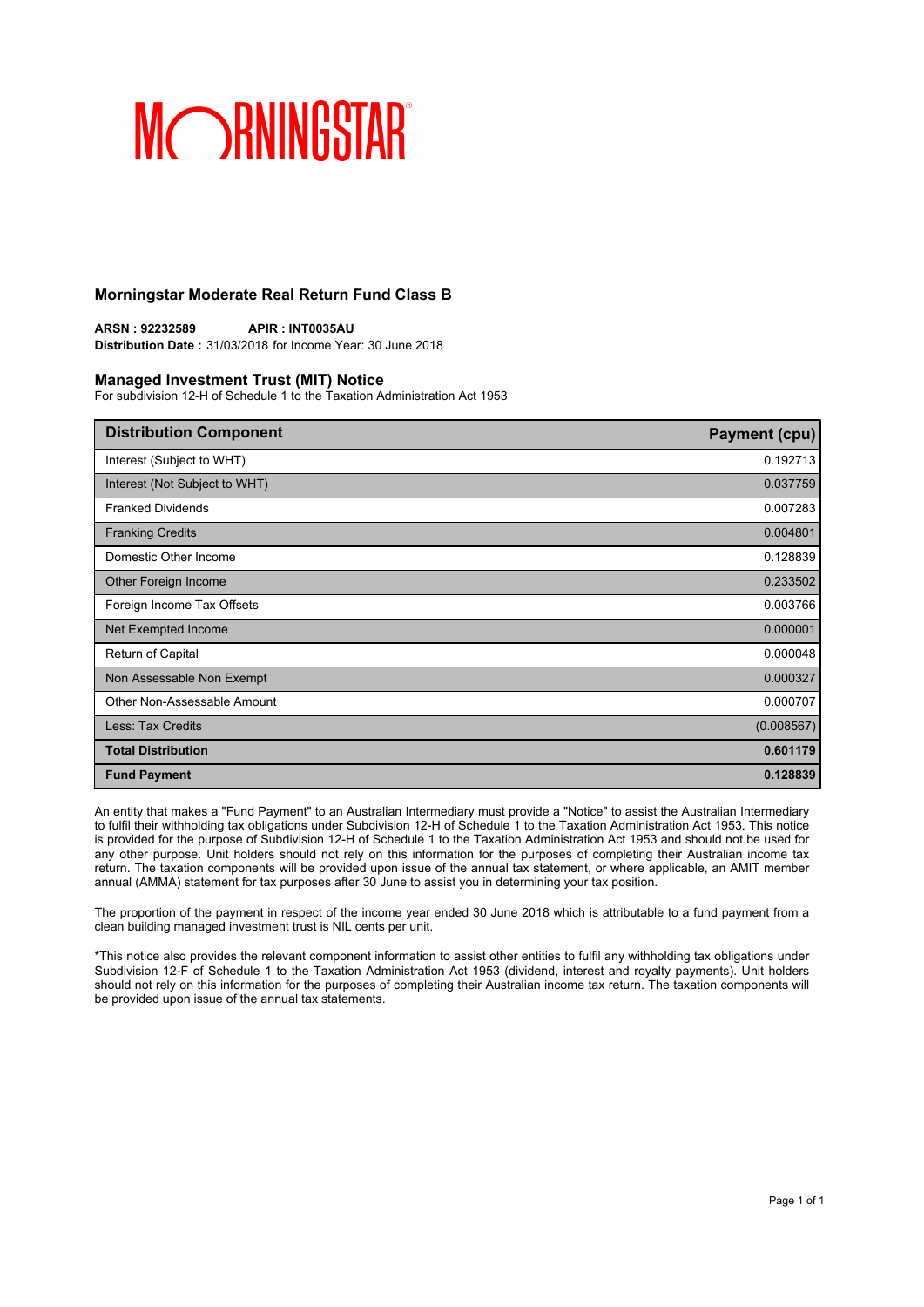### **Morningstar Moderate Real Return Fund Class Z**

**ARSN : 92232589 APIR : INT0008AU Distribution Date :** 31/03/2018 for Income Year: 30 June 2018

#### **Managed Investment Trust (MIT) Notice**

For subdivision 12-H of Schedule 1 to the Taxation Administration Act 1953

| <b>Distribution Component</b> | <b>Payment (cpu)</b> |
|-------------------------------|----------------------|
| Interest (Subject to WHT)     | 0.224797             |
| Interest (Not Subject to WHT) | 0.044572             |
| <b>Franked Dividends</b>      | 0.007752             |
| <b>Franking Credits</b>       | 0.005814             |
| Domestic Other Income         | 0.151157             |
| Other Foreign Income          | 0.275183             |
| Foreign Income Tax Offsets    | 0.003876             |
| Less: Tax Credits             | (0.009690)           |
| <b>Total Distribution</b>     | 0.703461             |
| <b>Fund Payment</b>           | 0.151157             |

An entity that makes a "Fund Payment" to an Australian Intermediary must provide a "Notice" to assist the Australian Intermediary to fulfil their withholding tax obligations under Subdivision 12-H of Schedule 1 to the Taxation Administration Act 1953. This notice is provided for the purpose of Subdivision 12-H of Schedule 1 to the Taxation Administration Act 1953 and should not be used for any other purpose. Unit holders should not rely on this information for the purposes of completing their Australian income tax return. The taxation components will be provided upon issue of the annual tax statement, or where applicable, an AMIT member annual (AMMA) statement for tax purposes after 30 June to assist you in determining your tax position.

The proportion of the payment in respect of the income year ended 30 June 2018 which is attributable to a fund payment from a clean building managed investment trust is NIL cents per unit.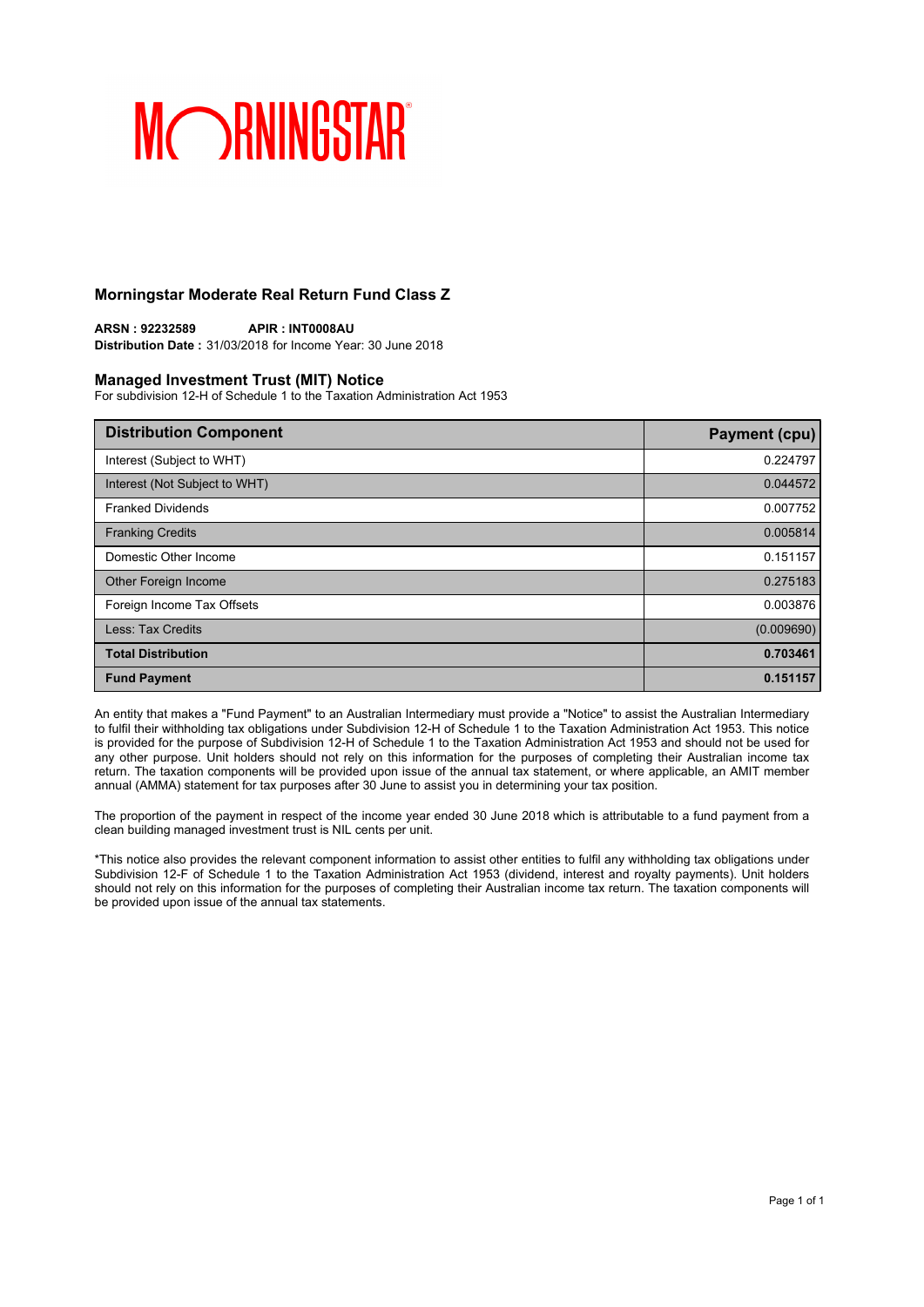### **Morningstar Multi-Asset All Growth Fund Class Z**

**ARSN : 140450835 APIR : ASK1211AU Distribution Date :** 31/03/2018 for Income Year: 30 June 2018

#### **Managed Investment Trust (MIT) Notice**

For subdivision 12-H of Schedule 1 to the Taxation Administration Act 1953

| <b>Distribution Component</b> | <b>Payment (cpu)</b> |
|-------------------------------|----------------------|
| Interest (Subject to WHT)     | 0.009248             |
| <b>Franked Dividends</b>      | 0.054545             |
| <b>Franking Credits</b>       | 0.034052             |
| Domestic Other Income         | 0.153275             |
| Other Foreign Income          | 1.249645             |
| Foreign Income Tax Offsets    | 0.021165             |
| Return of Capital             | 0.000251             |
| Non Assessable Non Exempt     | 0.001768             |
| Other Non-Assessable Amount   | 0.003887             |
| <b>Less: Tax Credits</b>      | (0.055217)           |
| <b>Total Distribution</b>     | 1.472619             |
| <b>Fund Payment</b>           | 0.153275             |

An entity that makes a "Fund Payment" to an Australian Intermediary must provide a "Notice" to assist the Australian Intermediary to fulfil their withholding tax obligations under Subdivision 12-H of Schedule 1 to the Taxation Administration Act 1953. This notice is provided for the purpose of Subdivision 12-H of Schedule 1 to the Taxation Administration Act 1953 and should not be used for any other purpose. Unit holders should not rely on this information for the purposes of completing their Australian income tax return. The taxation components will be provided upon issue of the annual tax statement, or where applicable, an AMIT member annual (AMMA) statement for tax purposes after 30 June to assist you in determining your tax position.

The proportion of the payment in respect of the income year ended 30 June 2018 which is attributable to a fund payment from a clean building managed investment trust is NIL cents per unit.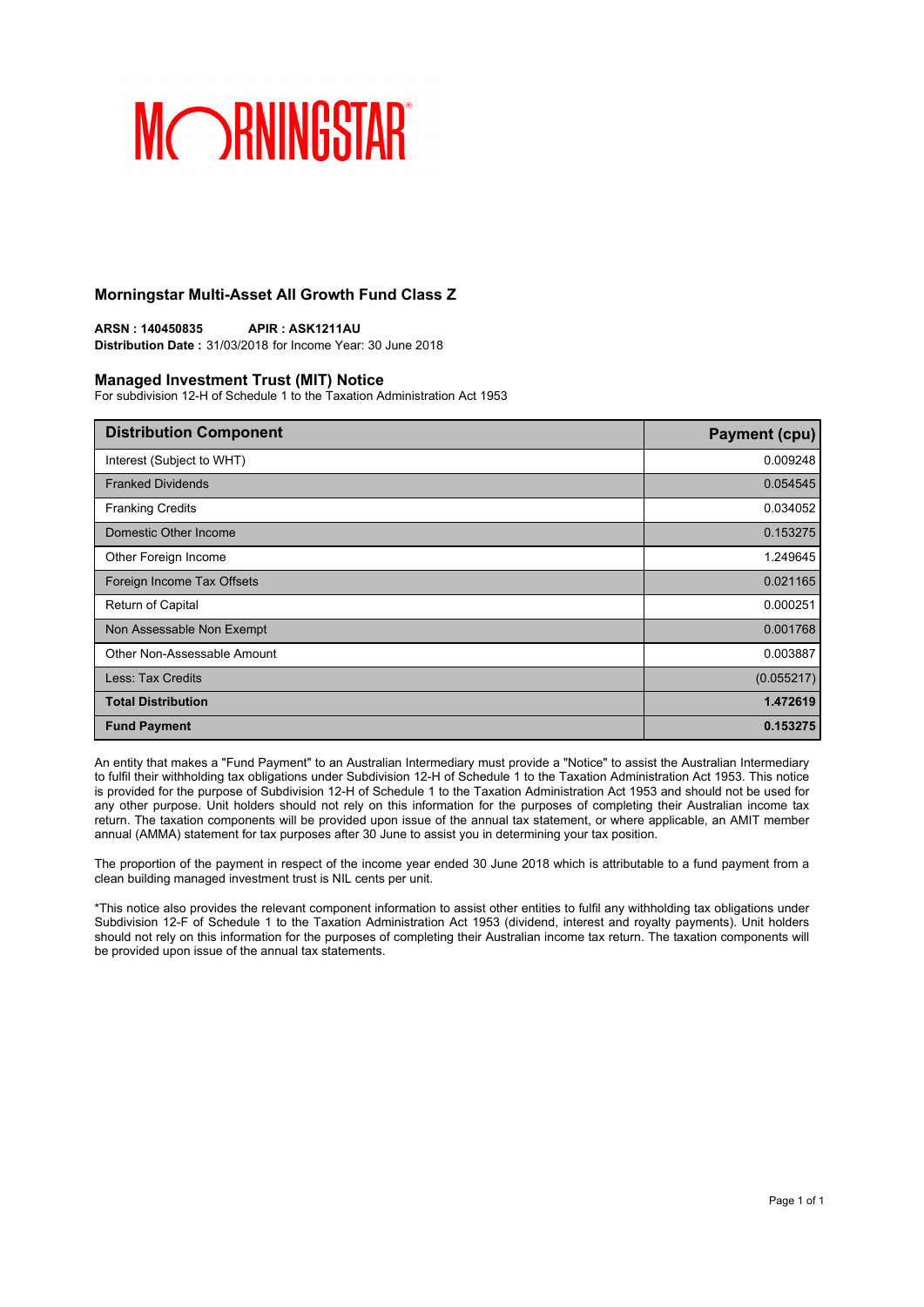### **Morningstar Multi Asset Real Return Fund Class B**

**ARSN : 92232356 APIR : INT0041AU Distribution Date :** 31/03/2018 for Income Year: 30 June 2018

#### **Managed Investment Trust (MIT) Notice**

For subdivision 12-H of Schedule 1 to the Taxation Administration Act 1953

| <b>Distribution Component</b> | <b>Payment (cpu)</b> |
|-------------------------------|----------------------|
| Interest (Subject to WHT)     | 0.110058             |
| Interest (Not Subject to WHT) | 0.036335             |
| <b>Franked Dividends</b>      | 0.003442             |
| <b>Franking Credits</b>       | 0.001826             |
| <b>Unfranked Dividends</b>    | 0.000756             |
| Domestic Other Income         | 0.121696             |
| Other Foreign Income          | 0.294636             |
| Foreign Income Tax Offsets    | 0.036803             |
| Other Non-Assessable Amount   | 0.001206             |
| Less: Tax Credits             | (0.038629)           |
| <b>Total Distribution</b>     | 0.568129             |
| <b>Fund Payment</b>           | 0.121696             |

An entity that makes a "Fund Payment" to an Australian Intermediary must provide a "Notice" to assist the Australian Intermediary to fulfil their withholding tax obligations under Subdivision 12-H of Schedule 1 to the Taxation Administration Act 1953. This notice is provided for the purpose of Subdivision 12-H of Schedule 1 to the Taxation Administration Act 1953 and should not be used for any other purpose. Unit holders should not rely on this information for the purposes of completing their Australian income tax return. The taxation components will be provided upon issue of the annual tax statement, or where applicable, an AMIT member annual (AMMA) statement for tax purposes after 30 June to assist you in determining your tax position.

The proportion of the payment in respect of the income year ended 30 June 2018 which is attributable to a fund payment from a clean building managed investment trust is NIL cents per unit.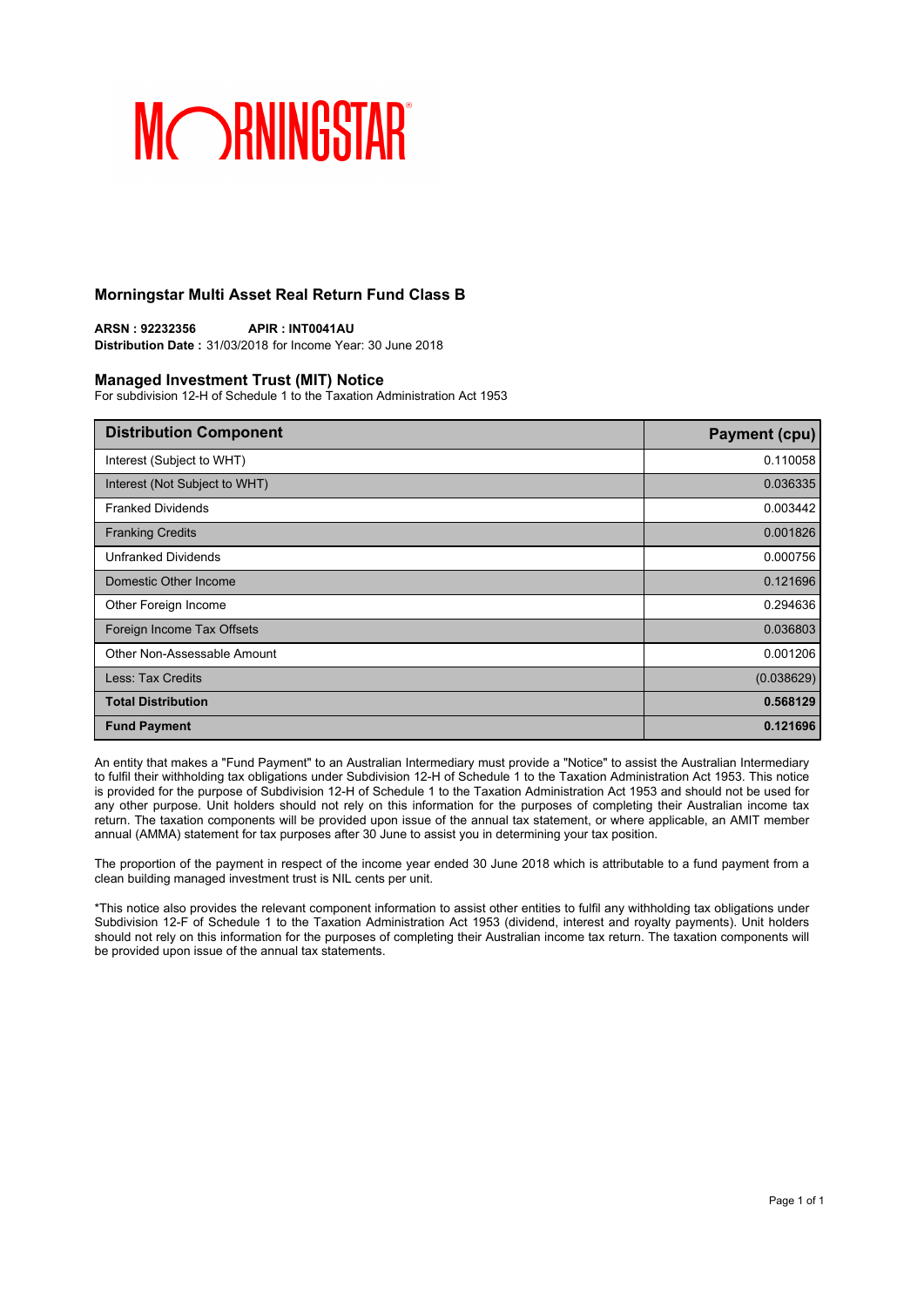### **Morningstar Multi Asset Real Return Fund Class Z**

**ARSN : 92232356 APIR : INT0011AU Distribution Date :** 31/03/2018 for Income Year: 30 June 2018

#### **Managed Investment Trust (MIT) Notice**

For subdivision 12-H of Schedule 1 to the Taxation Administration Act 1953

| <b>Distribution Component</b> | <b>Payment (cpu)</b> |
|-------------------------------|----------------------|
| Interest (Subject to WHT)     | 0.129177             |
| Interest (Not Subject to WHT) | 0.042646             |
| <b>Franked Dividends</b>      | 0.004040             |
| <b>Franking Credits</b>       | 0.002143             |
| <b>Unfranked Dividends</b>    | 0.000887             |
| Domestic Other Income         | 0.142837             |
| Other Foreign Income          | 0.345818             |
| Foreign Income Tax Offsets    | 0.043196             |
| Other Non-Assessable Amount   | 0.001416             |
| Less: Tax Credits             | (0.045339)           |
| <b>Total Distribution</b>     | 0.666821             |
| <b>Fund Payment</b>           | 0.142837             |

An entity that makes a "Fund Payment" to an Australian Intermediary must provide a "Notice" to assist the Australian Intermediary to fulfil their withholding tax obligations under Subdivision 12-H of Schedule 1 to the Taxation Administration Act 1953. This notice is provided for the purpose of Subdivision 12-H of Schedule 1 to the Taxation Administration Act 1953 and should not be used for any other purpose. Unit holders should not rely on this information for the purposes of completing their Australian income tax return. The taxation components will be provided upon issue of the annual tax statement, or where applicable, an AMIT member annual (AMMA) statement for tax purposes after 30 June to assist you in determining your tax position.

The proportion of the payment in respect of the income year ended 30 June 2018 which is attributable to a fund payment from a clean building managed investment trust is NIL cents per unit.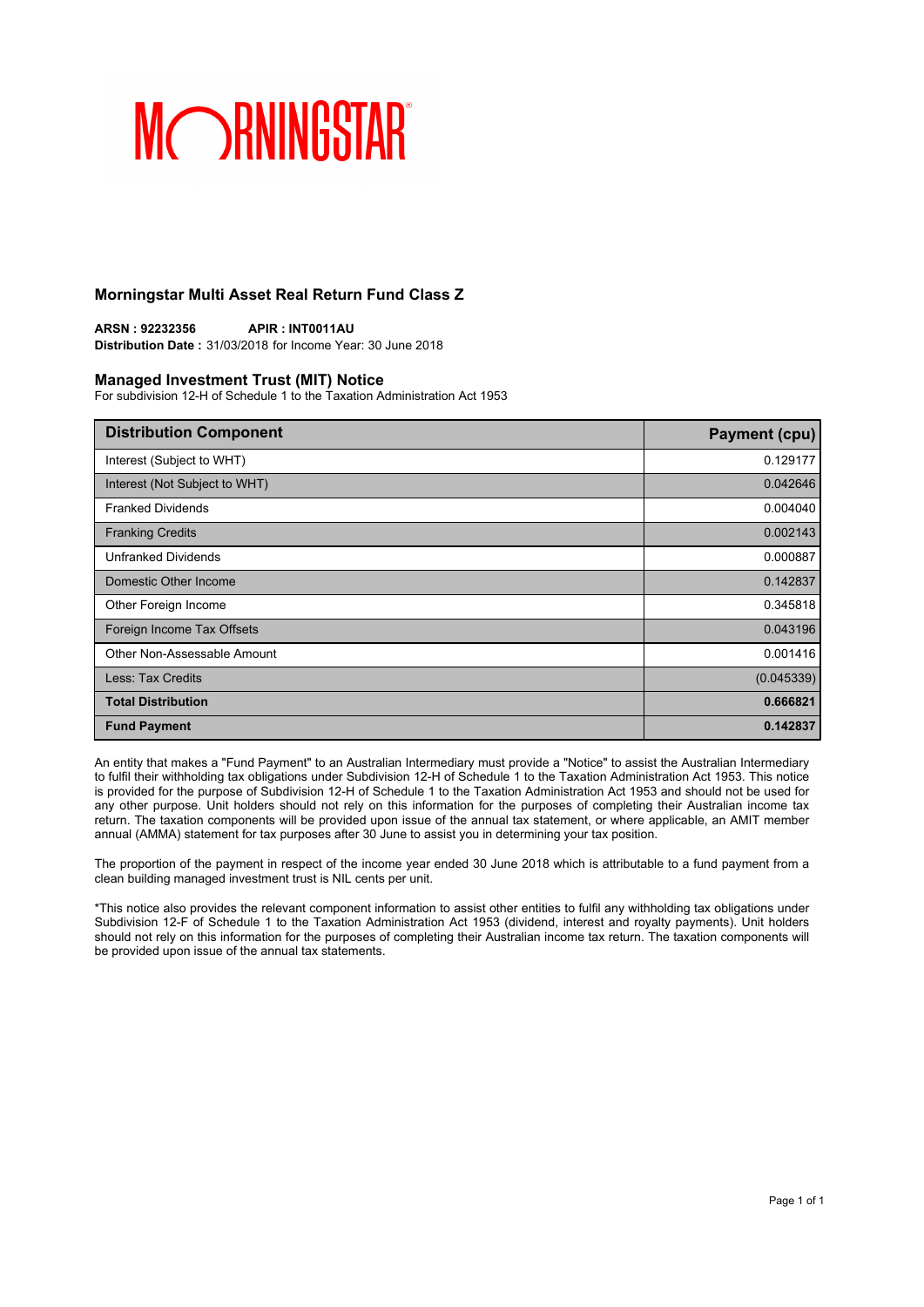### **Morningstar High Growth Real Return Fund Class B**

**ARSN : 92226358 APIR : INT0043AU Distribution Date :** 31/03/2018 for Income Year: 30 June 2018

#### **Managed Investment Trust (MIT) Notice**

For subdivision 12-H of Schedule 1 to the Taxation Administration Act 1953

| <b>Distribution Component</b> | <b>Payment (cpu)</b> |
|-------------------------------|----------------------|
| Interest (Subject to WHT)     | 0.054418             |
| Interest (Not Subject to WHT) | 0.016317             |
| <b>Franked Dividends</b>      | 0.038971             |
| <b>Franking Credits</b>       | 0.061044             |
| <b>Unfranked Dividends</b>    | 0.005839             |
| Unfranked Dividend CFI        | 0.003727             |
| Domestic Other Income         | 0.087135             |
| Other Foreign Income          | 0.603900             |
| Foreign Income Tax Offsets    | 0.053424             |
| Return of Capital             | 0.000166             |
| Non Assessable Non Exempt     | 0.001284             |
| Other Non-Assessable Amount   | 0.003106             |
| Less: Tax Credits             | (0.114468)           |
| <b>Total Distribution</b>     | 0.814863             |
| <b>Fund Payment</b>           | 0.087135             |

An entity that makes a "Fund Payment" to an Australian Intermediary must provide a "Notice" to assist the Australian Intermediary to fulfil their withholding tax obligations under Subdivision 12-H of Schedule 1 to the Taxation Administration Act 1953. This notice is provided for the purpose of Subdivision 12-H of Schedule 1 to the Taxation Administration Act 1953 and should not be used for any other purpose. Unit holders should not rely on this information for the purposes of completing their Australian income tax return. The taxation components will be provided upon issue of the annual tax statement, or where applicable, an AMIT member annual (AMMA) statement for tax purposes after 30 June to assist you in determining your tax position.

The proportion of the payment in respect of the income year ended 30 June 2018 which is attributable to a fund payment from a clean building managed investment trust is NIL cents per unit.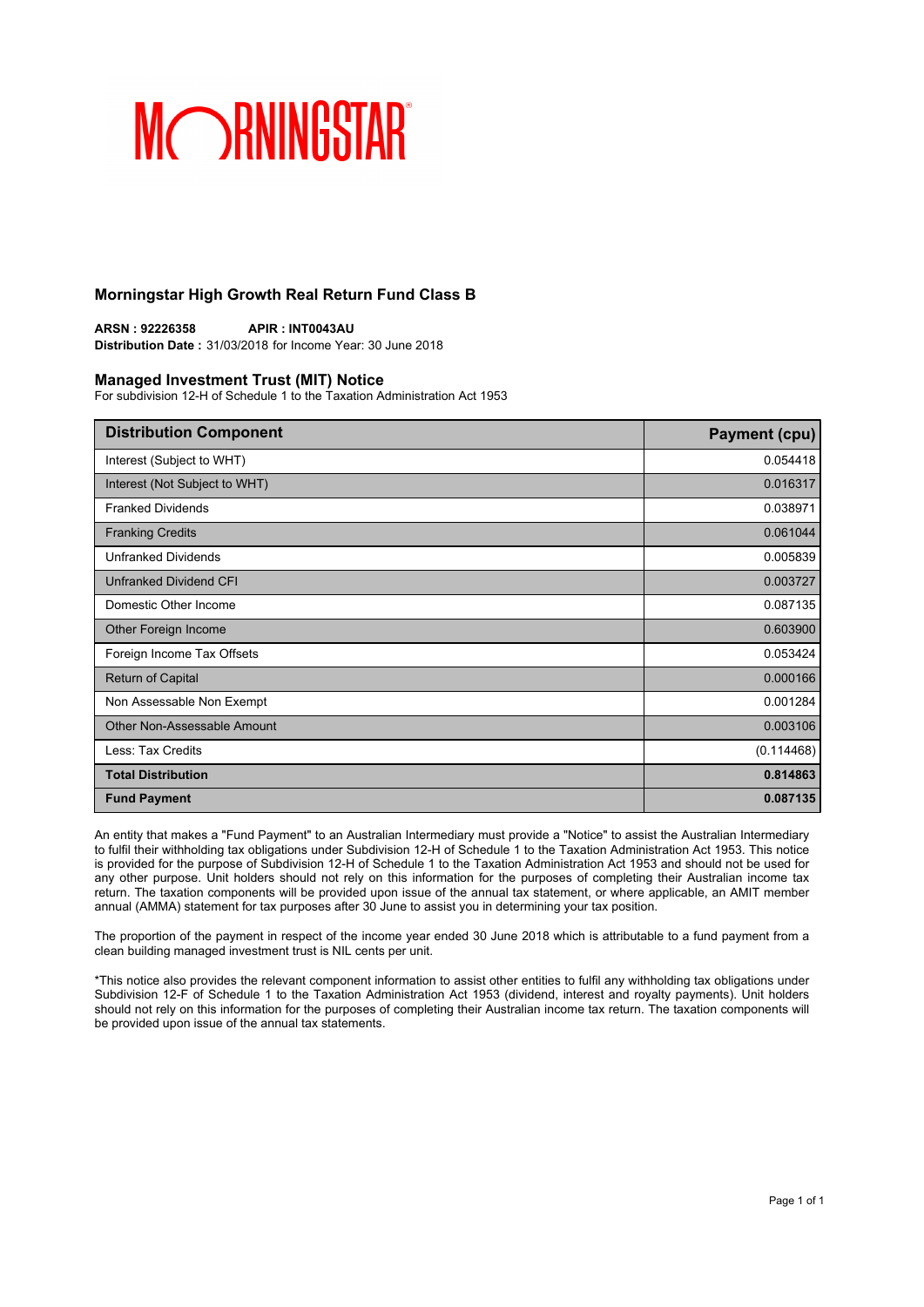### **Morningstar High Growth Real Return Fund Class Z**

**ARSN : 92226358 APIR : INT0012AU Distribution Date :** 31/03/2018 for Income Year: 30 June 2018

#### **Managed Investment Trust (MIT) Notice**

For subdivision 12-H of Schedule 1 to the Taxation Administration Act 1953

| <b>Distribution Component</b> | <b>Payment (cpu)</b> |
|-------------------------------|----------------------|
| Interest (Subject to WHT)     | 0.075398             |
| Interest (Not Subject to WHT) | 0.023457             |
| <b>Franked Dividends</b>      | 0.053617             |
| <b>Franking Credits</b>       | 0.085451             |
| <b>Unfranked Dividends</b>    | 0.008378             |
| Unfranked Dividend CFI        | 0.005027             |
| Domestic Other Income         | 0.120637             |
| Other Foreign Income          | 0.842785             |
| Foreign Income Tax Offsets    | 0.073723             |
| Non Assessable Non Exempt     | 0.001676             |
| Other Non-Assessable Amount   | 0.005027             |
| Less: Tax Credits             | (0.159174)           |
| <b>Total Distribution</b>     | 1.136002             |
| <b>Fund Payment</b>           | 0.120637             |

An entity that makes a "Fund Payment" to an Australian Intermediary must provide a "Notice" to assist the Australian Intermediary to fulfil their withholding tax obligations under Subdivision 12-H of Schedule 1 to the Taxation Administration Act 1953. This notice is provided for the purpose of Subdivision 12-H of Schedule 1 to the Taxation Administration Act 1953 and should not be used for any other purpose. Unit holders should not rely on this information for the purposes of completing their Australian income tax return. The taxation components will be provided upon issue of the annual tax statement, or where applicable, an AMIT member annual (AMMA) statement for tax purposes after 30 June to assist you in determining your tax position.

The proportion of the payment in respect of the income year ended 30 June 2018 which is attributable to a fund payment from a clean building managed investment trust is NIL cents per unit.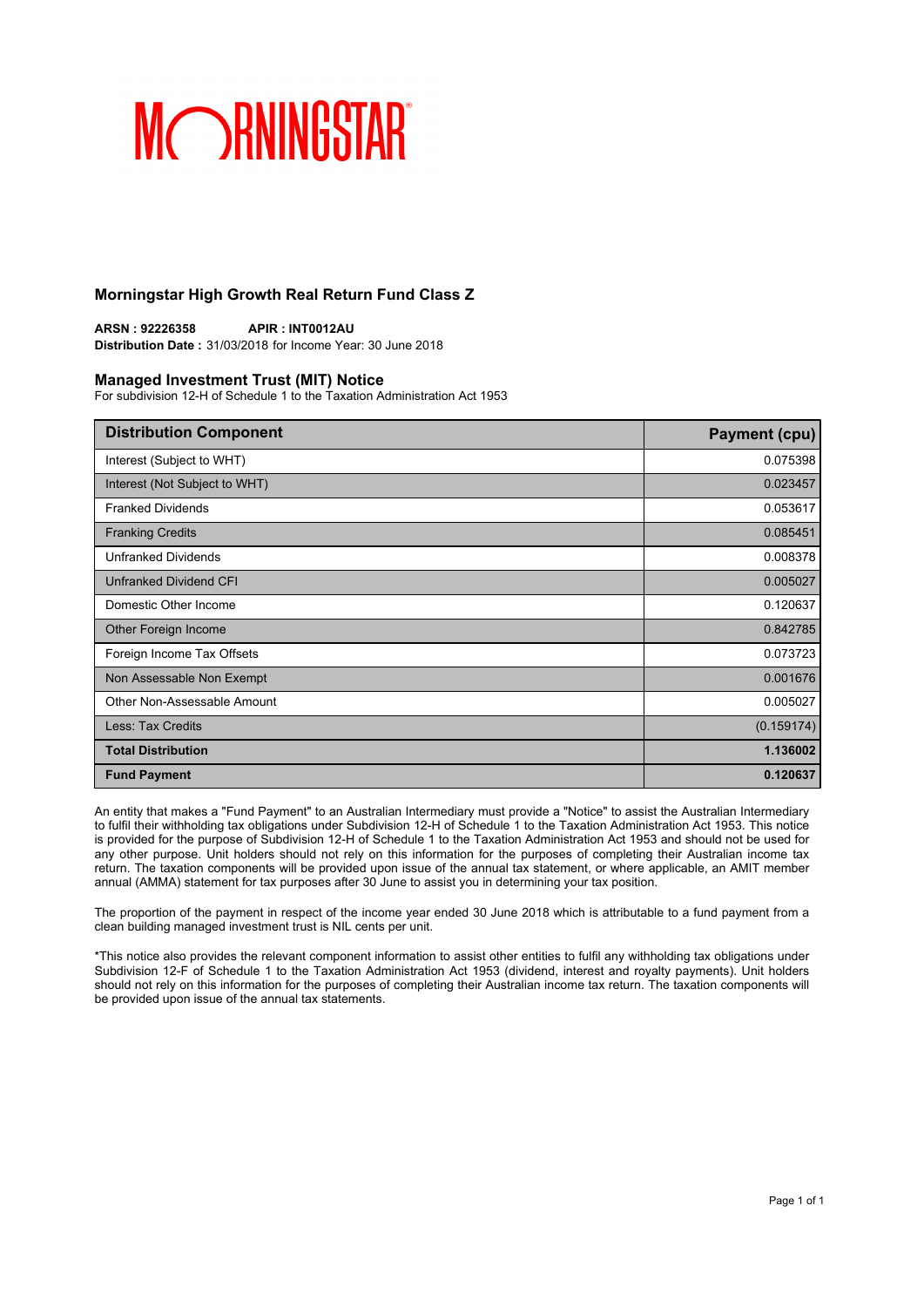### **Ibbotson Intl Shares (Unhedged) Trust-Z**

#### **ARSN : 92234289 APIR : INT0072AU Distribution Date :** 31/03/2018 for Income Year: 30 June 2018

### **Managed Investment Trust (MIT) Notice**

For subdivision 12-H of Schedule 1 to the Taxation Administration Act 1953

| <b>Distribution Component</b> | <b>Payment (cpu)</b> |
|-------------------------------|----------------------|
| Domestic Other Income         | 0.155685             |
| Other Foreign Income          | 2.543735             |
| Foreign Income Tax Offsets    | 0.379678             |
| Less: Tax Credits             | (0.379678)           |
| <b>Total Distribution</b>     | 2.699420             |
| <b>Fund Payment</b>           | 0.155685             |

An entity that makes a "Fund Payment" to an Australian Intermediary must provide a "Notice" to assist the Australian Intermediary to fulfil their withholding tax obligations under Subdivision 12-H of Schedule 1 to the Taxation Administration Act 1953. This notice is provided for the purpose of Subdivision 12-H of Schedule 1 to the Taxation Administration Act 1953 and should not be used for any other purpose. Unit holders should not rely on this information for the purposes of completing their Australian income tax return. The taxation components will be provided upon issue of the annual tax statement, or where applicable, an AMIT member annual (AMMA) statement for tax purposes after 30 June to assist you in determining your tax position.

The proportion of the payment in respect of the income year ended 30 June 2018 which is attributable to a fund payment from a clean building managed investment trust is NIL cents per unit.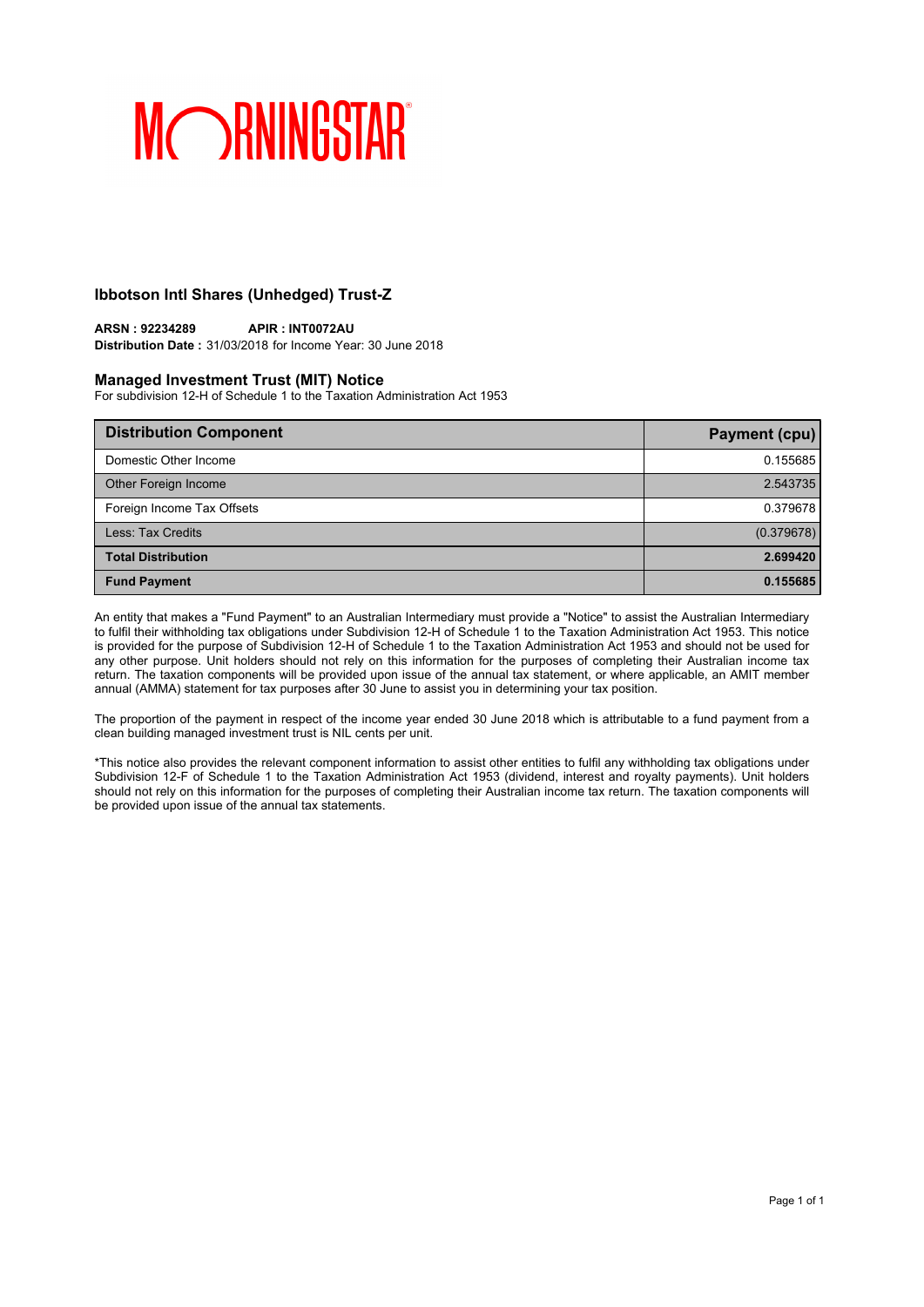### **Ibbotson Supplementary Opportunities Trust - Class B**

#### **ARSN : 129136410 APIR : INT0101AU Distribution Date :** 31/03/2018 for Income Year: 30 June 2018

### **Managed Investment Trust (MIT) Notice**

For subdivision 12-H of Schedule 1 to the Taxation Administration Act 1953

| <b>Distribution Component</b> | <b>Payment (cpu)</b> |
|-------------------------------|----------------------|
| Interest (Subject to WHT)     | 0.000286             |
| Domestic Other Income         | 0.020607             |
| Other Foreign Income          | 0.825646             |
| Foreign Income Tax Offsets    | 0.077079             |
| Less: Tax Credits             | (0.077079)           |
| <b>Total Distribution</b>     | 0.846539             |
| <b>Fund Payment</b>           | 0.020607             |

An entity that makes a "Fund Payment" to an Australian Intermediary must provide a "Notice" to assist the Australian Intermediary to fulfil their withholding tax obligations under Subdivision 12-H of Schedule 1 to the Taxation Administration Act 1953. This notice is provided for the purpose of Subdivision 12-H of Schedule 1 to the Taxation Administration Act 1953 and should not be used for any other purpose. Unit holders should not rely on this information for the purposes of completing their Australian income tax return. The taxation components will be provided upon issue of the annual tax statement, or where applicable, an AMIT member annual (AMMA) statement for tax purposes after 30 June to assist you in determining your tax position.

The proportion of the payment in respect of the income year ended 30 June 2018 which is attributable to a fund payment from a clean building managed investment trust is NIL cents per unit.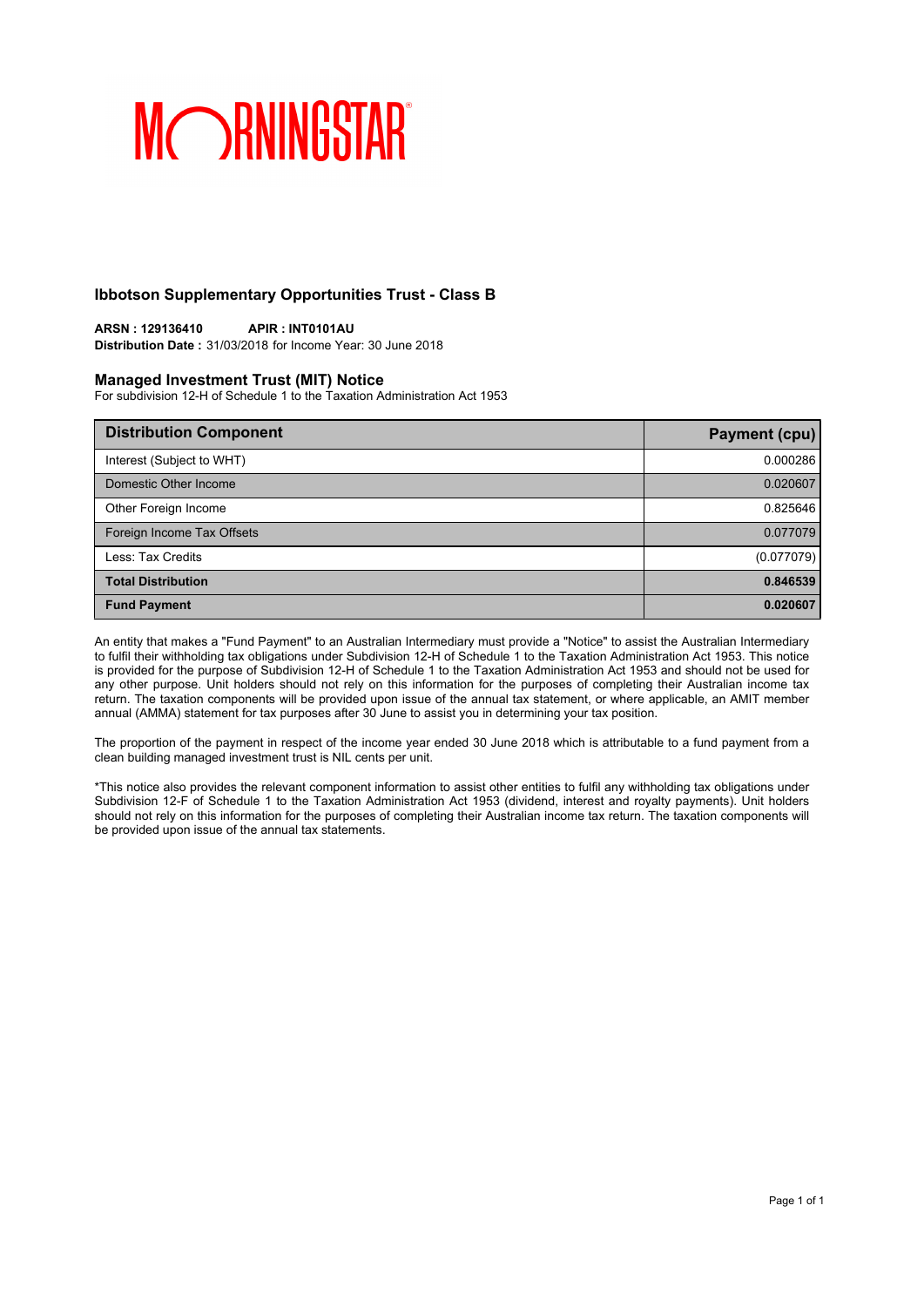### **Morningstar Balanced Fund Class A**

**ARSN : 92233979 APIR : INT0026AU Distribution Date :** 31/03/2018 for Income Year: 30 June 2018

#### **Managed Investment Trust (MIT) Notice**

For subdivision 12-H of Schedule 1 to the Taxation Administration Act 1953

| <b>Distribution Component</b> | <b>Payment (cpu)</b> |
|-------------------------------|----------------------|
| Interest (Subject to WHT)     | 0.048696             |
| Interest (Not Subject to WHT) | 0.008912             |
| <b>Franked Dividends</b>      | 0.088171             |
| <b>Franking Credits</b>       | 0.014562             |
| Unfranked Dividend CFI        | 0.006196             |
| Domestic Other Income         | 0.061417             |
| Other Foreign Income          | 0.214833             |
| Foreign Income Tax Offsets    | 0.008793             |
| Return of Capital             | 0.000137             |
| Non Assessable Non Exempt     | 0.001121             |
| Other Non-Assessable Amount   | 0.002278             |
| Less: Tax Credits             | (0.023355)           |
| <b>Total Distribution</b>     | 0.431761             |
| <b>Fund Payment</b>           | 0.061417             |

An entity that makes a "Fund Payment" to an Australian Intermediary must provide a "Notice" to assist the Australian Intermediary to fulfil their withholding tax obligations under Subdivision 12-H of Schedule 1 to the Taxation Administration Act 1953. This notice is provided for the purpose of Subdivision 12-H of Schedule 1 to the Taxation Administration Act 1953 and should not be used for any other purpose. Unit holders should not rely on this information for the purposes of completing their Australian income tax return. The taxation components will be provided upon issue of the annual tax statement, or where applicable, an AMIT member annual (AMMA) statement for tax purposes after 30 June to assist you in determining your tax position.

The proportion of the payment in respect of the income year ended 30 June 2018 which is attributable to a fund payment from a clean building managed investment trust is NIL cents per unit.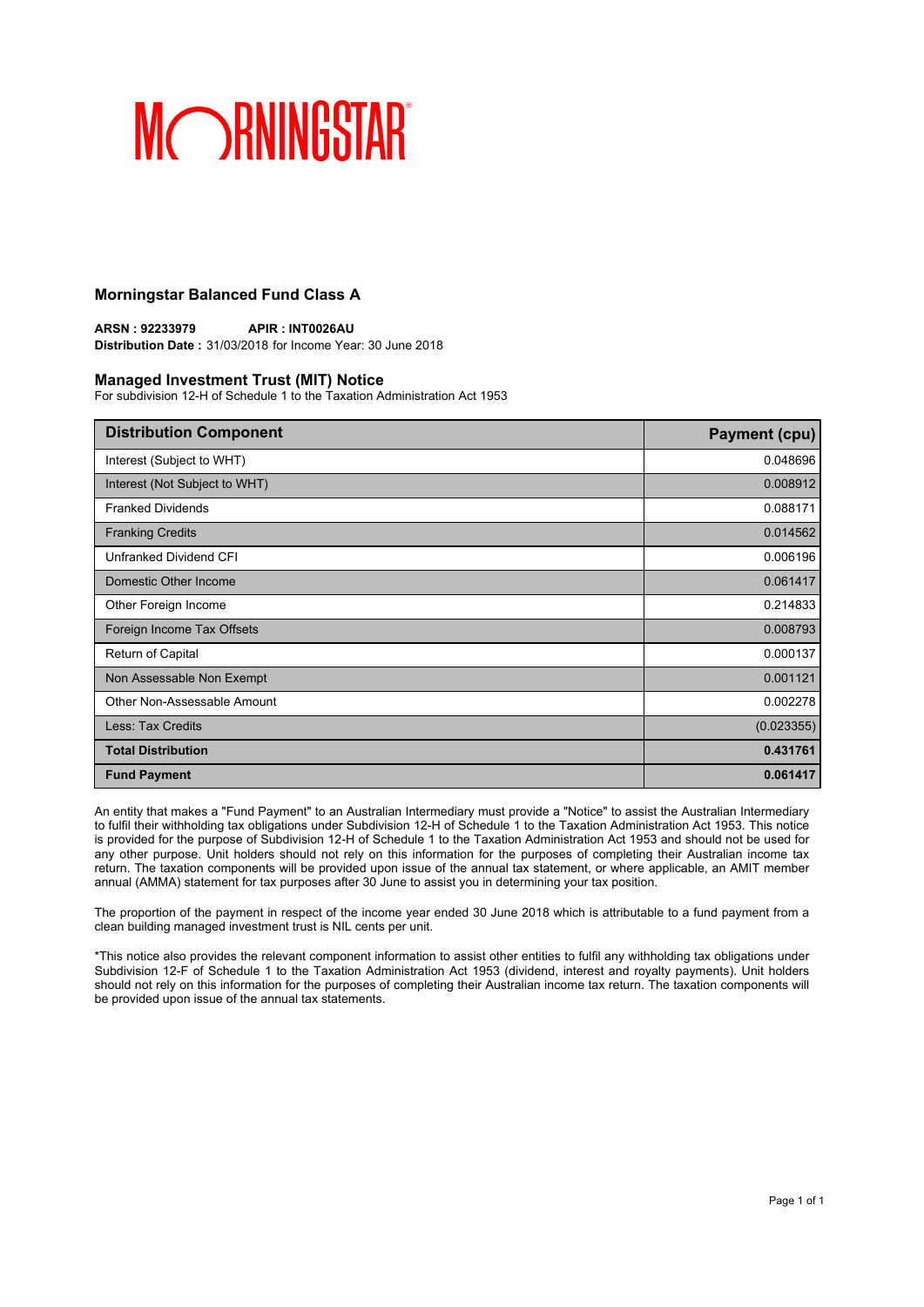### **Morningstar Balanced Fund Class Z**

**ARSN : 92233979 APIR : INT0004AU Distribution Date :** 31/03/2018 for Income Year: 30 June 2018

#### **Managed Investment Trust (MIT) Notice**

For subdivision 12-H of Schedule 1 to the Taxation Administration Act 1953

| <b>Distribution Component</b> | <b>Payment (cpu)</b> |
|-------------------------------|----------------------|
| Interest (Subject to WHT)     | 0.058982             |
| Interest (Not Subject to WHT) | 0.010796             |
| <b>Franked Dividends</b>      | 0.106797             |
| <b>Franking Credits</b>       | 0.017643             |
| Unfranked Dividend CFI        | 0.007511             |
| Domestic Other Income         | 0.074399             |
| Other Foreign Income          | 0.260224             |
| Foreign Income Tax Offsets    | 0.010655             |
| Return of Capital             | 0.000163             |
| Non Assessable Non Exempt     | 0.001361             |
| Other Non-Assessable Amount   | 0.002763             |
| Less: Tax Credits             | (0.028298)           |
| <b>Total Distribution</b>     | 0.522996             |
| <b>Fund Payment</b>           | 0.074399             |

An entity that makes a "Fund Payment" to an Australian Intermediary must provide a "Notice" to assist the Australian Intermediary to fulfil their withholding tax obligations under Subdivision 12-H of Schedule 1 to the Taxation Administration Act 1953. This notice is provided for the purpose of Subdivision 12-H of Schedule 1 to the Taxation Administration Act 1953 and should not be used for any other purpose. Unit holders should not rely on this information for the purposes of completing their Australian income tax return. The taxation components will be provided upon issue of the annual tax statement, or where applicable, an AMIT member annual (AMMA) statement for tax purposes after 30 June to assist you in determining your tax position.

The proportion of the payment in respect of the income year ended 30 June 2018 which is attributable to a fund payment from a clean building managed investment trust is NIL cents per unit.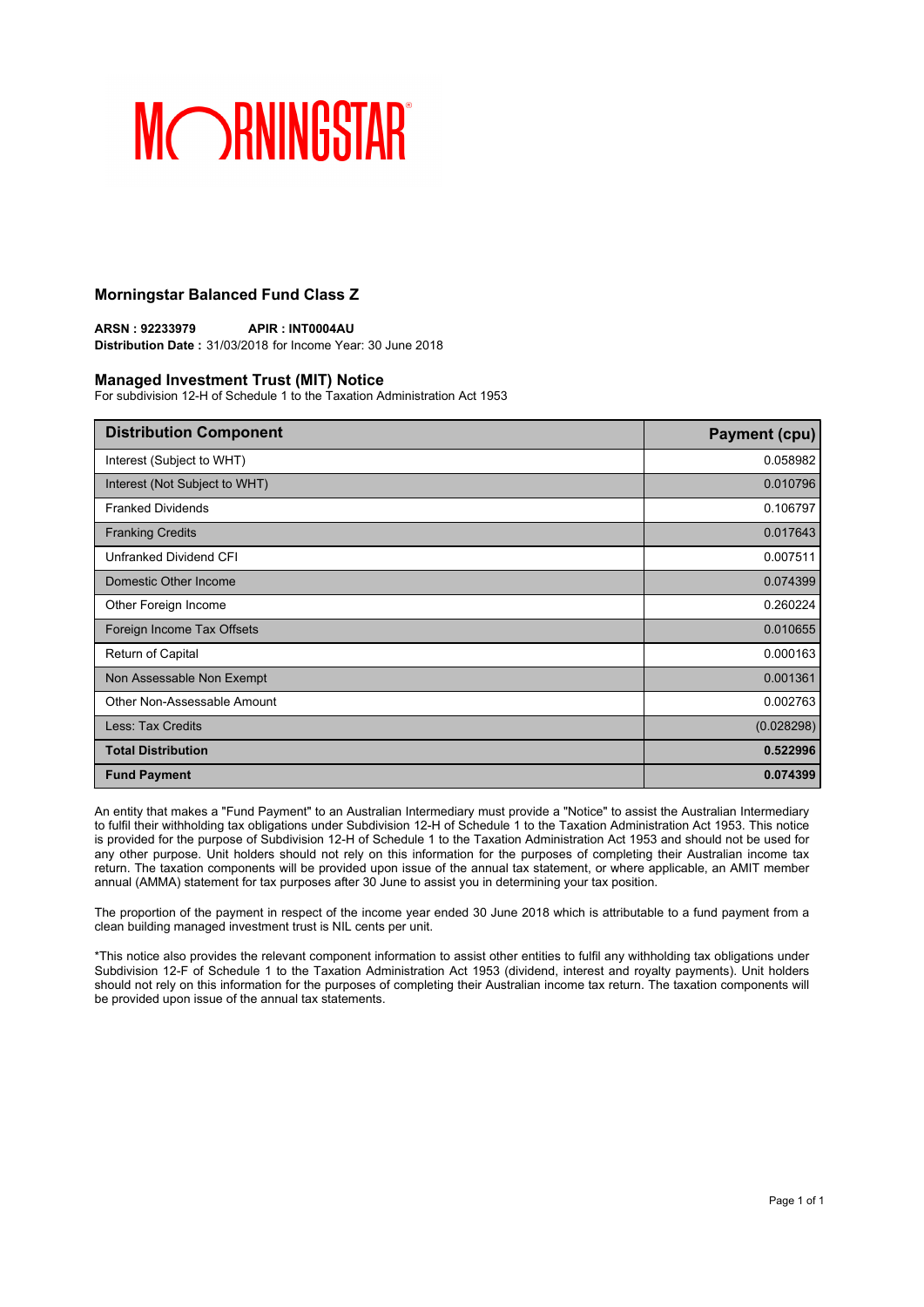### **Morningstar Moderate Fund Class A**

**ARSN : 92227337 APIR : INT0032AU Distribution Date :** 31/03/2018 for Income Year: 30 June 2018

#### **Managed Investment Trust (MIT) Notice**

For subdivision 12-H of Schedule 1 to the Taxation Administration Act 1953

| <b>Distribution Component</b> | <b>Payment (cpu)</b> |
|-------------------------------|----------------------|
| Interest (Subject to WHT)     | 0.297388             |
| Interest (Not Subject to WHT) | 0.009186             |
| <b>Franked Dividends</b>      | 0.049956             |
| <b>Franking Credits</b>       | 0.007504             |
| Unfranked Dividend CFI        | 0.003462             |
| Domestic Other Income         | 0.175550             |
| Other Foreign Income          | 0.142490             |
| Foreign Income Tax Offsets    | 0.005284             |
| Return of Capital             | 0.000078             |
| Non Assessable Non Exempt     | 0.000639             |
| Other Non-Assessable Amount   | 0.001285             |
| Less: Tax Credits             | (0.012788)           |
| <b>Total Distribution</b>     | 0.680034             |
| <b>Fund Payment</b>           | 0.175550             |

An entity that makes a "Fund Payment" to an Australian Intermediary must provide a "Notice" to assist the Australian Intermediary to fulfil their withholding tax obligations under Subdivision 12-H of Schedule 1 to the Taxation Administration Act 1953. This notice is provided for the purpose of Subdivision 12-H of Schedule 1 to the Taxation Administration Act 1953 and should not be used for any other purpose. Unit holders should not rely on this information for the purposes of completing their Australian income tax return. The taxation components will be provided upon issue of the annual tax statement, or where applicable, an AMIT member annual (AMMA) statement for tax purposes after 30 June to assist you in determining your tax position.

The proportion of the payment in respect of the income year ended 30 June 2018 which is attributable to a fund payment from a clean building managed investment trust is NIL cents per unit.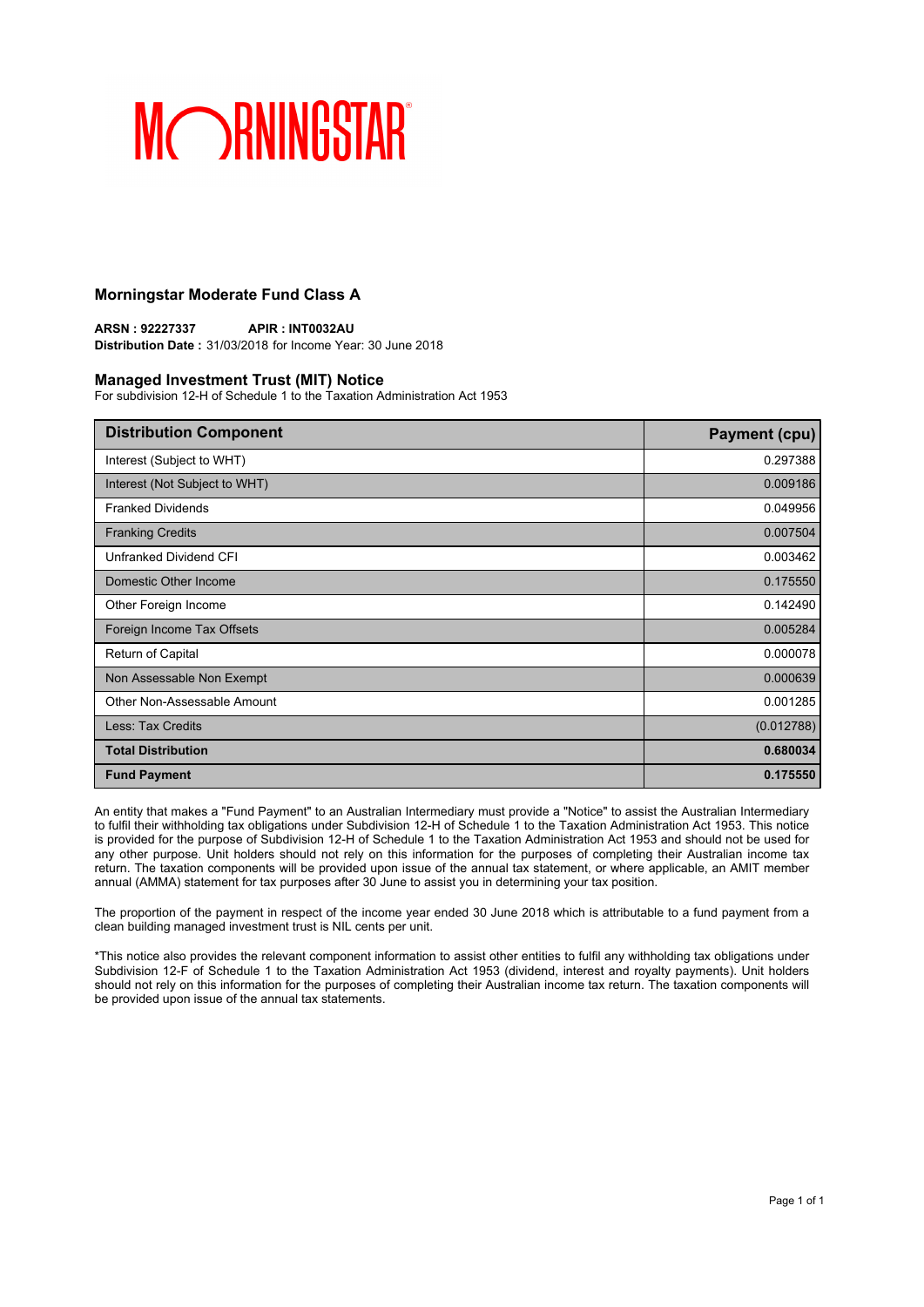### **Morningstar Moderate Fund Class Z**

**ARSN : 92227337 APIR : INT0007AU Distribution Date :** 31/03/2018 for Income Year: 30 June 2018

#### **Managed Investment Trust (MIT) Notice**

For subdivision 12-H of Schedule 1 to the Taxation Administration Act 1953

| <b>Distribution Component</b> | <b>Payment (cpu)</b> |
|-------------------------------|----------------------|
| Interest (Subject to WHT)     | 0.351650             |
| Interest (Not Subject to WHT) | 0.010864             |
| <b>Franked Dividends</b>      | 0.059069             |
| <b>Franking Credits</b>       | 0.008875             |
| Unfranked Dividend CFI        | 0.004096             |
| Domestic Other Income         | 0.207580             |
| Other Foreign Income          | 0.168486             |
| Foreign Income Tax Offsets    | 0.006245             |
| Return of Capital             | 0.000090             |
| Non Assessable Non Exempt     | 0.000754             |
| Other Non-Assessable Amount   | 0.001519             |
| Less: Tax Credits             | (0.015120)           |
| <b>Total Distribution</b>     | 0.804108             |
| <b>Fund Payment</b>           | 0.207580             |

An entity that makes a "Fund Payment" to an Australian Intermediary must provide a "Notice" to assist the Australian Intermediary to fulfil their withholding tax obligations under Subdivision 12-H of Schedule 1 to the Taxation Administration Act 1953. This notice is provided for the purpose of Subdivision 12-H of Schedule 1 to the Taxation Administration Act 1953 and should not be used for any other purpose. Unit holders should not rely on this information for the purposes of completing their Australian income tax return. The taxation components will be provided upon issue of the annual tax statement, or where applicable, an AMIT member annual (AMMA) statement for tax purposes after 30 June to assist you in determining your tax position.

The proportion of the payment in respect of the income year ended 30 June 2018 which is attributable to a fund payment from a clean building managed investment trust is NIL cents per unit.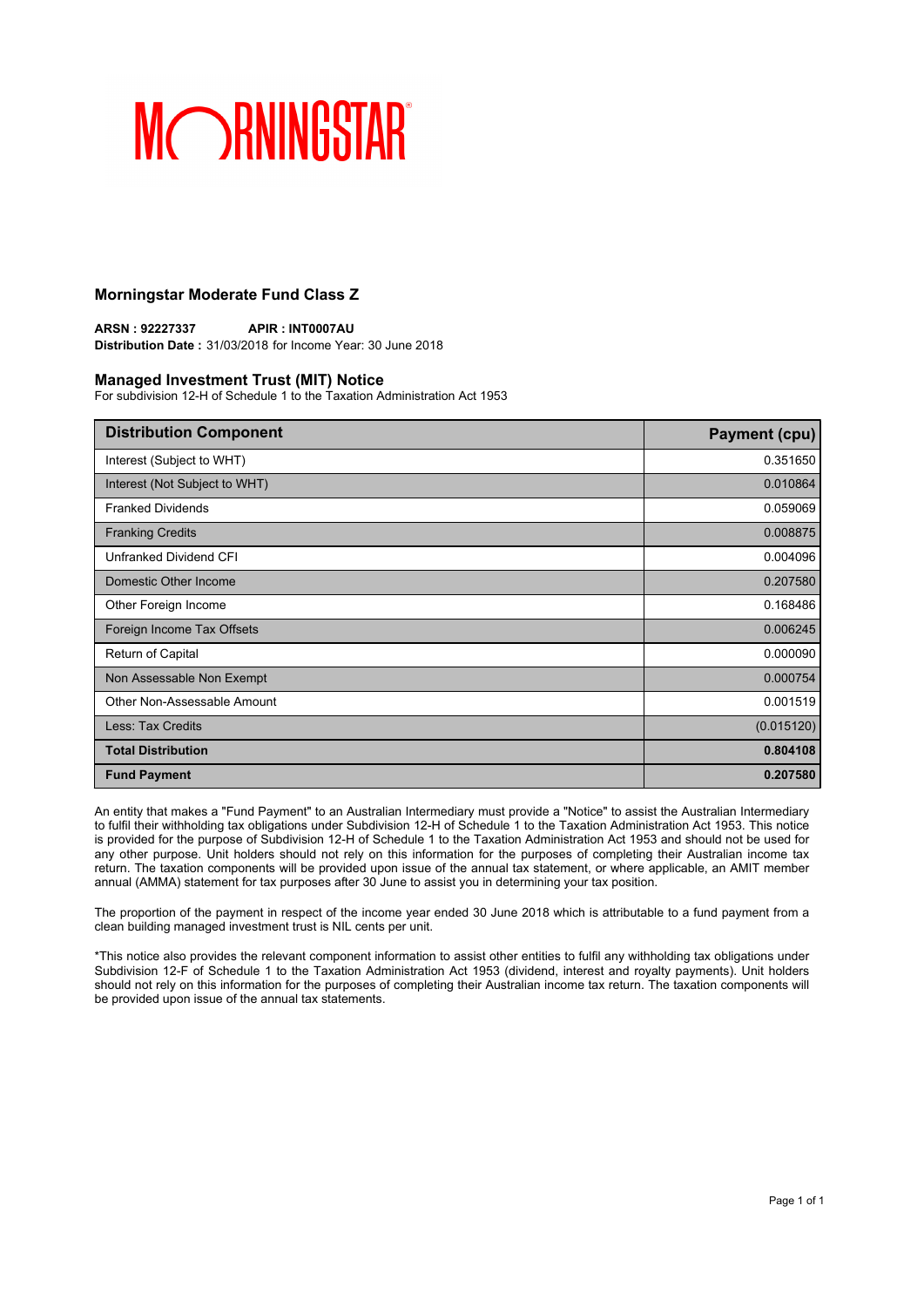### **Ibbotson WS Dynamic Growth Trust (Active)**

**ARSN : 160226497 APIR : WSGRZ Distribution Date :** 31/03/2018 for Income Year: 30 June 2018

#### **Managed Investment Trust (MIT) Notice**

For subdivision 12-H of Schedule 1 to the Taxation Administration Act 1953

| <b>Distribution Component</b> | <b>Payment (cpu)</b> |
|-------------------------------|----------------------|
| Interest (Subject to WHT)     | 0.069897             |
| Interest (Not Subject to WHT) | 0.007401             |
| <b>Franked Dividends</b>      | 0.290846             |
| <b>Franking Credits</b>       | 0.047845             |
| Unfranked Dividend CFI        | 0.020729             |
| Other Foreign Income          | 0.600347             |
| Foreign Income Tax Offsets    | 0.024279             |
| <b>Return of Capital</b>      | 0.000445             |
| Non Assessable Non Exempt     | 0.003711             |
| Other Non-Assessable Amount   | 0.007529             |
| Less: Tax Credits             | (0.072124)           |
| <b>Total Distribution</b>     | 1.000905             |
| <b>Fund Payment</b>           | 0.000000             |

An entity that makes a "Fund Payment" to an Australian Intermediary must provide a "Notice" to assist the Australian Intermediary to fulfil their withholding tax obligations under Subdivision 12-H of Schedule 1 to the Taxation Administration Act 1953. This notice is provided for the purpose of Subdivision 12-H of Schedule 1 to the Taxation Administration Act 1953 and should not be used for any other purpose. Unit holders should not rely on this information for the purposes of completing their Australian income tax return. The taxation components will be provided upon issue of the annual tax statement, or where applicable, an AMIT member annual (AMMA) statement for tax purposes after 30 June to assist you in determining your tax position.

The proportion of the payment in respect of the income year ended 30 June 2018 which is attributable to a fund payment from a clean building managed investment trust is NIL cents per unit.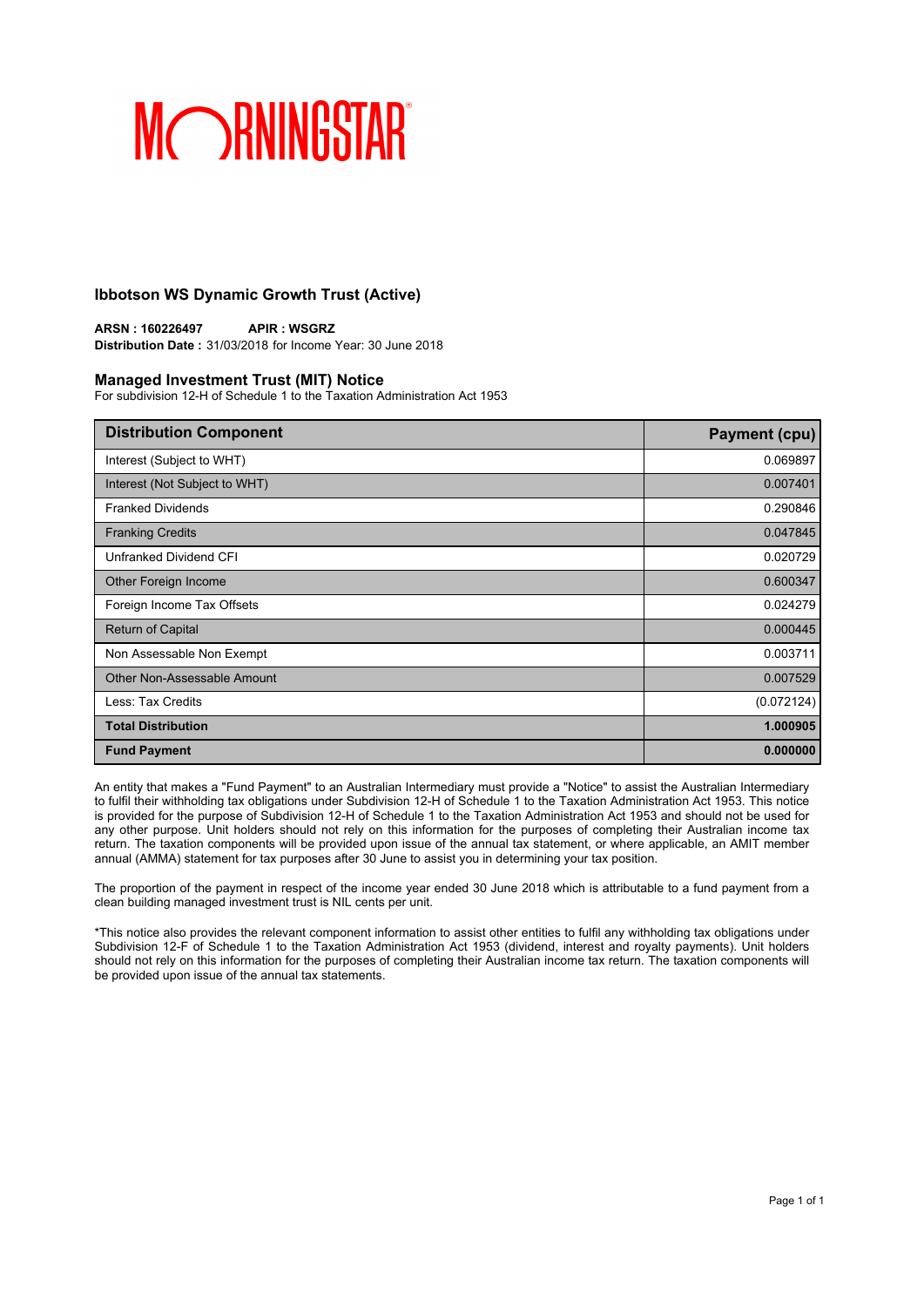### **Ibbotson WS Dynamic Income Trust (Active)**

**ARSN : 160225605 APIR : WSITZ Distribution Date :** 31/03/2018 for Income Year: 30 June 2018

#### **Managed Investment Trust (MIT) Notice**

For subdivision 12-H of Schedule 1 to the Taxation Administration Act 1953

| <b>Distribution Component</b> | <b>Payment (cpu)</b> |
|-------------------------------|----------------------|
| Interest (Subject to WHT)     | 0.007589             |
| Interest (Not Subject to WHT) | 0.030118             |
| Domestic Other Income         | 0.271698             |
| Other Foreign Income          | 0.142457             |
| Foreign Income Tax Offsets    | 0.006102             |
| Less: Tax Credits             | (0.006102)           |
| <b>Total Distribution</b>     | 0.451862             |
| <b>Fund Payment</b>           | 0.271698             |

An entity that makes a "Fund Payment" to an Australian Intermediary must provide a "Notice" to assist the Australian Intermediary to fulfil their withholding tax obligations under Subdivision 12-H of Schedule 1 to the Taxation Administration Act 1953. This notice is provided for the purpose of Subdivision 12-H of Schedule 1 to the Taxation Administration Act 1953 and should not be used for any other purpose. Unit holders should not rely on this information for the purposes of completing their Australian income tax return. The taxation components will be provided upon issue of the annual tax statement, or where applicable, an AMIT member annual (AMMA) statement for tax purposes after 30 June to assist you in determining your tax position.

The proportion of the payment in respect of the income year ended 30 June 2018 which is attributable to a fund payment from a clean building managed investment trust is NIL cents per unit.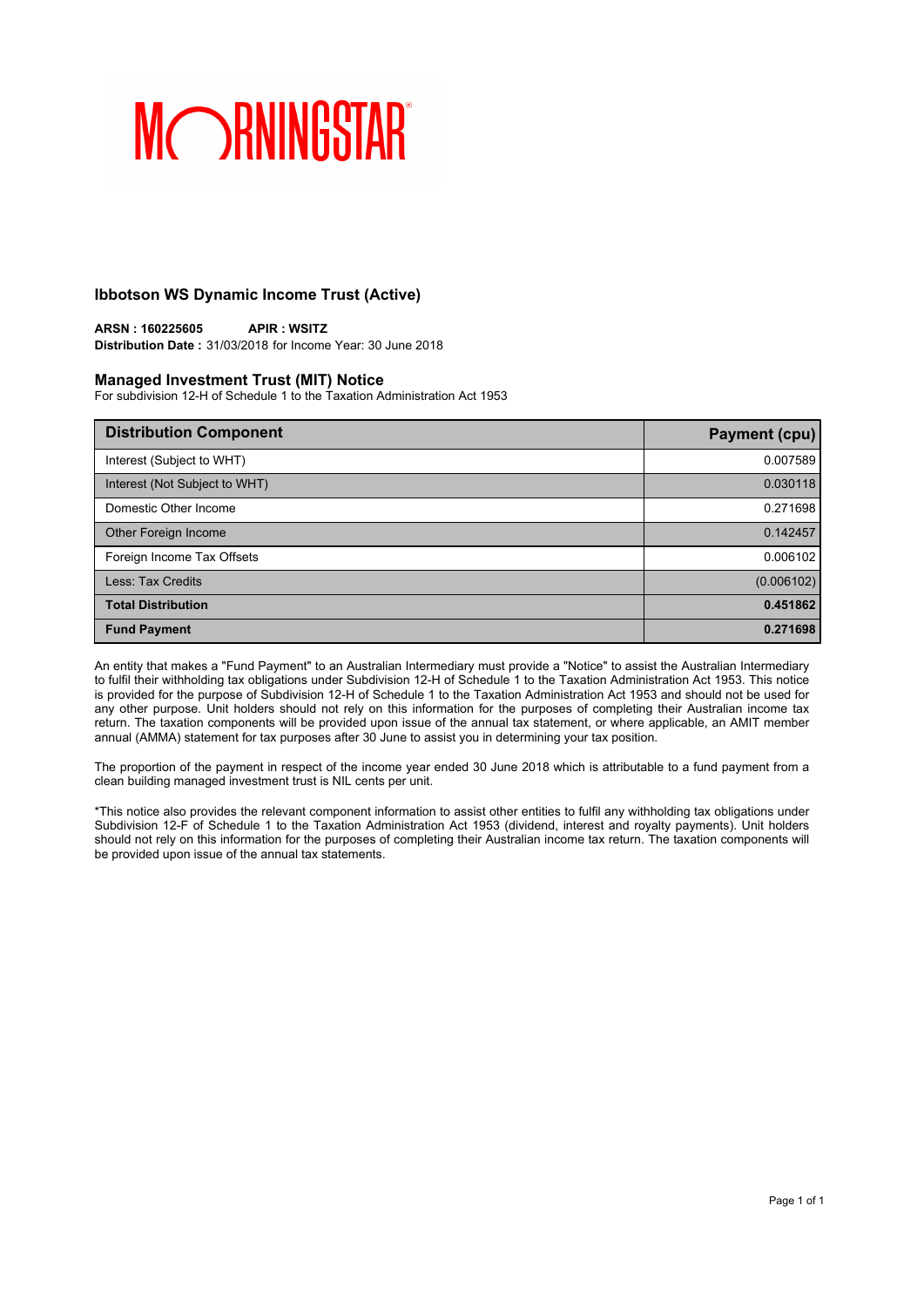### **Morningstar Multi-Asset Defensive Fund Class Z**

**ARSN : 140450728 APIR : ASK1214AU Distribution Date :** 31/03/2018 for Income Year: 30 June 2018

#### **Managed Investment Trust (MIT) Notice**

For subdivision 12-H of Schedule 1 to the Taxation Administration Act 1953

| <b>Distribution Component</b> | Payment (cpu) |
|-------------------------------|---------------|
| Interest (Subject to WHT)     | 0.573378      |
| Domestic Other Income         | 0.586257      |
| Other Foreign Income          | 0.128577      |
| Foreign Income Tax Offsets    | 0.006619      |
| Less: Tax Credits             | (0.006619)    |
| <b>Total Distribution</b>     | 1.288212      |
| <b>Fund Payment</b>           | 0.586257      |

An entity that makes a "Fund Payment" to an Australian Intermediary must provide a "Notice" to assist the Australian Intermediary to fulfil their withholding tax obligations under Subdivision 12-H of Schedule 1 to the Taxation Administration Act 1953. This notice is provided for the purpose of Subdivision 12-H of Schedule 1 to the Taxation Administration Act 1953 and should not be used for any other purpose. Unit holders should not rely on this information for the purposes of completing their Australian income tax return. The taxation components will be provided upon issue of the annual tax statement, or where applicable, an AMIT member annual (AMMA) statement for tax purposes after 30 June to assist you in determining your tax position.

The proportion of the payment in respect of the income year ended 30 June 2018 which is attributable to a fund payment from a clean building managed investment trust is NIL cents per unit.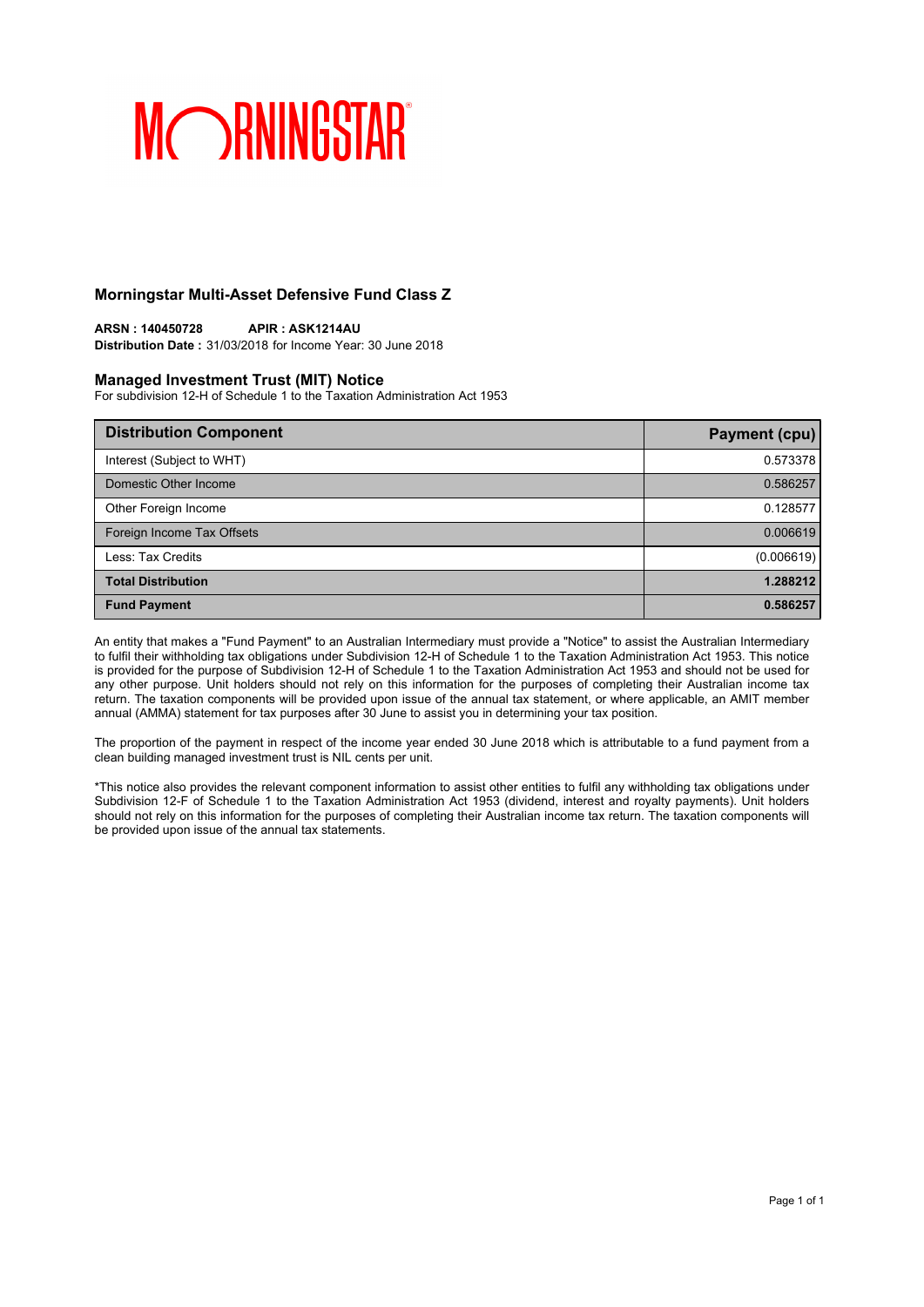### **Morningstar Growth Fund Class A**

**ARSN : 92232427 APIR : INT0036AU Distribution Date :** 31/03/2018 for Income Year: 30 June 2018

#### **Managed Investment Trust (MIT) Notice**

For subdivision 12-H of Schedule 1 to the Taxation Administration Act 1953

| <b>Distribution Component</b> | <b>Payment (cpu)</b> |
|-------------------------------|----------------------|
| Interest (Subject to WHT)     | 0.169966             |
| Interest (Not Subject to WHT) | 0.008377             |
| <b>Franked Dividends</b>      | 0.152602             |
| <b>Franking Credits</b>       | 0.025260             |
| <b>Unfranked Dividends</b>    | 0.000035             |
| Unfranked Dividend CFI        | 0.010889             |
| Domestic Other Income         | 0.083948             |
| Other Foreign Income          | 0.337202             |
| Foreign Income Tax Offsets    | 0.013764             |
| <b>Return of Capital</b>      | 0.000234             |
| Non Assessable Non Exempt     | 0.001951             |
| Other Non-Assessable Amount   | 0.003958             |
| Less: Tax Credits             | (0.039024)           |
| <b>Total Distribution</b>     | 0.769162             |
| <b>Fund Payment</b>           | 0.083948             |

An entity that makes a "Fund Payment" to an Australian Intermediary must provide a "Notice" to assist the Australian Intermediary to fulfil their withholding tax obligations under Subdivision 12-H of Schedule 1 to the Taxation Administration Act 1953. This notice is provided for the purpose of Subdivision 12-H of Schedule 1 to the Taxation Administration Act 1953 and should not be used for any other purpose. Unit holders should not rely on this information for the purposes of completing their Australian income tax return. The taxation components will be provided upon issue of the annual tax statement, or where applicable, an AMIT member annual (AMMA) statement for tax purposes after 30 June to assist you in determining your tax position.

The proportion of the payment in respect of the income year ended 30 June 2018 which is attributable to a fund payment from a clean building managed investment trust is NIL cents per unit.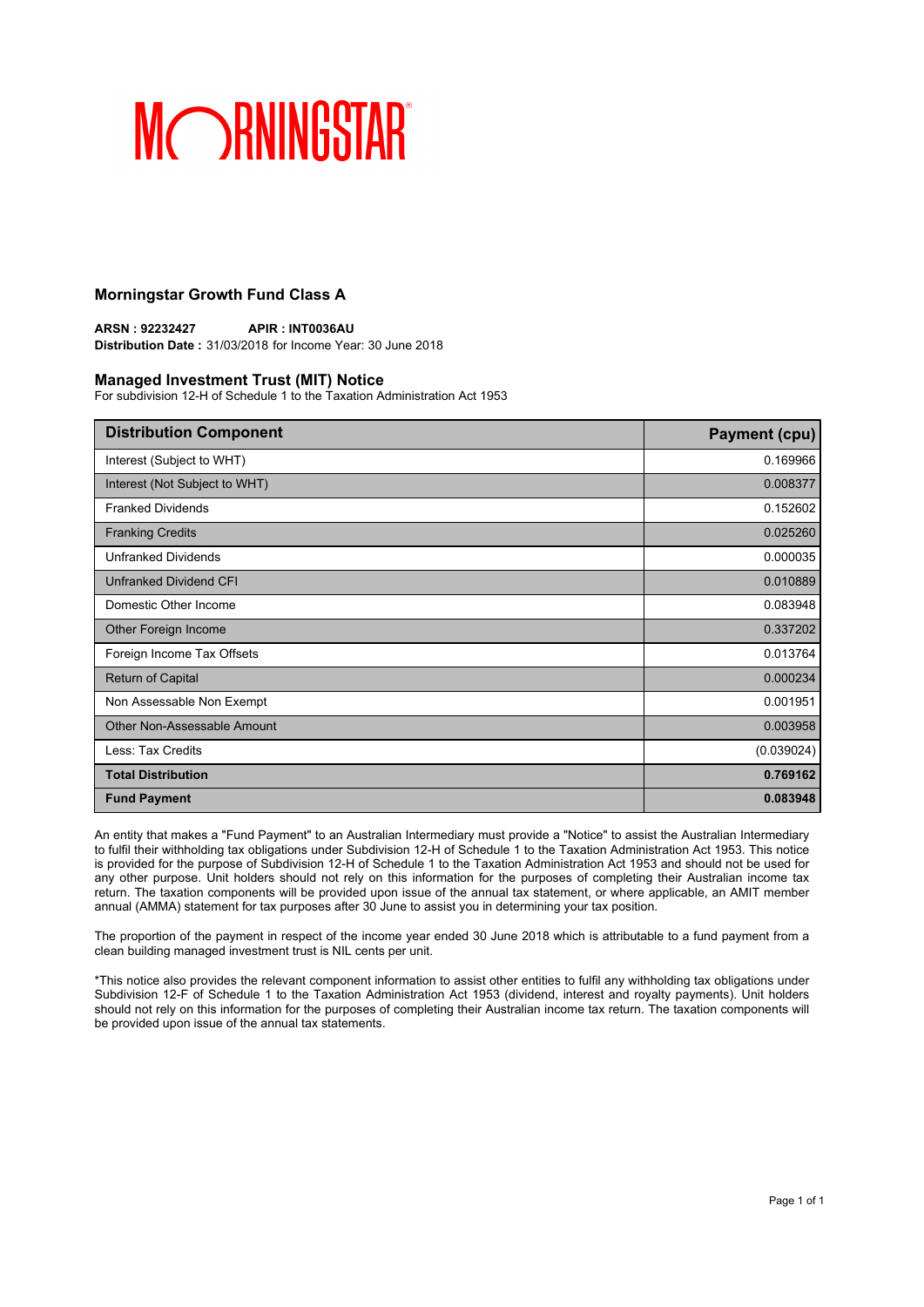### **Morningstar Growth Fund Class Z**

**ARSN : 92232427 APIR : INT0009AU Distribution Date :** 31/03/2018 for Income Year: 30 June 2018

#### **Managed Investment Trust (MIT) Notice**

For subdivision 12-H of Schedule 1 to the Taxation Administration Act 1953

| <b>Distribution Component</b> | <b>Payment (cpu)</b> |
|-------------------------------|----------------------|
| Interest (Subject to WHT)     | 0.191324             |
| Interest (Not Subject to WHT) | 0.009430             |
| <b>Franked Dividends</b>      | 0.171779             |
| <b>Franking Credits</b>       | 0.028434             |
| <b>Unfranked Dividends</b>    | 0.000039             |
| Unfranked Dividend CFI        | 0.012257             |
| Domestic Other Income         | 0.094497             |
| Other Foreign Income          | 0.379577             |
| Foreign Income Tax Offsets    | 0.015494             |
| <b>Return of Capital</b>      | 0.000263             |
| Non Assessable Non Exempt     | 0.002196             |
| Other Non-Assessable Amount   | 0.004455             |
| Less: Tax Credits             | (0.043928)           |
| <b>Total Distribution</b>     | 0.865817             |
| <b>Fund Payment</b>           | 0.094497             |

An entity that makes a "Fund Payment" to an Australian Intermediary must provide a "Notice" to assist the Australian Intermediary to fulfil their withholding tax obligations under Subdivision 12-H of Schedule 1 to the Taxation Administration Act 1953. This notice is provided for the purpose of Subdivision 12-H of Schedule 1 to the Taxation Administration Act 1953 and should not be used for any other purpose. Unit holders should not rely on this information for the purposes of completing their Australian income tax return. The taxation components will be provided upon issue of the annual tax statement, or where applicable, an AMIT member annual (AMMA) statement for tax purposes after 30 June to assist you in determining your tax position.

The proportion of the payment in respect of the income year ended 30 June 2018 which is attributable to a fund payment from a clean building managed investment trust is NIL cents per unit.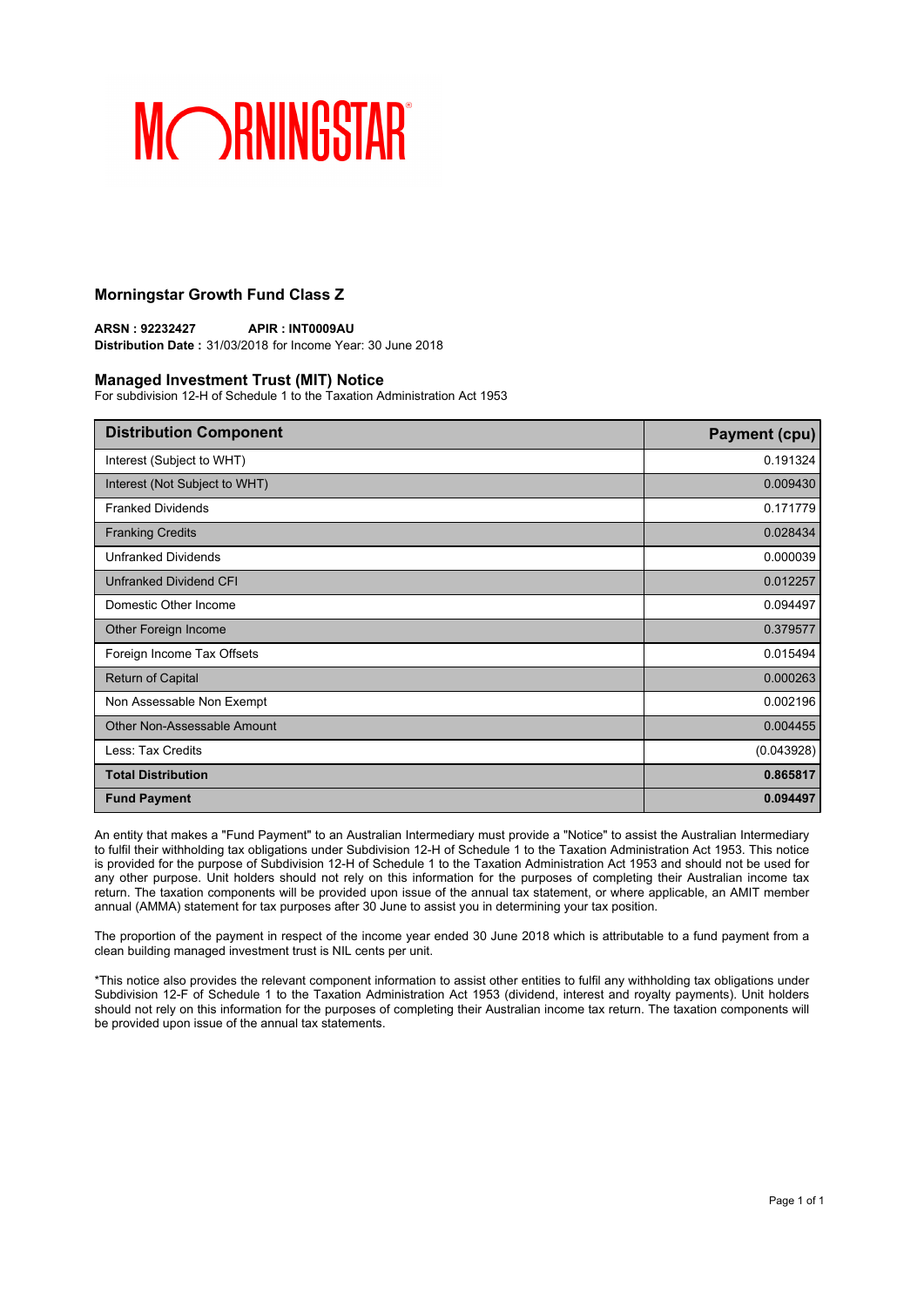### **Morningstar High Growth Fund Class A**

**ARSN : 125073752 APIR : ASK1198AU Distribution Date :** 31/03/2018 for Income Year: 30 June 2018

#### **Managed Investment Trust (MIT) Notice**

For subdivision 12-H of Schedule 1 to the Taxation Administration Act 1953

| <b>Distribution Component</b> | <b>Payment (cpu)</b> |
|-------------------------------|----------------------|
| Interest (Subject to WHT)     | 0.045205             |
| Interest (Not Subject to WHT) | 0.007461             |
| <b>Franked Dividends</b>      | 0.175993             |
| <b>Franking Credits</b>       | 0.028528             |
| Unfranked Dividend CFI        | 0.012289             |
| Other Foreign Income          | 0.366469             |
| Foreign Income Tax Offsets    | 0.014483             |
| <b>Return of Capital</b>      | 0.000439             |
| Non Assessable Non Exempt     | 0.002194             |
| Other Non-Assessable Amount   | 0.004389             |
| Less: Tax Credits             | (0.043011)           |
| <b>Total Distribution</b>     | 0.614439             |
| <b>Fund Payment</b>           | 0.000000             |

An entity that makes a "Fund Payment" to an Australian Intermediary must provide a "Notice" to assist the Australian Intermediary to fulfil their withholding tax obligations under Subdivision 12-H of Schedule 1 to the Taxation Administration Act 1953. This notice is provided for the purpose of Subdivision 12-H of Schedule 1 to the Taxation Administration Act 1953 and should not be used for any other purpose. Unit holders should not rely on this information for the purposes of completing their Australian income tax return. The taxation components will be provided upon issue of the annual tax statement, or where applicable, an AMIT member annual (AMMA) statement for tax purposes after 30 June to assist you in determining your tax position.

The proportion of the payment in respect of the income year ended 30 June 2018 which is attributable to a fund payment from a clean building managed investment trust is NIL cents per unit.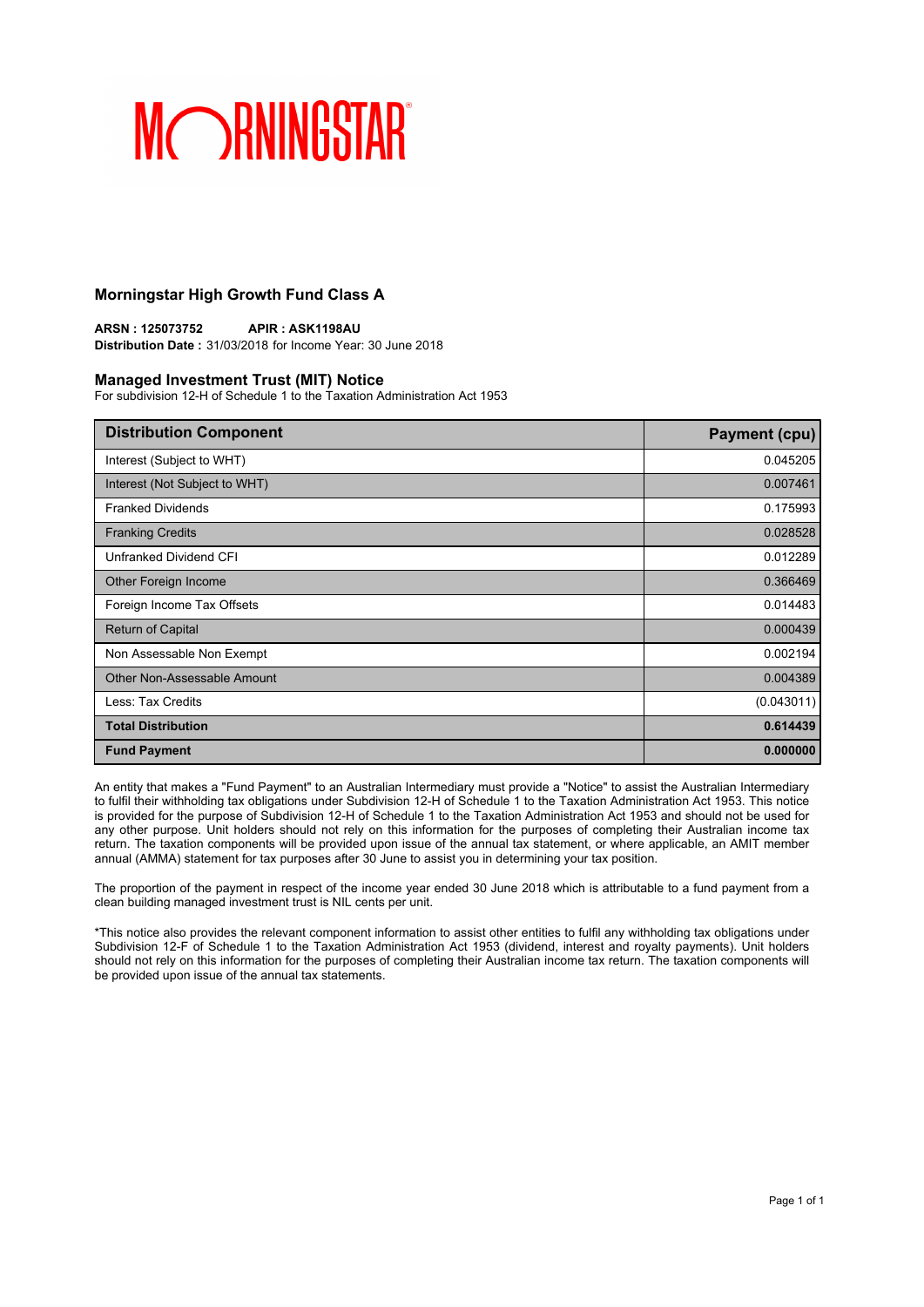### **Morningstar High Growth Fund Class Z**

**ARSN : 125073752 APIR : ASK1200AU Distribution Date :** 31/03/2018 for Income Year: 30 June 2018

#### **Managed Investment Trust (MIT) Notice**

For subdivision 12-H of Schedule 1 to the Taxation Administration Act 1953

| <b>Distribution Component</b> | <b>Payment (cpu)</b> |
|-------------------------------|----------------------|
| Interest (Subject to WHT)     | 0.070214             |
| Interest (Not Subject to WHT) | 0.011483             |
| <b>Franked Dividends</b>      | 0.271776             |
| <b>Franking Credits</b>       | 0.044326             |
| Unfranked Dividend CFI        | 0.019145             |
| Other Foreign Income          | 0.566261             |
| Foreign Income Tax Offsets    | 0.022519             |
| <b>Return of Capital</b>      | 0.000417             |
| Non Assessable Non Exempt     | 0.003475             |
| Other Non-Assessable Amount   | 0.007044             |
| Less: Tax Credits             | (0.066845)           |
| <b>Total Distribution</b>     | 0.949815             |
| <b>Fund Payment</b>           | 0.000000             |

An entity that makes a "Fund Payment" to an Australian Intermediary must provide a "Notice" to assist the Australian Intermediary to fulfil their withholding tax obligations under Subdivision 12-H of Schedule 1 to the Taxation Administration Act 1953. This notice is provided for the purpose of Subdivision 12-H of Schedule 1 to the Taxation Administration Act 1953 and should not be used for any other purpose. Unit holders should not rely on this information for the purposes of completing their Australian income tax return. The taxation components will be provided upon issue of the annual tax statement, or where applicable, an AMIT member annual (AMMA) statement for tax purposes after 30 June to assist you in determining your tax position.

The proportion of the payment in respect of the income year ended 30 June 2018 which is attributable to a fund payment from a clean building managed investment trust is NIL cents per unit.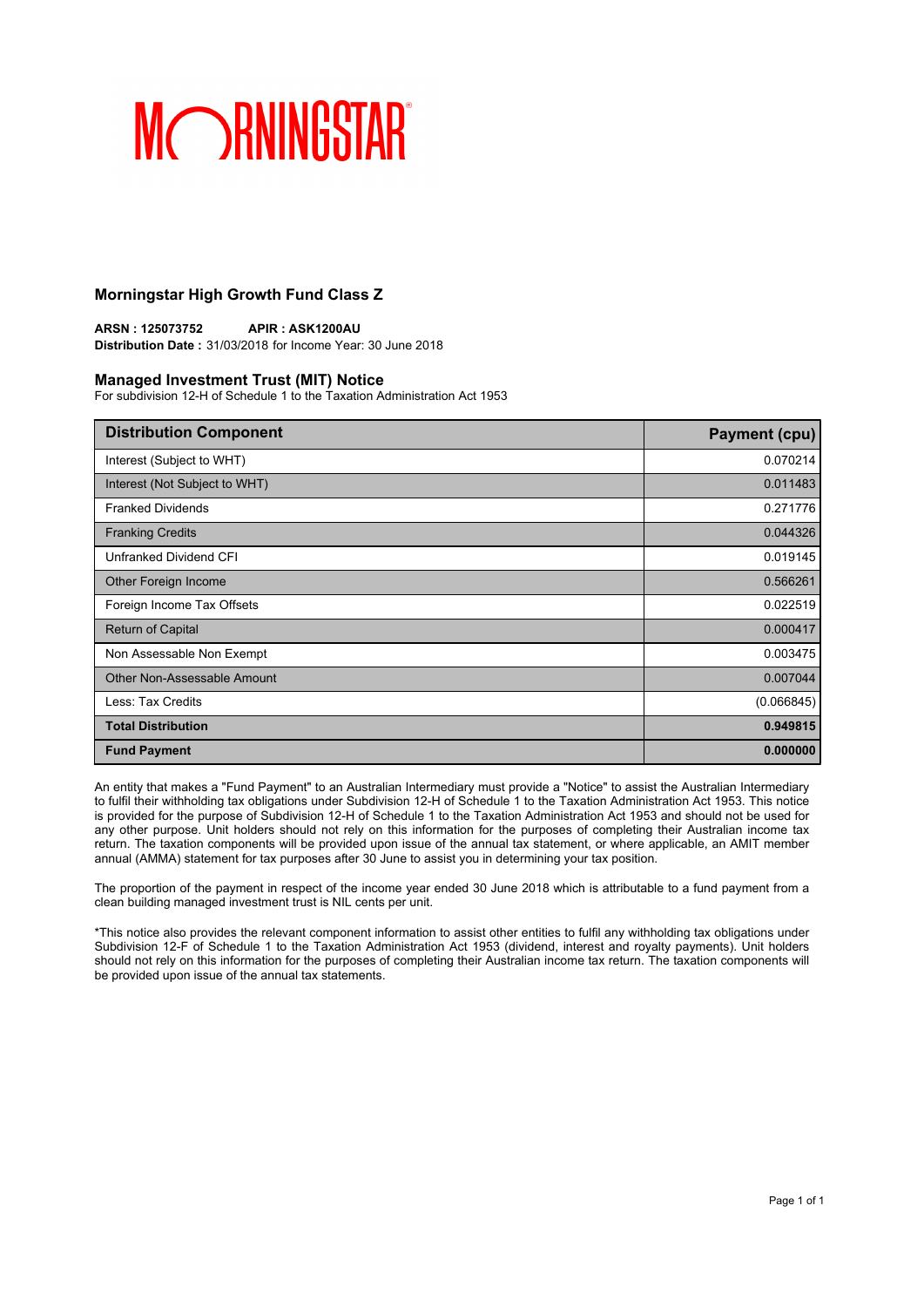### **Morningstar Conservative Fund Class A**

**ARSN : 92234074 APIR : INT0056AU Distribution Date :** 31/03/2018 for Income Year: 30 June 2018

#### **Managed Investment Trust (MIT) Notice**

For subdivision 12-H of Schedule 1 to the Taxation Administration Act 1953

| <b>Distribution Component</b> | <b>Payment (cpu)</b> |
|-------------------------------|----------------------|
| Interest (Subject to WHT)     | 0.151312             |
| Interest (Not Subject to WHT) | 0.013520             |
| <b>Franked Dividends</b>      | 0.036199             |
| <b>Franking Credits</b>       | 0.006007             |
| Unfranked Dividend CFI        | 0.002574             |
| Domestic Other Income         | 0.212468             |
| Other Foreign Income          | 0.137810             |
| Foreign Income Tax Offsets    | 0.005919             |
| Return of Capital             | 0.000053             |
| Non Assessable Non Exempt     | 0.000455             |
| Other Non-Assessable Amount   | 0.000946             |
| <b>Less: Tax Credits</b>      | (0.011926)           |
| <b>Total Distribution</b>     | 0.555337             |
| <b>Fund Payment</b>           | 0.212468             |

An entity that makes a "Fund Payment" to an Australian Intermediary must provide a "Notice" to assist the Australian Intermediary to fulfil their withholding tax obligations under Subdivision 12-H of Schedule 1 to the Taxation Administration Act 1953. This notice is provided for the purpose of Subdivision 12-H of Schedule 1 to the Taxation Administration Act 1953 and should not be used for any other purpose. Unit holders should not rely on this information for the purposes of completing their Australian income tax return. The taxation components will be provided upon issue of the annual tax statement, or where applicable, an AMIT member annual (AMMA) statement for tax purposes after 30 June to assist you in determining your tax position.

The proportion of the payment in respect of the income year ended 30 June 2018 which is attributable to a fund payment from a clean building managed investment trust is NIL cents per unit.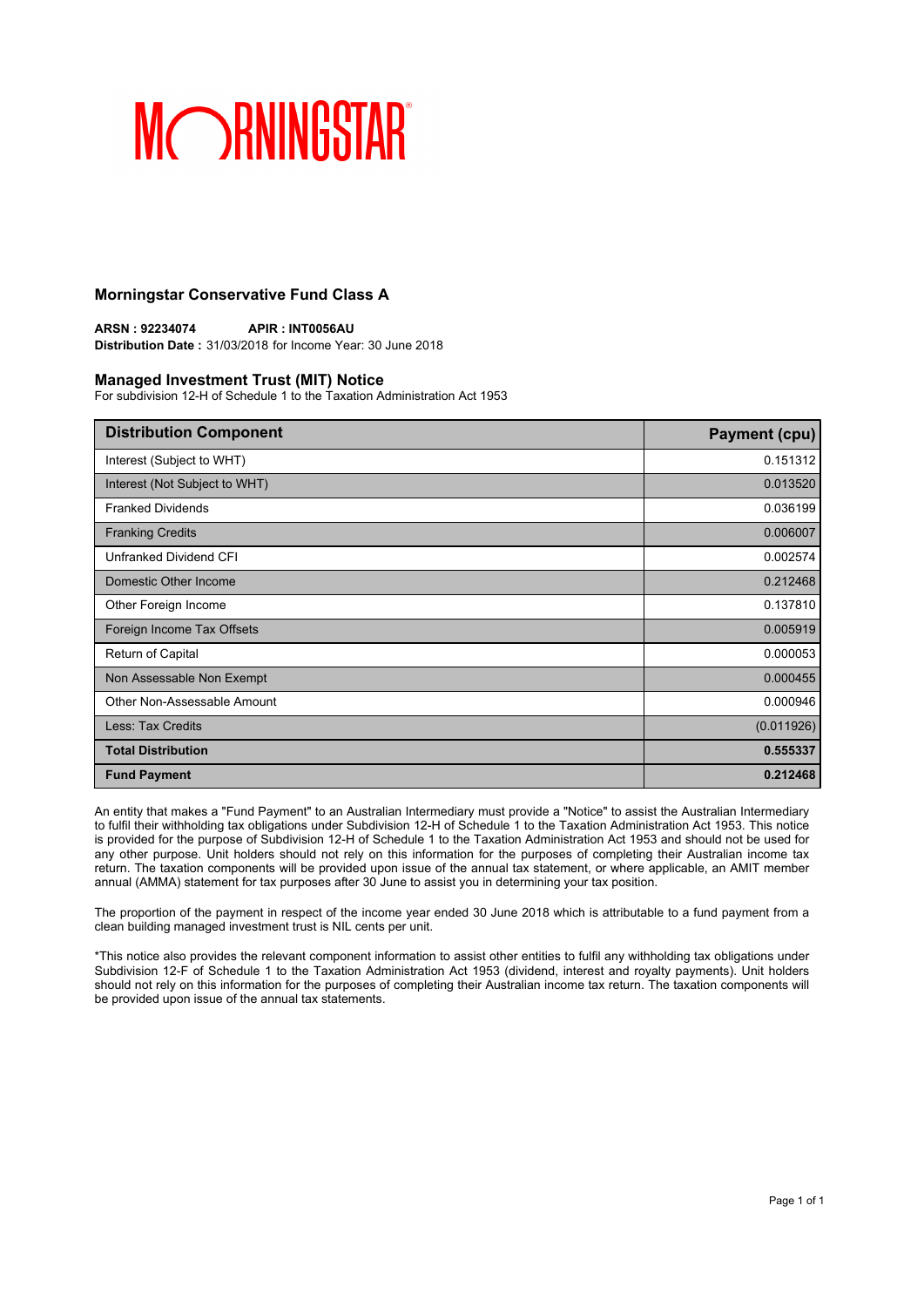### **Morningstar Conservative Fund Class Z**

**ARSN : 92234074 APIR : INT0019AU Distribution Date :** 31/03/2018 for Income Year: 30 June 2018

#### **Managed Investment Trust (MIT) Notice**

For subdivision 12-H of Schedule 1 to the Taxation Administration Act 1953

| <b>Distribution Component</b> | <b>Payment (cpu)</b> |
|-------------------------------|----------------------|
| Interest (Subject to WHT)     | 0.161536             |
| Interest (Not Subject to WHT) | 0.014443             |
| <b>Franked Dividends</b>      | 0.038653             |
| <b>Franking Credits</b>       | 0.006411             |
| <b>Unfranked Dividends</b>    | 0.000009             |
| Unfranked Dividend CFI        | 0.002757             |
| Domestic Other Income         | 0.226814             |
| Other Foreign Income          | 0.147121             |
| Foreign Income Tax Offsets    | 0.006316             |
| <b>Return of Capital</b>      | 0.000059             |
| Non Assessable Non Exempt     | 0.000493             |
| Other Non-Assessable Amount   | 0.001001             |
| Less: Tax Credits             | (0.012727)           |
| <b>Total Distribution</b>     | 0.592886             |
| <b>Fund Payment</b>           | 0.226814             |

An entity that makes a "Fund Payment" to an Australian Intermediary must provide a "Notice" to assist the Australian Intermediary to fulfil their withholding tax obligations under Subdivision 12-H of Schedule 1 to the Taxation Administration Act 1953. This notice is provided for the purpose of Subdivision 12-H of Schedule 1 to the Taxation Administration Act 1953 and should not be used for any other purpose. Unit holders should not rely on this information for the purposes of completing their Australian income tax return. The taxation components will be provided upon issue of the annual tax statement, or where applicable, an AMIT member annual (AMMA) statement for tax purposes after 30 June to assist you in determining your tax position.

The proportion of the payment in respect of the income year ended 30 June 2018 which is attributable to a fund payment from a clean building managed investment trust is NIL cents per unit.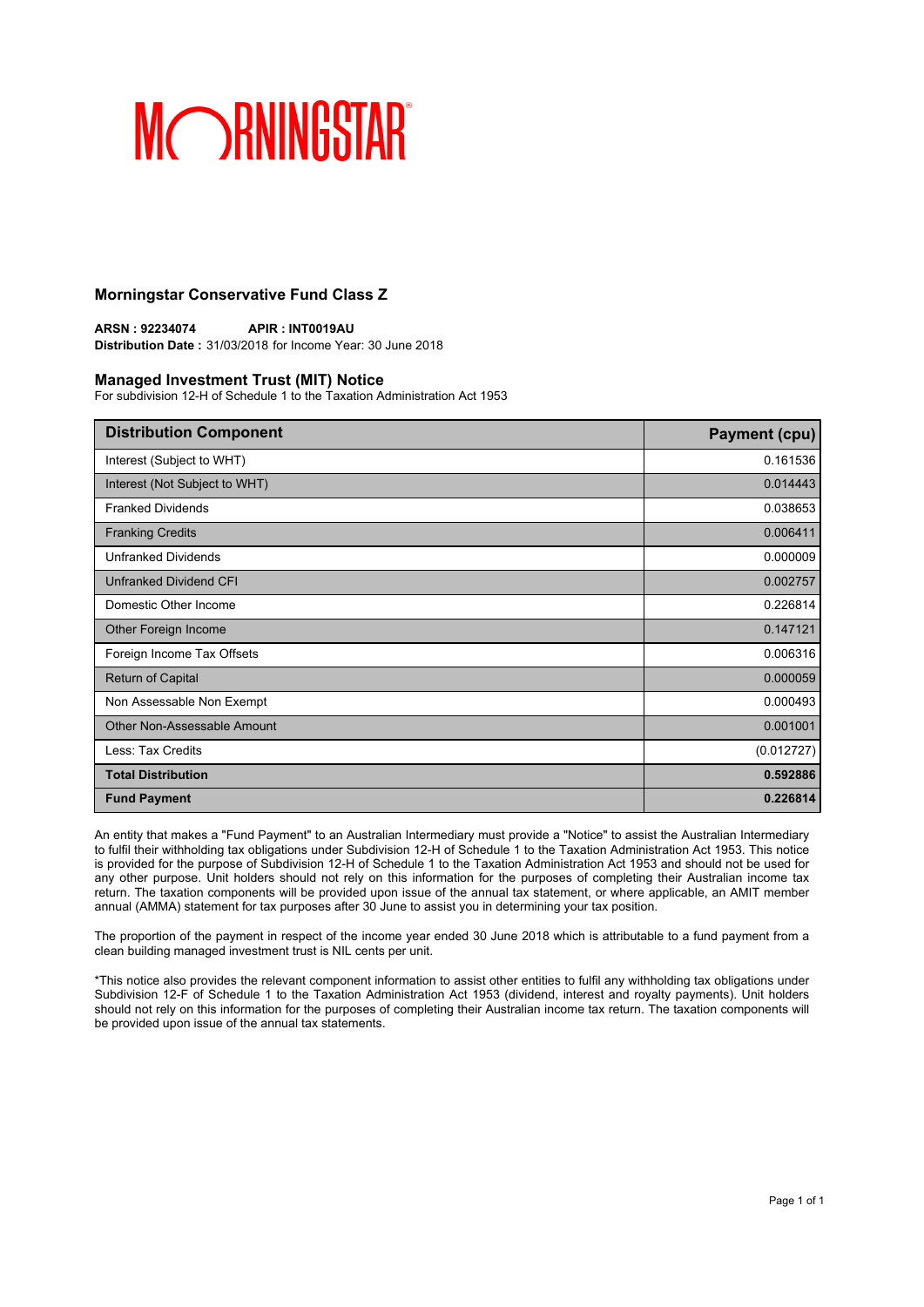### **Morningstar Australian Shares High Alpha Fund Class B**

**ARSN : 117331692 APIR : INT0075AU Distribution Date :** 31/03/2018 for Income Year: 30 June 2018

#### **Managed Investment Trust (MIT) Notice**

For subdivision 12-H of Schedule 1 to the Taxation Administration Act 1953

| <b>Distribution Component</b> | <b>Payment (cpu)</b> |
|-------------------------------|----------------------|
| Interest (Subject to WHT)     | 0.015545             |
| <b>Franked Dividends</b>      | 0.136818             |
| <b>Franking Credits</b>       | 0.179717             |
| <b>Unfranked Dividend CFI</b> | 0.068841             |
| Domestic Other Income         | 0.022244             |
| Other Foreign Income          | 0.032600             |
| Return of Capital             | 0.002654             |
| Non Assessable Non Exempt     | 0.005623             |
| Other Non-Assessable Amount   | 0.027160             |
| Less: Tax Credits             | (0.179717)           |
| <b>Total Distribution</b>     | 0.311485             |
| <b>Fund Payment</b>           | 0.027155             |

An entity that makes a "Fund Payment" to an Australian Intermediary must provide a "Notice" to assist the Australian Intermediary to fulfil their withholding tax obligations under Subdivision 12-H of Schedule 1 to the Taxation Administration Act 1953. This notice is provided for the purpose of Subdivision 12-H of Schedule 1 to the Taxation Administration Act 1953 and should not be used for any other purpose. Unit holders should not rely on this information for the purposes of completing their Australian income tax return. The taxation components will be provided upon issue of the annual tax statement, or where applicable, an AMIT member annual (AMMA) statement for tax purposes after 30 June to assist you in determining your tax position.

The proportion of the payment in respect of the income year ended 30 June 2018 which is attributable to a fund payment from a clean building managed investment trust is NIL cents per unit.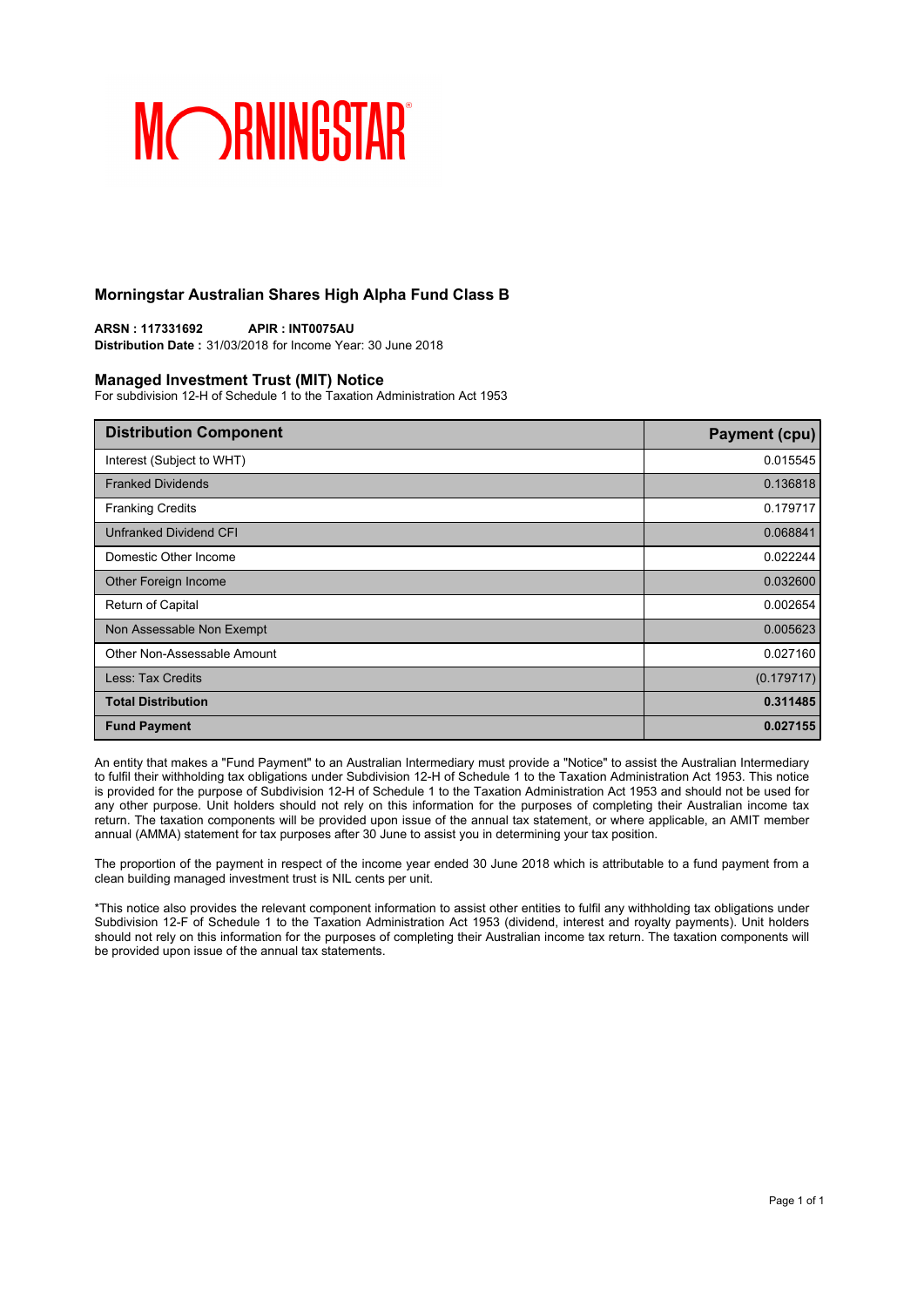### **Morningstar Australian Shares High Alpha Fund Class Z**

**ARSN : 117331692 APIR : INT0076AU Distribution Date :** 31/03/2018 for Income Year: 30 June 2018

#### **Managed Investment Trust (MIT) Notice**

For subdivision 12-H of Schedule 1 to the Taxation Administration Act 1953

| <b>Distribution Component</b> | <b>Payment (cpu)</b> |
|-------------------------------|----------------------|
| Interest (Subject to WHT)     | 0.027027             |
| <b>Franked Dividends</b>      | 0.237866             |
| <b>Franking Credits</b>       | 0.312448             |
| <b>Unfranked Dividend CFI</b> | 0.119684             |
| Domestic Other Income         | 0.038672             |
| Other Foreign Income          | 0.056678             |
| <b>Return of Capital</b>      | 0.004613             |
| Non Assessable Non Exempt     | 0.009775             |
| Other Non-Assessable Amount   | 0.047219             |
| Less: Tax Credits             | (0.312448)           |
| <b>Total Distribution</b>     | 0.541534             |
| <b>Fund Payment</b>           | 0.047210             |

An entity that makes a "Fund Payment" to an Australian Intermediary must provide a "Notice" to assist the Australian Intermediary to fulfil their withholding tax obligations under Subdivision 12-H of Schedule 1 to the Taxation Administration Act 1953. This notice is provided for the purpose of Subdivision 12-H of Schedule 1 to the Taxation Administration Act 1953 and should not be used for any other purpose. Unit holders should not rely on this information for the purposes of completing their Australian income tax return. The taxation components will be provided upon issue of the annual tax statement, or where applicable, an AMIT member annual (AMMA) statement for tax purposes after 30 June to assist you in determining your tax position.

The proportion of the payment in respect of the income year ended 30 June 2018 which is attributable to a fund payment from a clean building managed investment trust is NIL cents per unit.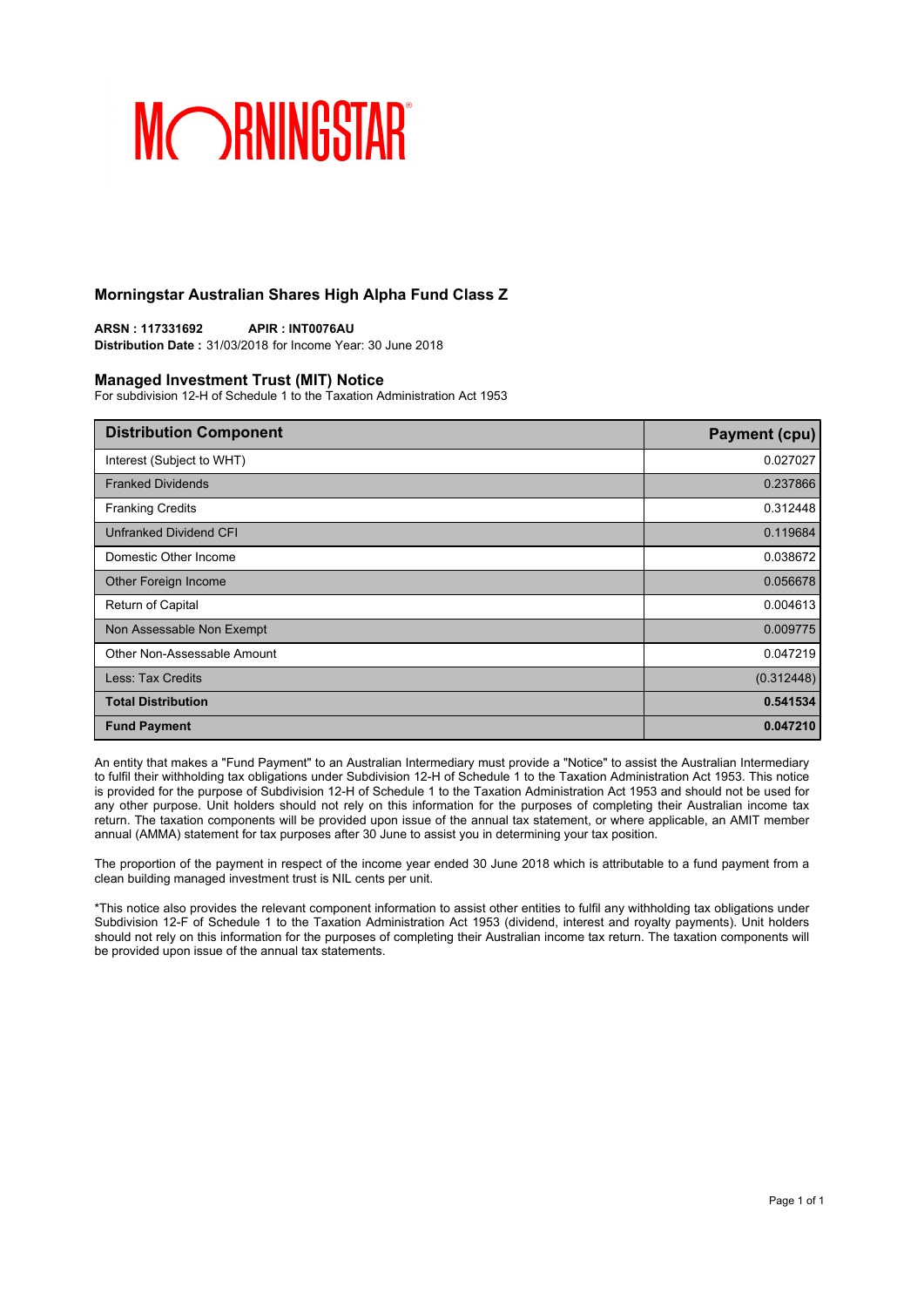### **Morningstar Australian Bonds Fund Class B**

## **ARSN : 92226456 APIR : INT0021AU**

**Distribution Date :** 31/03/2018 for Income Year: 30 June 2018

#### **Managed Investment Trust (MIT) Notice**

For subdivision 12-H of Schedule 1 to the Taxation Administration Act 1953

| <b>Distribution Component</b> | <b>Payment (cpu)</b> |
|-------------------------------|----------------------|
| Domestic Other Income         | 0.442581             |
| <b>Total Distribution</b>     | 0.442581             |
| <b>Fund Payment</b>           | 0.442581             |

An entity that makes a "Fund Payment" to an Australian Intermediary must provide a "Notice" to assist the Australian Intermediary to fulfil their withholding tax obligations under Subdivision 12-H of Schedule 1 to the Taxation Administration Act 1953. This notice is provided for the purpose of Subdivision 12-H of Schedule 1 to the Taxation Administration Act 1953 and should not be used for any other purpose. Unit holders should not rely on this information for the purposes of completing their Australian income tax return. The taxation components will be provided upon issue of the annual tax statement, or where applicable, an AMIT member annual (AMMA) statement for tax purposes after 30 June to assist you in determining your tax position.

The proportion of the payment in respect of the income year ended 30 June 2018 which is attributable to a fund payment from a clean building managed investment trust is NIL cents per unit.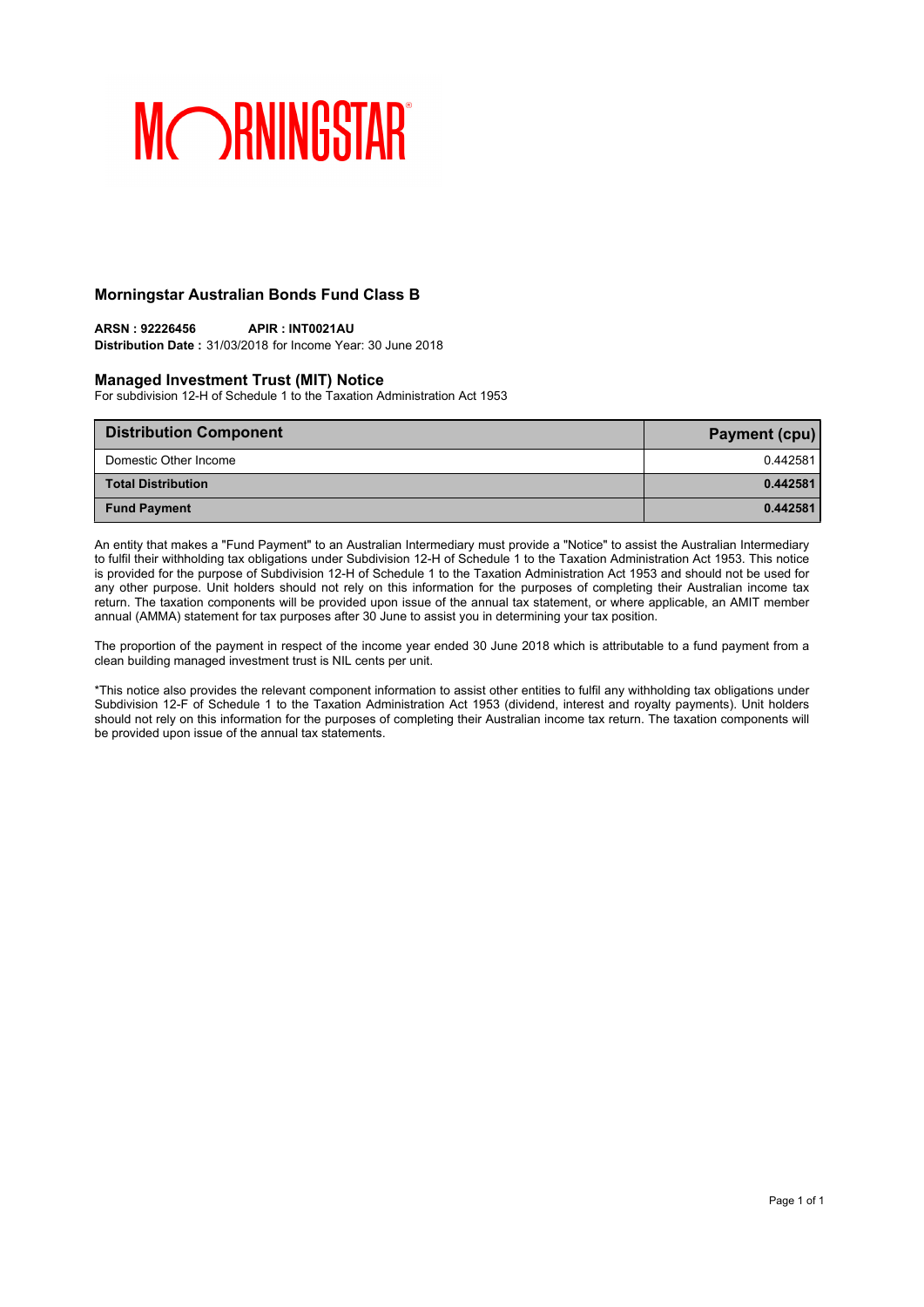### **Morningstar Australian Bonds Fund Class Z**

## **ARSN : 92226456 APIR : INT0001AU**

**Distribution Date :** 31/03/2018 for Income Year: 30 June 2018

#### **Managed Investment Trust (MIT) Notice**

For subdivision 12-H of Schedule 1 to the Taxation Administration Act 1953

| <b>Distribution Component</b> | <b>Payment (cpu)</b> |
|-------------------------------|----------------------|
| Domestic Other Income         | 0.495150             |
| <b>Total Distribution</b>     | 0.495150             |
| <b>Fund Payment</b>           | 0.495150             |

An entity that makes a "Fund Payment" to an Australian Intermediary must provide a "Notice" to assist the Australian Intermediary to fulfil their withholding tax obligations under Subdivision 12-H of Schedule 1 to the Taxation Administration Act 1953. This notice is provided for the purpose of Subdivision 12-H of Schedule 1 to the Taxation Administration Act 1953 and should not be used for any other purpose. Unit holders should not rely on this information for the purposes of completing their Australian income tax return. The taxation components will be provided upon issue of the annual tax statement, or where applicable, an AMIT member annual (AMMA) statement for tax purposes after 30 June to assist you in determining your tax position.

The proportion of the payment in respect of the income year ended 30 June 2018 which is attributable to a fund payment from a clean building managed investment trust is NIL cents per unit.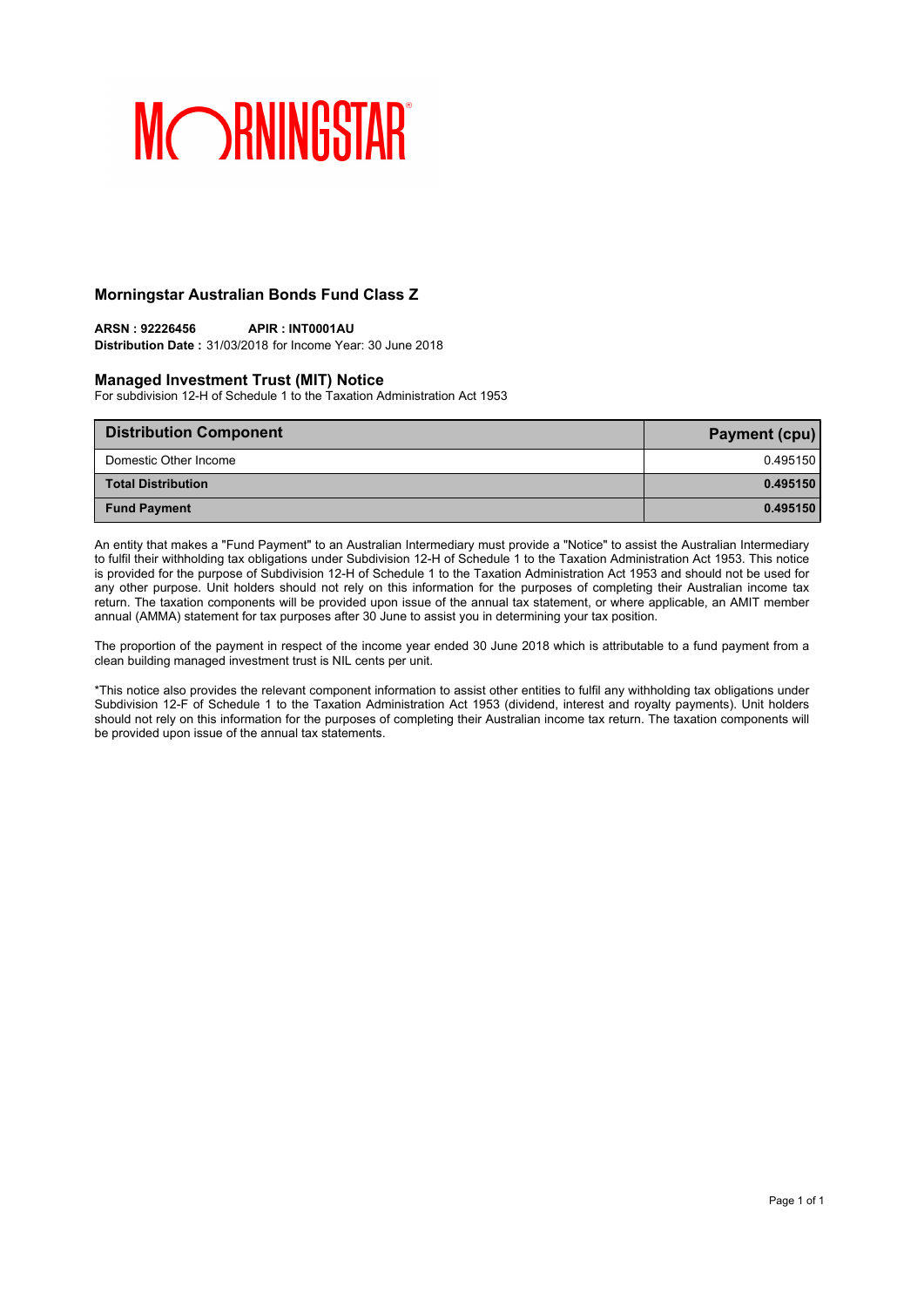### **Morningstar Australian Shares Fund Class A**

**ARSN : 92226563 APIR : INT0022AU Distribution Date :** 31/03/2018 for Income Year: 30 June 2018

### **Managed Investment Trust (MIT) Notice**

For subdivision 12-H of Schedule 1 to the Taxation Administration Act 1953

| <b>Distribution Component</b> | Payment (cpu) |
|-------------------------------|---------------|
| <b>Franked Dividends</b>      | 0.547815      |
| <b>Franking Credits</b>       | 0.229152      |
| Other Foreign Income          | 0.189373      |
| Foreign Income Tax Offsets    | 0.002720      |
| Less: Tax Credits             | (0.231872)    |
| <b>Total Distribution</b>     | 0.737188      |
| <b>Fund Payment</b>           | 0.000000      |

An entity that makes a "Fund Payment" to an Australian Intermediary must provide a "Notice" to assist the Australian Intermediary to fulfil their withholding tax obligations under Subdivision 12-H of Schedule 1 to the Taxation Administration Act 1953. This notice is provided for the purpose of Subdivision 12-H of Schedule 1 to the Taxation Administration Act 1953 and should not be used for any other purpose. Unit holders should not rely on this information for the purposes of completing their Australian income tax return. The taxation components will be provided upon issue of the annual tax statement, or where applicable, an AMIT member annual (AMMA) statement for tax purposes after 30 June to assist you in determining your tax position.

The proportion of the payment in respect of the income year ended 30 June 2018 which is attributable to a fund payment from a clean building managed investment trust is NIL cents per unit.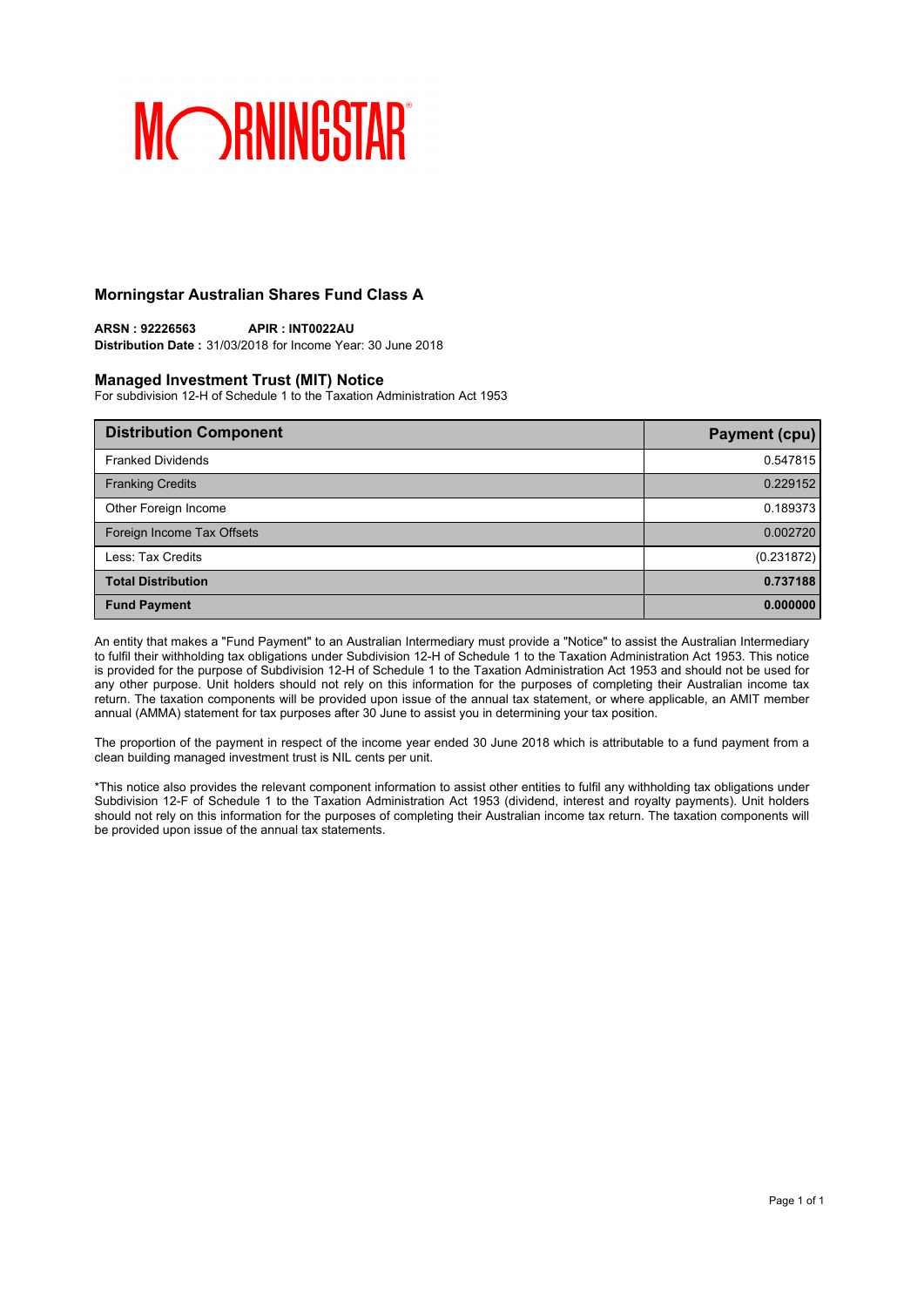### **Morningstar Australian Shares Fund Class B**

**ARSN : 92226563 APIR : INT0023AU Distribution Date :** 31/03/2018 for Income Year: 30 June 2018

### **Managed Investment Trust (MIT) Notice**

For subdivision 12-H of Schedule 1 to the Taxation Administration Act 1953

| <b>Distribution Component</b> | Payment (cpu) |
|-------------------------------|---------------|
| <b>Franked Dividends</b>      | 0.548970      |
| <b>Franking Credits</b>       | 0.229636      |
| Other Foreign Income          | 0.189772      |
| Foreign Income Tax Offsets    | 0.002726      |
| Less: Tax Credits             | (0.232362)    |
| <b>Total Distribution</b>     | 0.738742      |
| <b>Fund Payment</b>           | 0.000000      |

An entity that makes a "Fund Payment" to an Australian Intermediary must provide a "Notice" to assist the Australian Intermediary to fulfil their withholding tax obligations under Subdivision 12-H of Schedule 1 to the Taxation Administration Act 1953. This notice is provided for the purpose of Subdivision 12-H of Schedule 1 to the Taxation Administration Act 1953 and should not be used for any other purpose. Unit holders should not rely on this information for the purposes of completing their Australian income tax return. The taxation components will be provided upon issue of the annual tax statement, or where applicable, an AMIT member annual (AMMA) statement for tax purposes after 30 June to assist you in determining your tax position.

The proportion of the payment in respect of the income year ended 30 June 2018 which is attributable to a fund payment from a clean building managed investment trust is NIL cents per unit.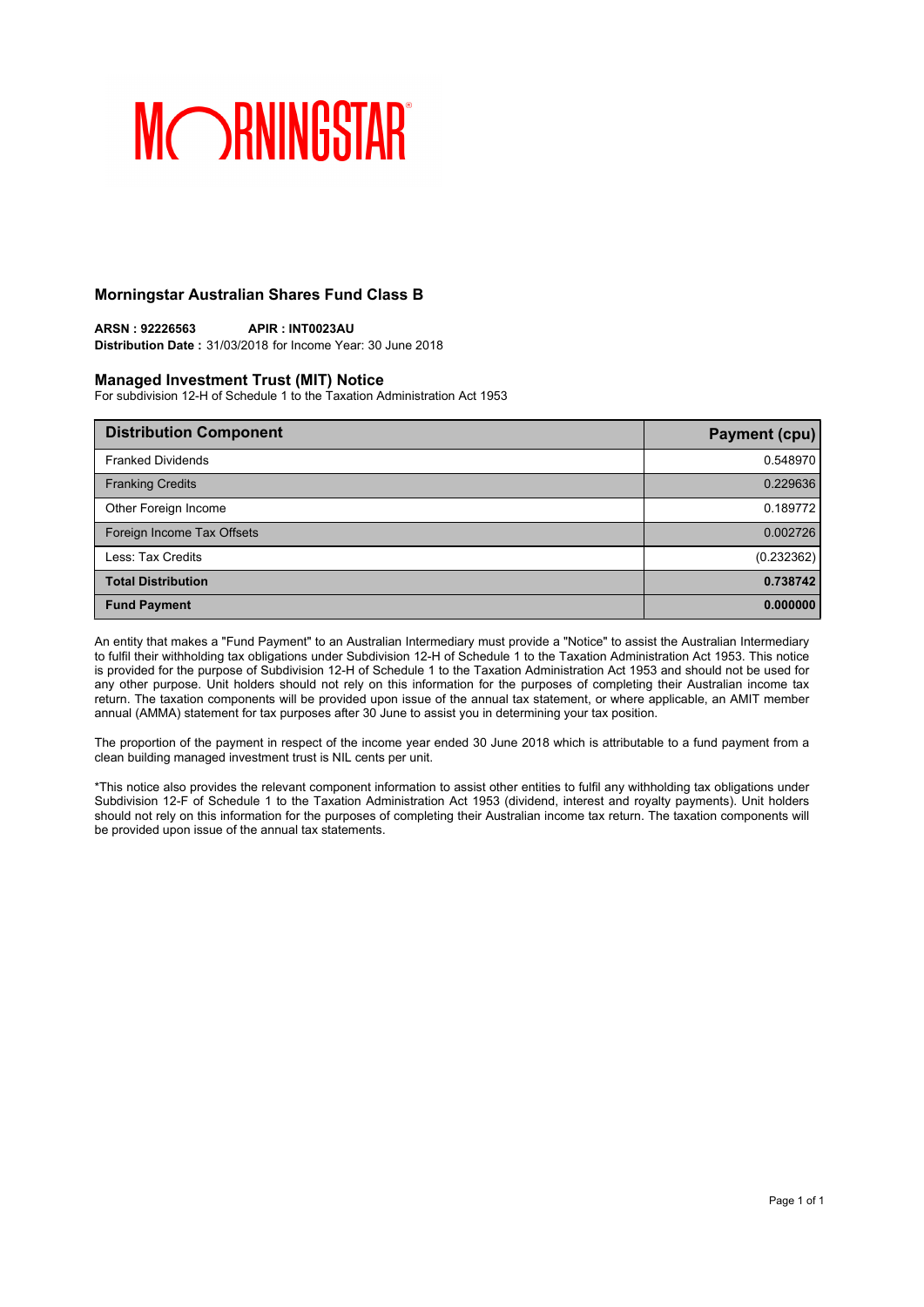### **Morningstar Australian Shares Fund Class Z**

**ARSN : 92226563 APIR : INT0002AU Distribution Date :** 31/03/2018 for Income Year: 30 June 2018

### **Managed Investment Trust (MIT) Notice**

For subdivision 12-H of Schedule 1 to the Taxation Administration Act 1953

| <b>Distribution Component</b> | Payment (cpu) |
|-------------------------------|---------------|
| <b>Franked Dividends</b>      | 0.616786      |
| <b>Franking Credits</b>       | 0.258003      |
| Other Foreign Income          | 0.213215      |
| Foreign Income Tax Offsets    | 0.003063      |
| Less: Tax Credits             | (0.261066)    |
| <b>Total Distribution</b>     | 0.830001      |
| <b>Fund Payment</b>           | 0.000000      |

An entity that makes a "Fund Payment" to an Australian Intermediary must provide a "Notice" to assist the Australian Intermediary to fulfil their withholding tax obligations under Subdivision 12-H of Schedule 1 to the Taxation Administration Act 1953. This notice is provided for the purpose of Subdivision 12-H of Schedule 1 to the Taxation Administration Act 1953 and should not be used for any other purpose. Unit holders should not rely on this information for the purposes of completing their Australian income tax return. The taxation components will be provided upon issue of the annual tax statement, or where applicable, an AMIT member annual (AMMA) statement for tax purposes after 30 June to assist you in determining your tax position.

The proportion of the payment in respect of the income year ended 30 June 2018 which is attributable to a fund payment from a clean building managed investment trust is NIL cents per unit.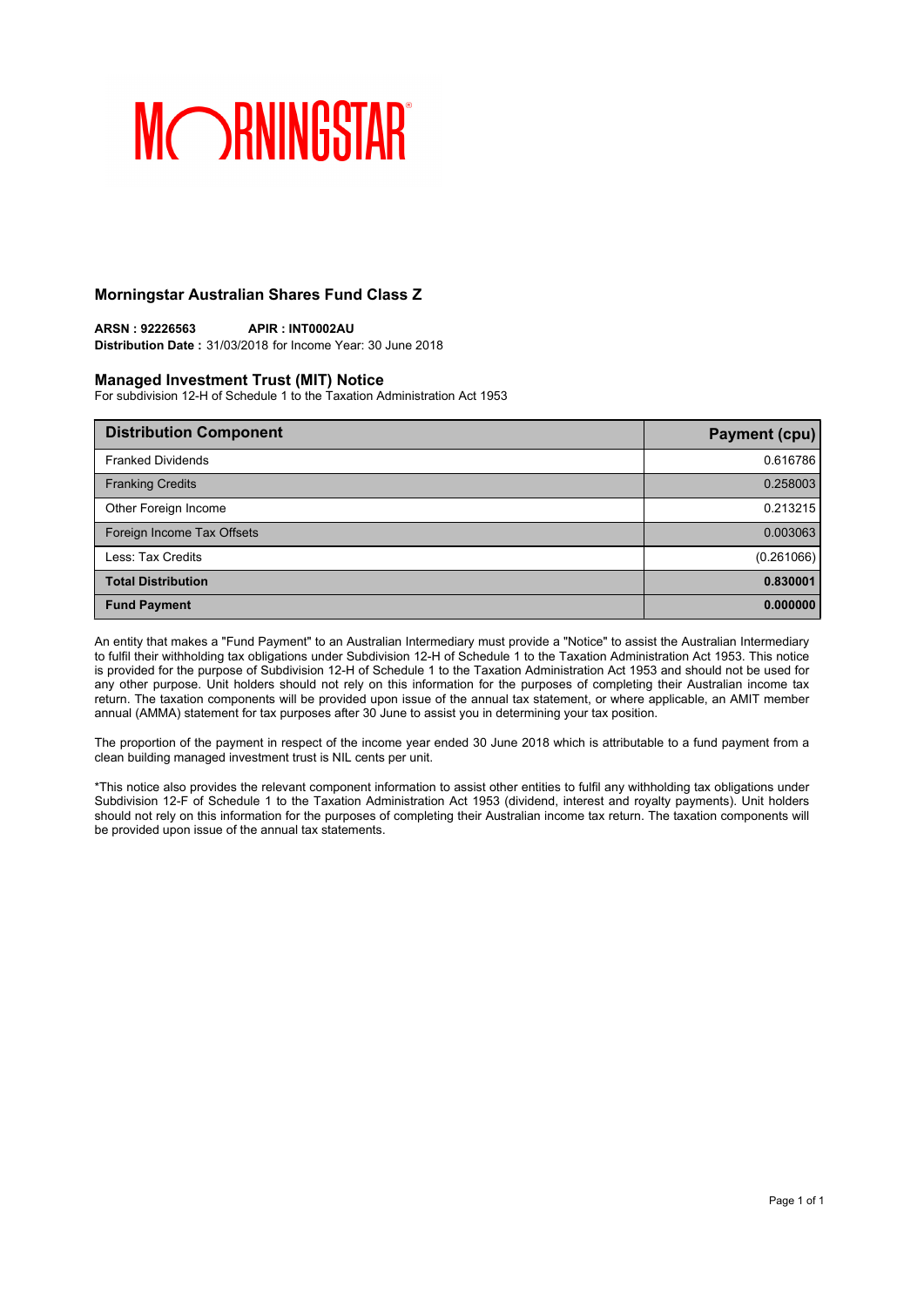## **Morningstar Cash Fund Class A**

#### **ARSN : 92227104 APIR : INT0030AU Distribution Date :** 31/03/2018 for Income Year: 30 June 2018

### **Managed Investment Trust (MIT) Notice**

For subdivision 12-H of Schedule 1 to the Taxation Administration Act 1953

| <b>Distribution Component</b> | Payment (cpu) |
|-------------------------------|---------------|
| Interest (Subject to WHT)     | 0.366584      |
| <b>Total Distribution</b>     | 0.366584      |
| <b>Fund Payment</b>           | 0.000000      |

An entity that makes a "Fund Payment" to an Australian Intermediary must provide a "Notice" to assist the Australian Intermediary to fulfil their withholding tax obligations under Subdivision 12-H of Schedule 1 to the Taxation Administration Act 1953. This notice is provided for the purpose of Subdivision 12-H of Schedule 1 to the Taxation Administration Act 1953 and should not be used for any other purpose. Unit holders should not rely on this information for the purposes of completing their Australian income tax return. The taxation components will be provided upon issue of the annual tax statement, or where applicable, an AMIT member annual (AMMA) statement for tax purposes after 30 June to assist you in determining your tax position.

The proportion of the payment in respect of the income year ended 30 June 2018 which is attributable to a fund payment from a clean building managed investment trust is NIL cents per unit.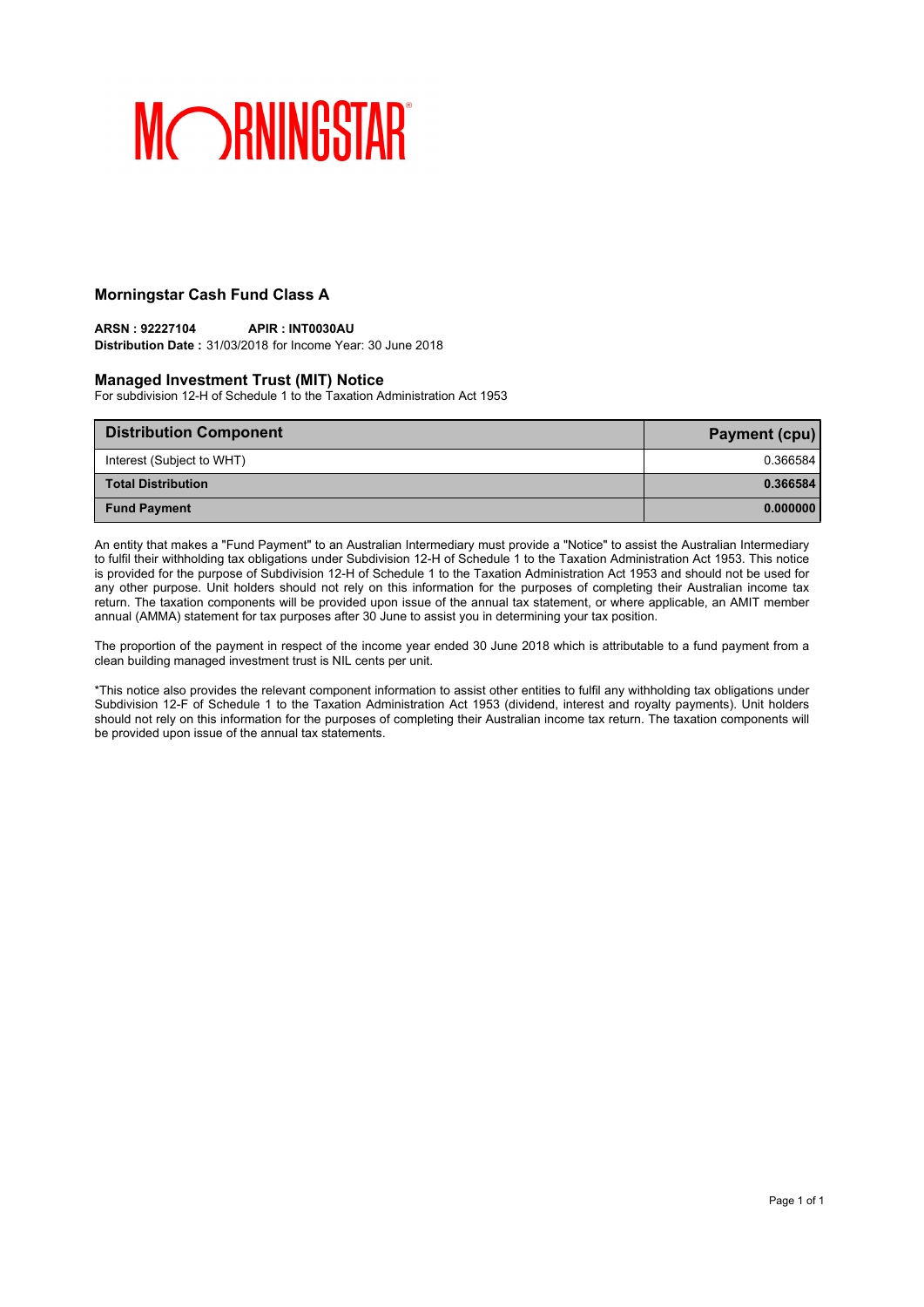## **Morningstar Cash Fund Class B**

#### **ARSN : 92227104 APIR : INT0031AU Distribution Date :** 31/03/2018 for Income Year: 30 June 2018

#### **Managed Investment Trust (MIT) Notice**

For subdivision 12-H of Schedule 1 to the Taxation Administration Act 1953

| <b>Distribution Component</b> | Payment (cpu) |
|-------------------------------|---------------|
| Interest (Subject to WHT)     | 0.365437      |
| <b>Total Distribution</b>     | 0.365437      |
| <b>Fund Payment</b>           | 0.000000      |

An entity that makes a "Fund Payment" to an Australian Intermediary must provide a "Notice" to assist the Australian Intermediary to fulfil their withholding tax obligations under Subdivision 12-H of Schedule 1 to the Taxation Administration Act 1953. This notice is provided for the purpose of Subdivision 12-H of Schedule 1 to the Taxation Administration Act 1953 and should not be used for any other purpose. Unit holders should not rely on this information for the purposes of completing their Australian income tax return. The taxation components will be provided upon issue of the annual tax statement, or where applicable, an AMIT member annual (AMMA) statement for tax purposes after 30 June to assist you in determining your tax position.

The proportion of the payment in respect of the income year ended 30 June 2018 which is attributable to a fund payment from a clean building managed investment trust is NIL cents per unit.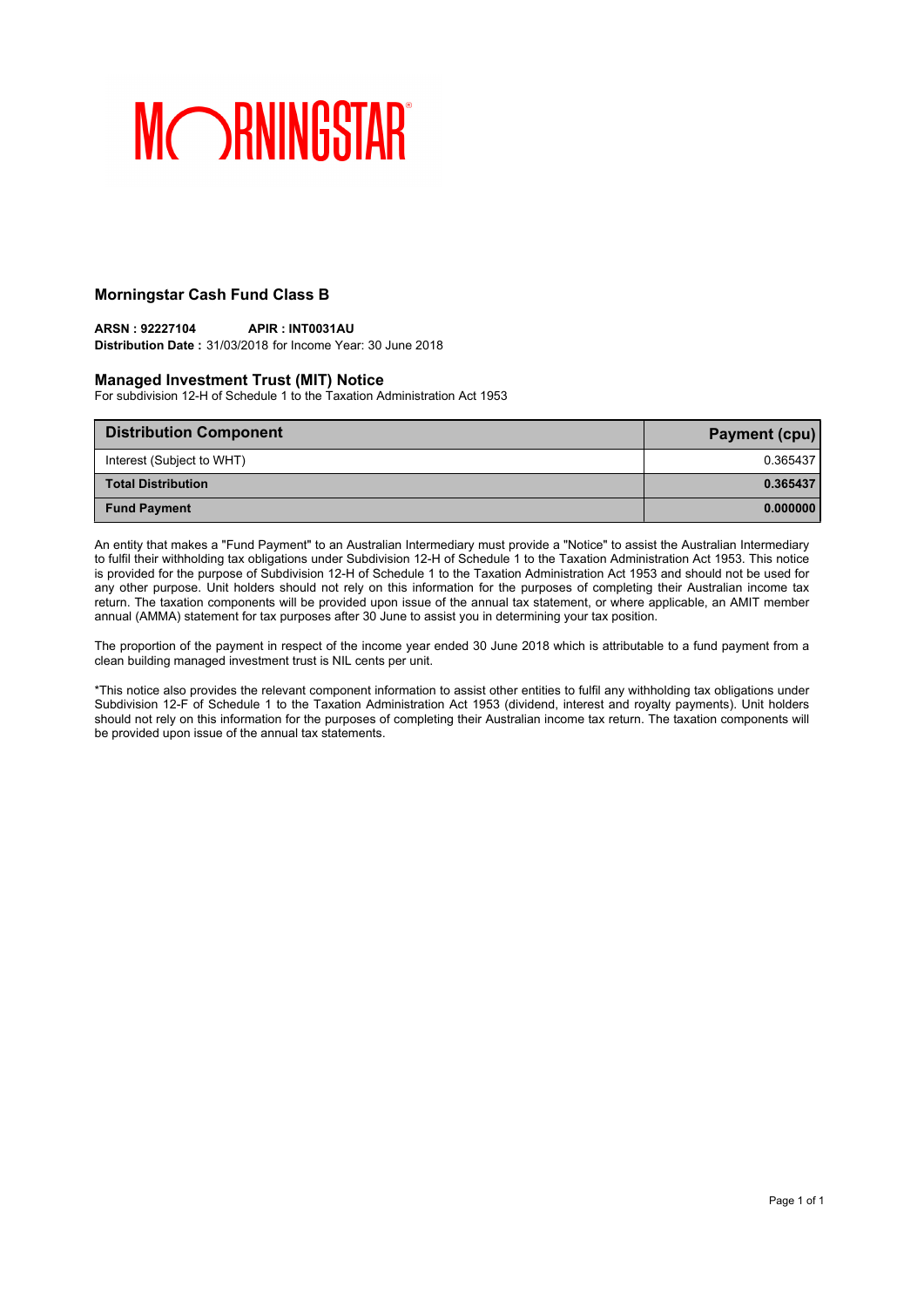## **Morningstar Cash Fund Class Z**

#### **ARSN : 92227104 APIR : INT0006AU Distribution Date :** 31/03/2018 for Income Year: 30 June 2018

### **Managed Investment Trust (MIT) Notice**

For subdivision 12-H of Schedule 1 to the Taxation Administration Act 1953

| <b>Distribution Component</b> | <b>Payment (cpu)</b> |
|-------------------------------|----------------------|
| Interest (Subject to WHT)     | 0.436082             |
| <b>Total Distribution</b>     | 0.436082             |
| <b>Fund Payment</b>           | 0.000000             |

An entity that makes a "Fund Payment" to an Australian Intermediary must provide a "Notice" to assist the Australian Intermediary to fulfil their withholding tax obligations under Subdivision 12-H of Schedule 1 to the Taxation Administration Act 1953. This notice is provided for the purpose of Subdivision 12-H of Schedule 1 to the Taxation Administration Act 1953 and should not be used for any other purpose. Unit holders should not rely on this information for the purposes of completing their Australian income tax return. The taxation components will be provided upon issue of the annual tax statement, or where applicable, an AMIT member annual (AMMA) statement for tax purposes after 30 June to assist you in determining your tax position.

The proportion of the payment in respect of the income year ended 30 June 2018 which is attributable to a fund payment from a clean building managed investment trust is NIL cents per unit.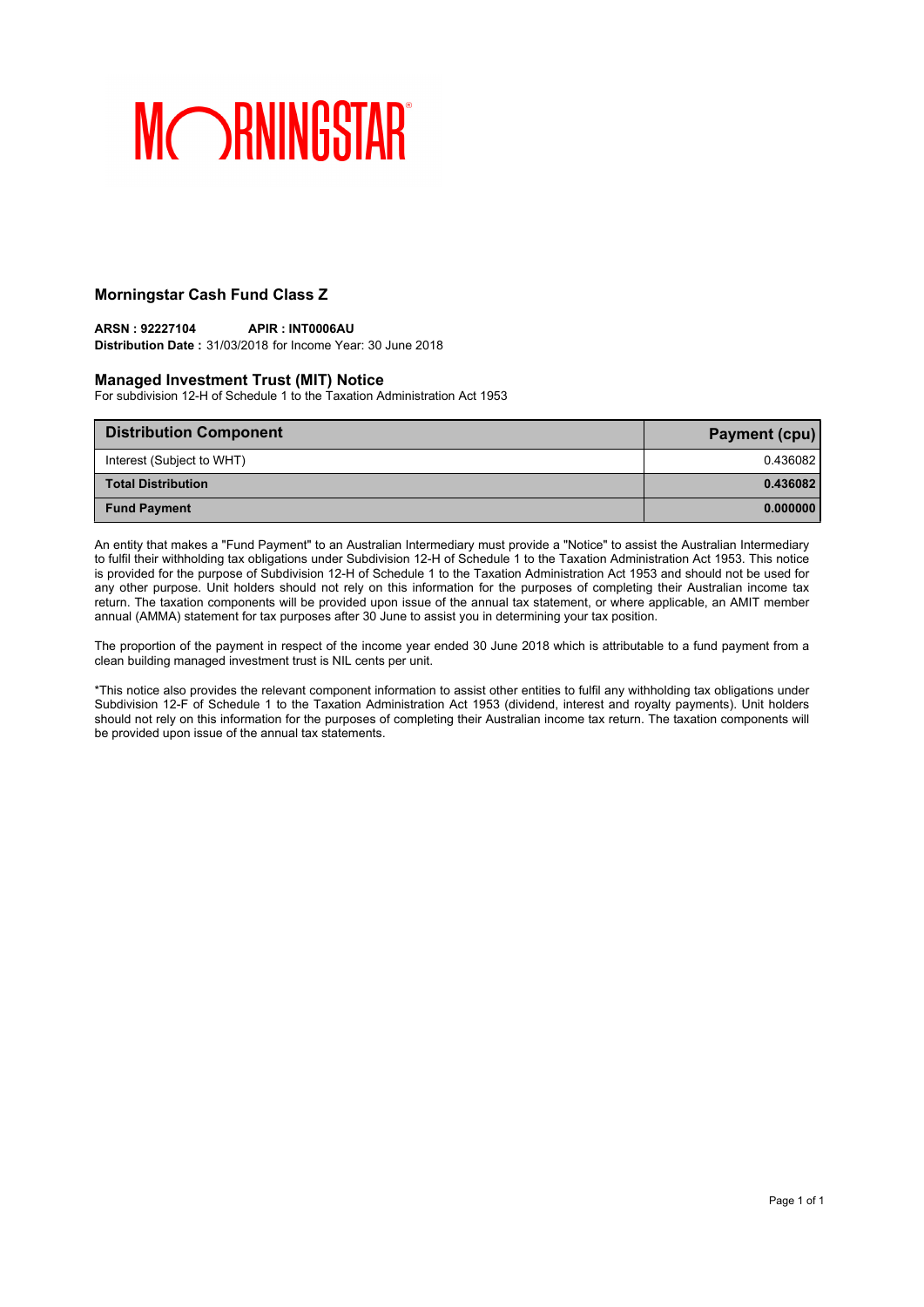### **Morningstar Diversified Alternatives Fund Class B**

**ARSN : 128307004 APIR : INT0096AU Distribution Date :** 31/03/2018 for Income Year: 30 June 2018

#### **Managed Investment Trust (MIT) Notice**

For subdivision 12-H of Schedule 1 to the Taxation Administration Act 1953

| <b>Distribution Component</b> | <b>Payment (cpu)</b> |
|-------------------------------|----------------------|
| Interest (Subject to WHT)     | 0.151032             |
| Interest (Not Subject to WHT) | 0.005982             |
| <b>Franked Dividends</b>      | 0.044455             |
| <b>Franking Credits</b>       | 0.008421             |
| <b>Unfranked Dividends</b>    | 0.008280             |
| Unfranked Dividend CFI        | 0.003427             |
| Other Foreign Income          | 0.439795             |
| Foreign Income Tax Offsets    | 0.003523             |
| Less: Tax Credits             | (0.011944)           |
| <b>Total Distribution</b>     | 0.652971             |
| <b>Fund Payment</b>           | 0.000000             |

An entity that makes a "Fund Payment" to an Australian Intermediary must provide a "Notice" to assist the Australian Intermediary to fulfil their withholding tax obligations under Subdivision 12-H of Schedule 1 to the Taxation Administration Act 1953. This notice is provided for the purpose of Subdivision 12-H of Schedule 1 to the Taxation Administration Act 1953 and should not be used for any other purpose. Unit holders should not rely on this information for the purposes of completing their Australian income tax return. The taxation components will be provided upon issue of the annual tax statement, or where applicable, an AMIT member annual (AMMA) statement for tax purposes after 30 June to assist you in determining your tax position.

The proportion of the payment in respect of the income year ended 30 June 2018 which is attributable to a fund payment from a clean building managed investment trust is NIL cents per unit.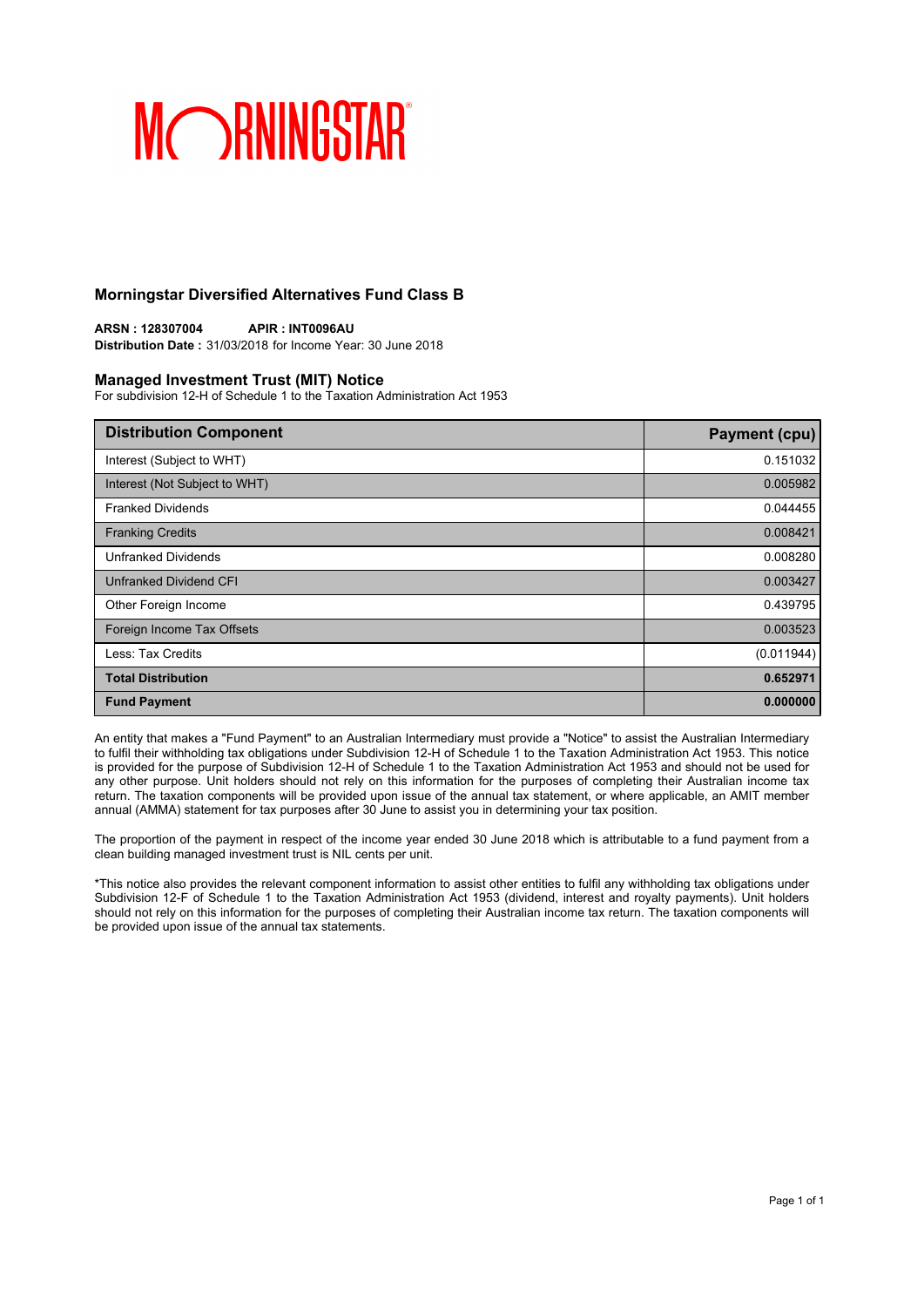### **Morningstar Diversified Alternatives Fund Class Z**

**ARSN : 128307004 APIR : INT0097AU Distribution Date :** 31/03/2018 for Income Year: 30 June 2018

### **Managed Investment Trust (MIT) Notice**

For subdivision 12-H of Schedule 1 to the Taxation Administration Act 1953

| <b>Distribution Component</b> | <b>Payment (cpu)</b> |
|-------------------------------|----------------------|
| Interest (Subject to WHT)     | 0.177296             |
| Interest (Not Subject to WHT) | 0.007023             |
| <b>Franked Dividends</b>      | 0.052186             |
| <b>Franking Credits</b>       | 0.009885             |
| <b>Unfranked Dividends</b>    | 0.009720             |
| Unfranked Dividend CFI        | 0.004022             |
| Other Foreign Income          | 0.516272             |
| Foreign Income Tax Offsets    | 0.004135             |
| Less: Tax Credits             | (0.014020)           |
| <b>Total Distribution</b>     | 0.766519             |
| <b>Fund Payment</b>           | 0.000000             |

An entity that makes a "Fund Payment" to an Australian Intermediary must provide a "Notice" to assist the Australian Intermediary to fulfil their withholding tax obligations under Subdivision 12-H of Schedule 1 to the Taxation Administration Act 1953. This notice is provided for the purpose of Subdivision 12-H of Schedule 1 to the Taxation Administration Act 1953 and should not be used for any other purpose. Unit holders should not rely on this information for the purposes of completing their Australian income tax return. The taxation components will be provided upon issue of the annual tax statement, or where applicable, an AMIT member annual (AMMA) statement for tax purposes after 30 June to assist you in determining your tax position.

The proportion of the payment in respect of the income year ended 30 June 2018 which is attributable to a fund payment from a clean building managed investment trust is NIL cents per unit.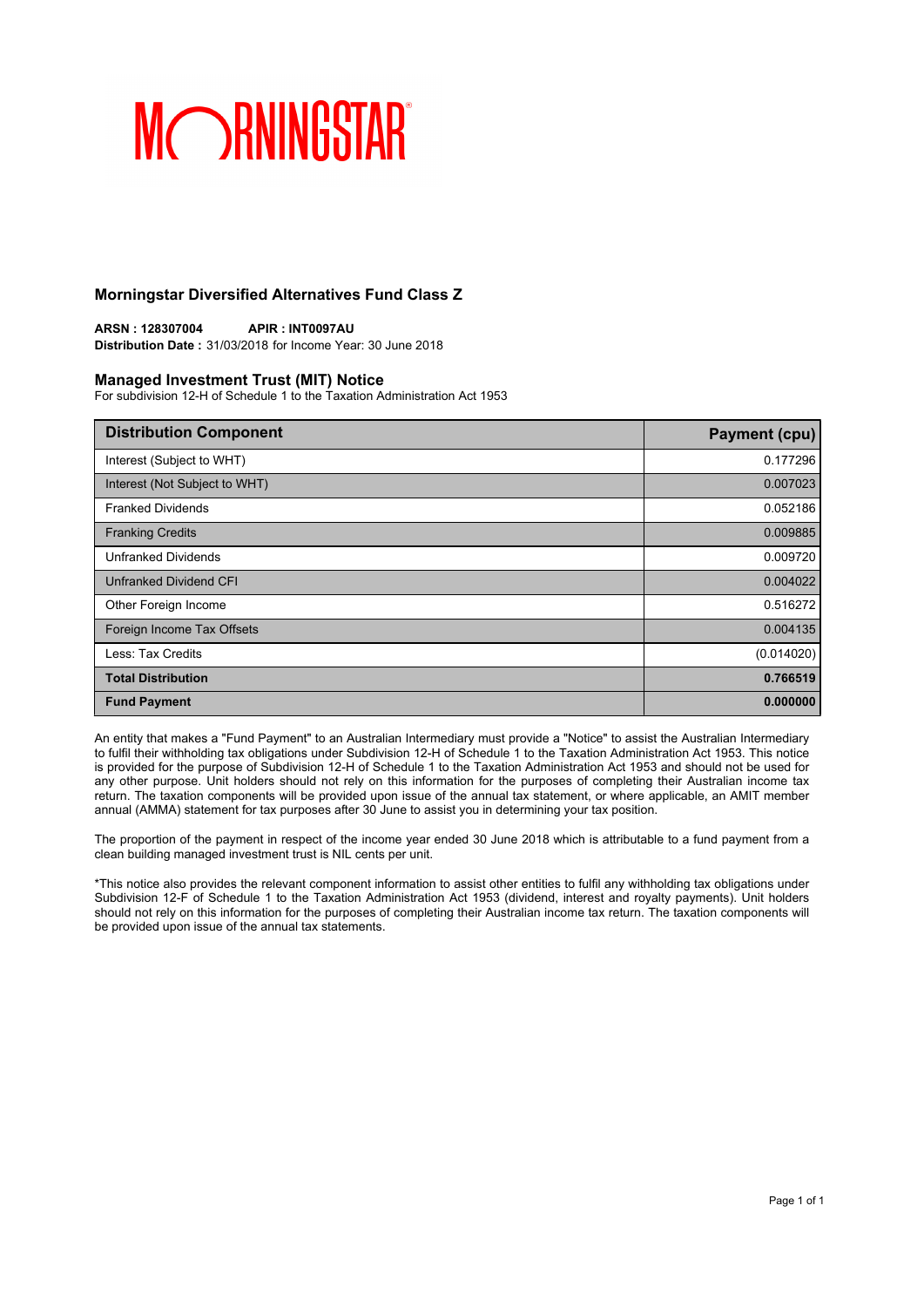## **Morningstar Global Inflation Linked Sec (Hdgd) Fund Class B**

#### **ARSN : 127861938 APIR : INT0093AU**

**Distribution Date :** 31/03/2018 for Income Year: 30 June 2018

#### **Managed Investment Trust (MIT) Notice**

For subdivision 12-H of Schedule 1 to the Taxation Administration Act 1953

| <b>Distribution Component</b> | Payment (cpu) |
|-------------------------------|---------------|
| Interest (Not Subject to WHT) | 0.187204      |
| Other Foreign Income          | 0.273884      |
| <b>Total Distribution</b>     | 0.461088      |
| <b>Fund Payment</b>           | 0.000000      |

An entity that makes a "Fund Payment" to an Australian Intermediary must provide a "Notice" to assist the Australian Intermediary to fulfil their withholding tax obligations under Subdivision 12-H of Schedule 1 to the Taxation Administration Act 1953. This notice is provided for the purpose of Subdivision 12-H of Schedule 1 to the Taxation Administration Act 1953 and should not be used for any other purpose. Unit holders should not rely on this information for the purposes of completing their Australian income tax return. The taxation components will be provided upon issue of the annual tax statement, or where applicable, an AMIT member annual (AMMA) statement for tax purposes after 30 June to assist you in determining your tax position.

The proportion of the payment in respect of the income year ended 30 June 2018 which is attributable to a fund payment from a clean building managed investment trust is NIL cents per unit.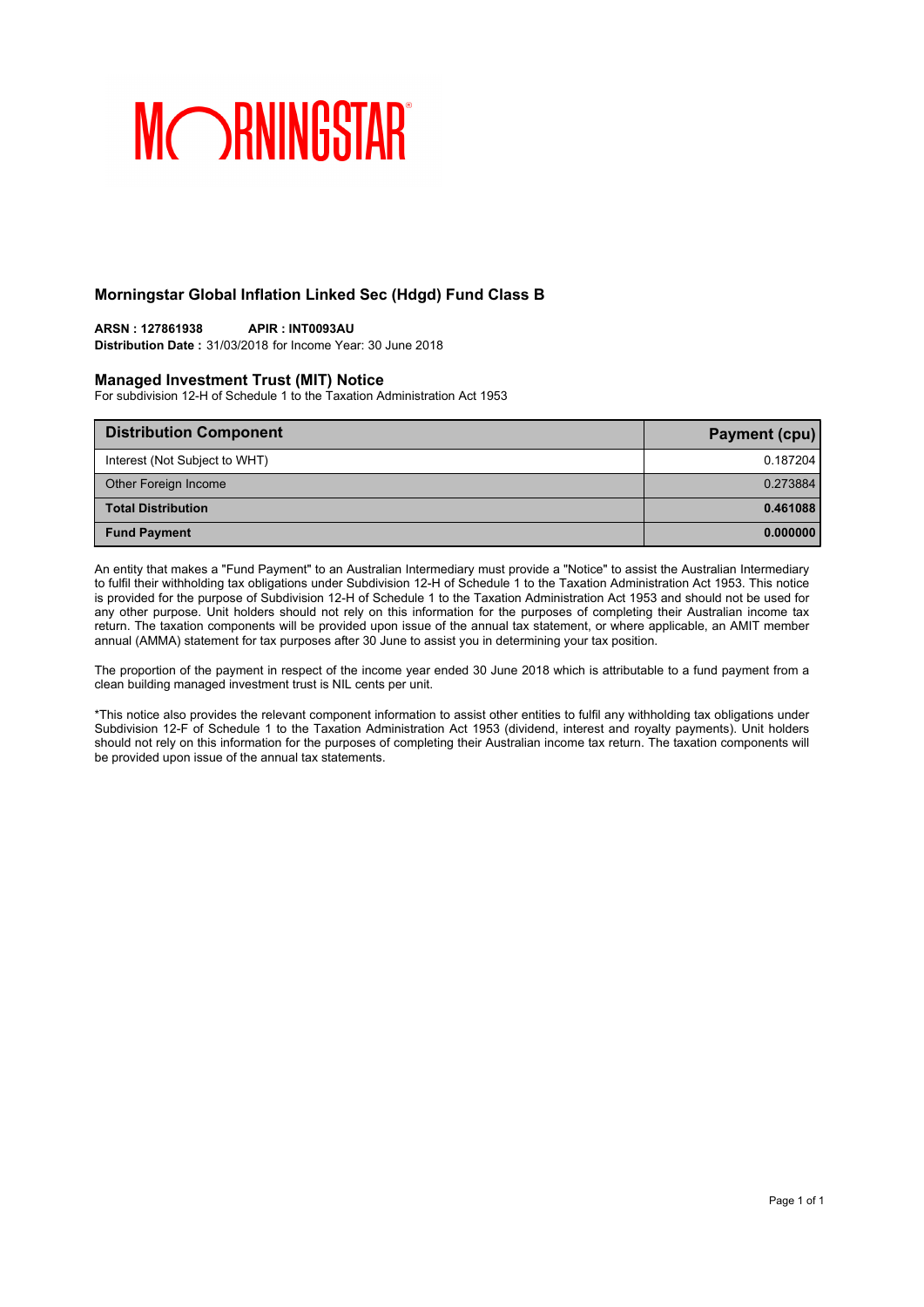## **Morningstar Global Inflation Linked Sec (Hdgd) Fund Class Z**

#### **ARSN : 127861938 APIR : INT0094AU**

**Distribution Date :** 31/03/2018 for Income Year: 30 June 2018

#### **Managed Investment Trust (MIT) Notice**

For subdivision 12-H of Schedule 1 to the Taxation Administration Act 1953

| <b>Distribution Component</b> | Payment (cpu) |
|-------------------------------|---------------|
| Interest (Not Subject to WHT) | 0.233830      |
| Other Foreign Income          | 0.342098      |
| <b>Total Distribution</b>     | 0.575928      |
| <b>Fund Payment</b>           | 0.000000      |

An entity that makes a "Fund Payment" to an Australian Intermediary must provide a "Notice" to assist the Australian Intermediary to fulfil their withholding tax obligations under Subdivision 12-H of Schedule 1 to the Taxation Administration Act 1953. This notice is provided for the purpose of Subdivision 12-H of Schedule 1 to the Taxation Administration Act 1953 and should not be used for any other purpose. Unit holders should not rely on this information for the purposes of completing their Australian income tax return. The taxation components will be provided upon issue of the annual tax statement, or where applicable, an AMIT member annual (AMMA) statement for tax purposes after 30 June to assist you in determining your tax position.

The proportion of the payment in respect of the income year ended 30 June 2018 which is attributable to a fund payment from a clean building managed investment trust is NIL cents per unit.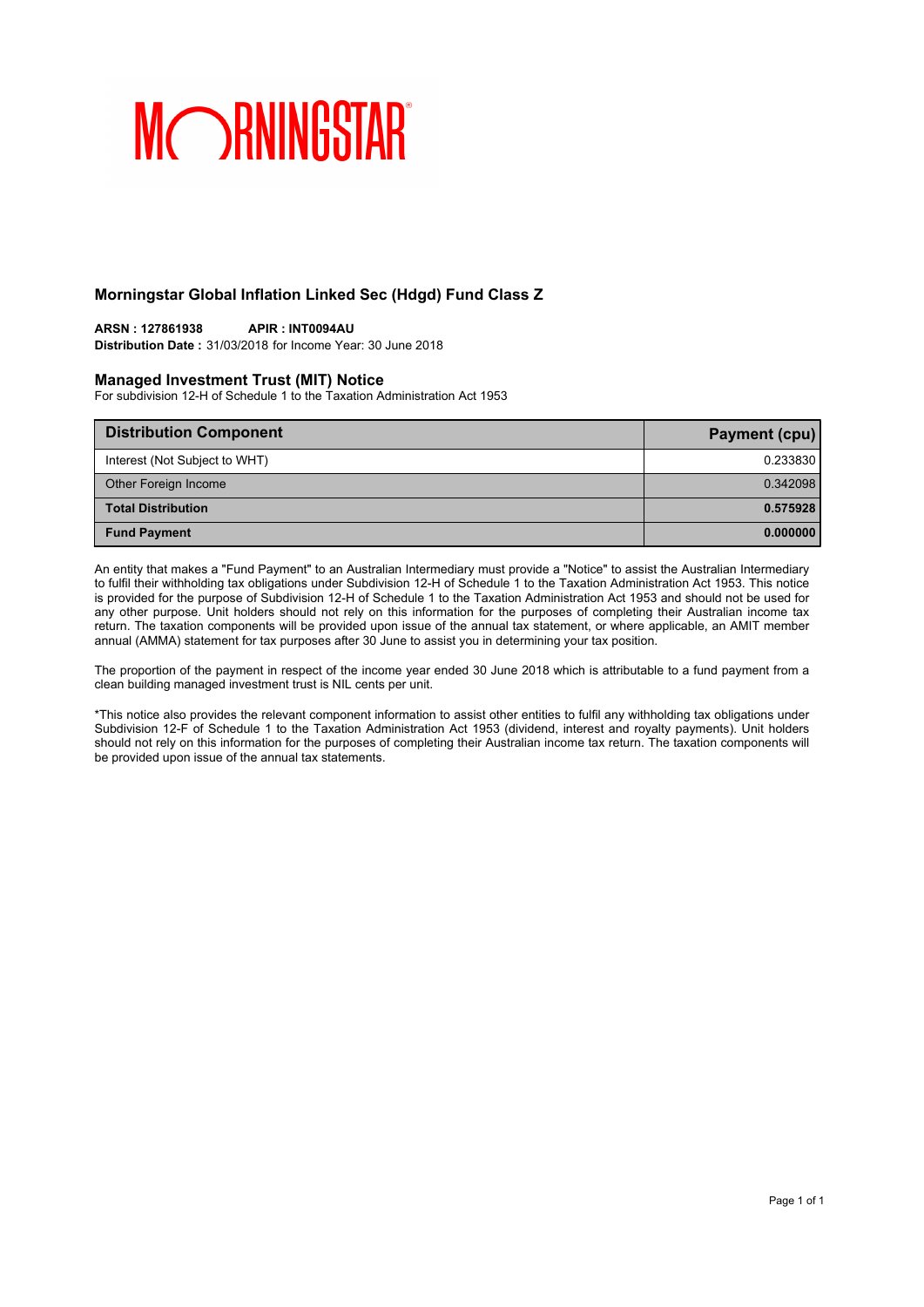## **Morningstar International Bonds (Hedged) Fund Class A**

## **ARSN : 121406219 APIR : INT0080AU**

**Distribution Date :** 31/03/2018 for Income Year: 30 June 2018

#### **Managed Investment Trust (MIT) Notice**

For subdivision 12-H of Schedule 1 to the Taxation Administration Act 1953

| <b>Distribution Component</b> | Payment (cpu) |
|-------------------------------|---------------|
| Other Foreign Income          | 0.325395      |
| Foreign Income Tax Offsets    | 0.002566      |
| Less: Tax Credits             | (0.002566)    |
| <b>Total Distribution</b>     | 0.325395      |
| <b>Fund Payment</b>           | 0.000000      |

An entity that makes a "Fund Payment" to an Australian Intermediary must provide a "Notice" to assist the Australian Intermediary to fulfil their withholding tax obligations under Subdivision 12-H of Schedule 1 to the Taxation Administration Act 1953. This notice is provided for the purpose of Subdivision 12-H of Schedule 1 to the Taxation Administration Act 1953 and should not be used for any other purpose. Unit holders should not rely on this information for the purposes of completing their Australian income tax return. The taxation components will be provided upon issue of the annual tax statement, or where applicable, an AMIT member annual (AMMA) statement for tax purposes after 30 June to assist you in determining your tax position.

The proportion of the payment in respect of the income year ended 30 June 2018 which is attributable to a fund payment from a clean building managed investment trust is NIL cents per unit.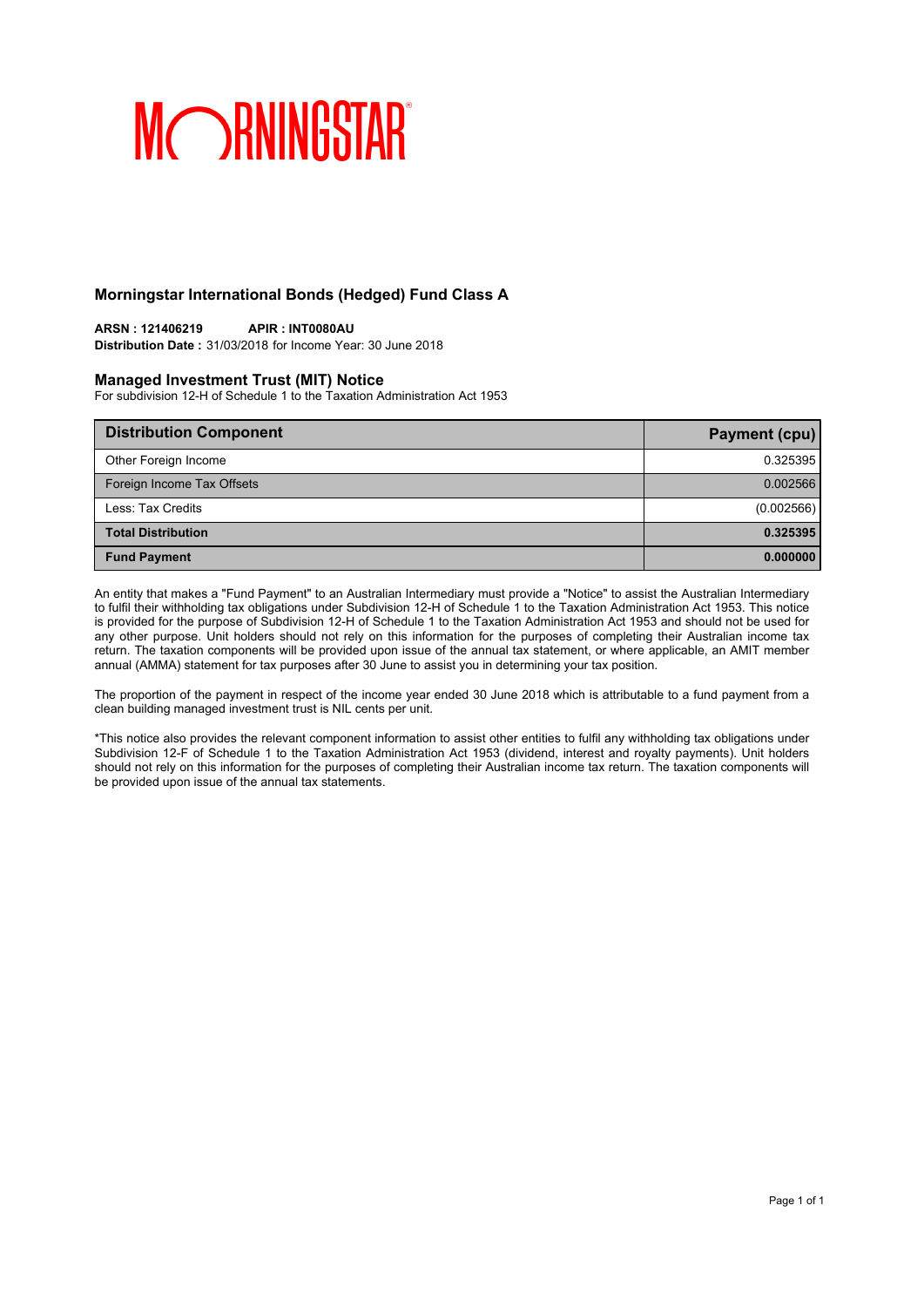### **Morningstar International Bonds (Hedged) Fund Class B**

## **ARSN : 121406219 APIR : INT0081AU**

**Distribution Date :** 31/03/2018 for Income Year: 30 June 2018

#### **Managed Investment Trust (MIT) Notice**

For subdivision 12-H of Schedule 1 to the Taxation Administration Act 1953

| <b>Distribution Component</b> | Payment (cpu) |
|-------------------------------|---------------|
| Other Foreign Income          | 0.335687      |
| Foreign Income Tax Offsets    | 0.002646      |
| Less: Tax Credits             | (0.002646)    |
| <b>Total Distribution</b>     | 0.335687      |
| <b>Fund Payment</b>           | 0.000000      |

An entity that makes a "Fund Payment" to an Australian Intermediary must provide a "Notice" to assist the Australian Intermediary to fulfil their withholding tax obligations under Subdivision 12-H of Schedule 1 to the Taxation Administration Act 1953. This notice is provided for the purpose of Subdivision 12-H of Schedule 1 to the Taxation Administration Act 1953 and should not be used for any other purpose. Unit holders should not rely on this information for the purposes of completing their Australian income tax return. The taxation components will be provided upon issue of the annual tax statement, or where applicable, an AMIT member annual (AMMA) statement for tax purposes after 30 June to assist you in determining your tax position.

The proportion of the payment in respect of the income year ended 30 June 2018 which is attributable to a fund payment from a clean building managed investment trust is NIL cents per unit.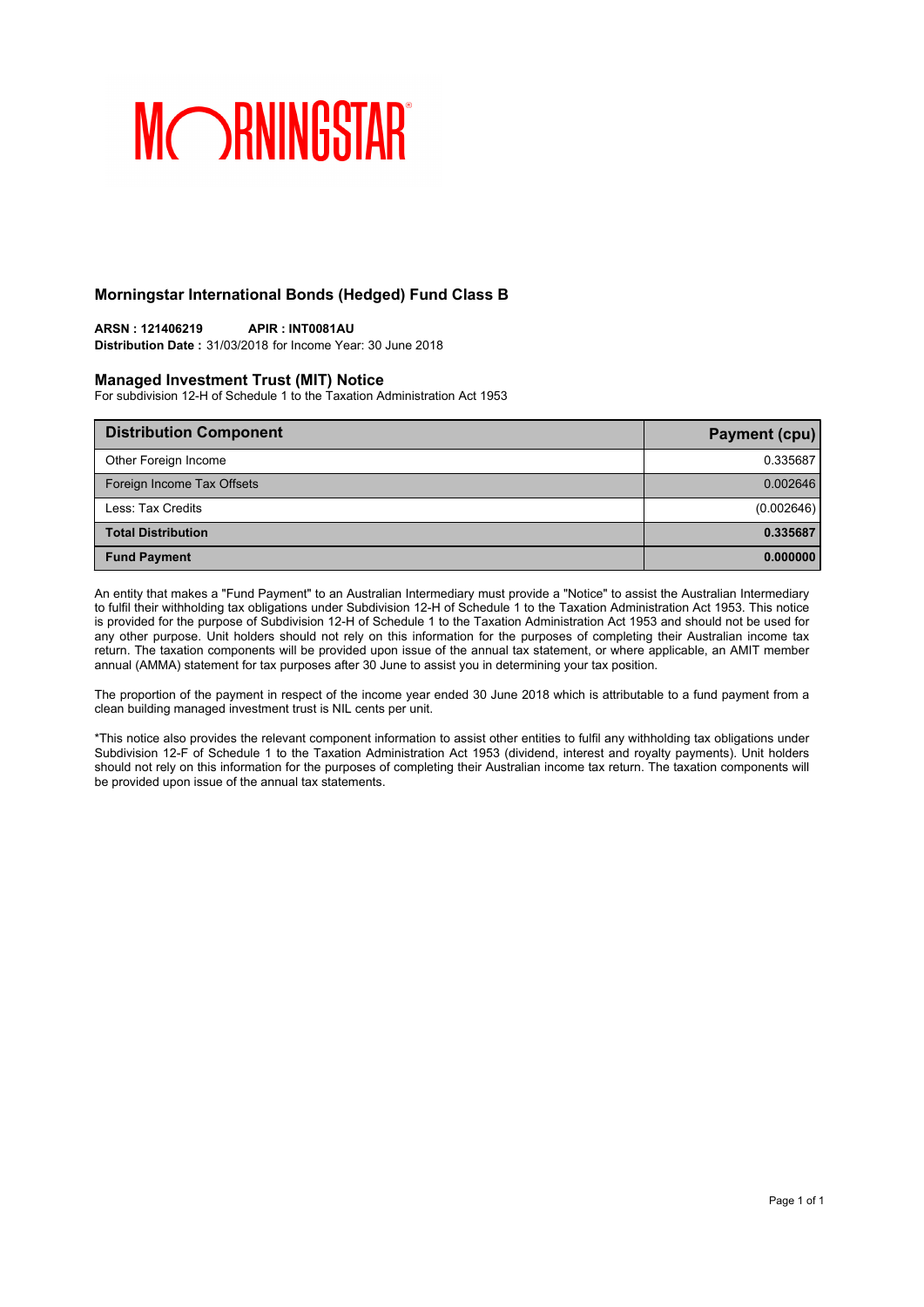## **Morningstar International Bonds (Hedged) Fund Class Z**

## **ARSN : 121406219 APIR : INT0082AU**

**Distribution Date :** 31/03/2018 for Income Year: 30 June 2018

#### **Managed Investment Trust (MIT) Notice**

For subdivision 12-H of Schedule 1 to the Taxation Administration Act 1953

| <b>Distribution Component</b> | Payment (cpu) |
|-------------------------------|---------------|
| Other Foreign Income          | 0.494278      |
| Foreign Income Tax Offsets    | 0.003897      |
| Less: Tax Credits             | (0.003897)    |
| <b>Total Distribution</b>     | 0.494278      |
| <b>Fund Payment</b>           | 0.000000      |

An entity that makes a "Fund Payment" to an Australian Intermediary must provide a "Notice" to assist the Australian Intermediary to fulfil their withholding tax obligations under Subdivision 12-H of Schedule 1 to the Taxation Administration Act 1953. This notice is provided for the purpose of Subdivision 12-H of Schedule 1 to the Taxation Administration Act 1953 and should not be used for any other purpose. Unit holders should not rely on this information for the purposes of completing their Australian income tax return. The taxation components will be provided upon issue of the annual tax statement, or where applicable, an AMIT member annual (AMMA) statement for tax purposes after 30 June to assist you in determining your tax position.

The proportion of the payment in respect of the income year ended 30 June 2018 which is attributable to a fund payment from a clean building managed investment trust is NIL cents per unit.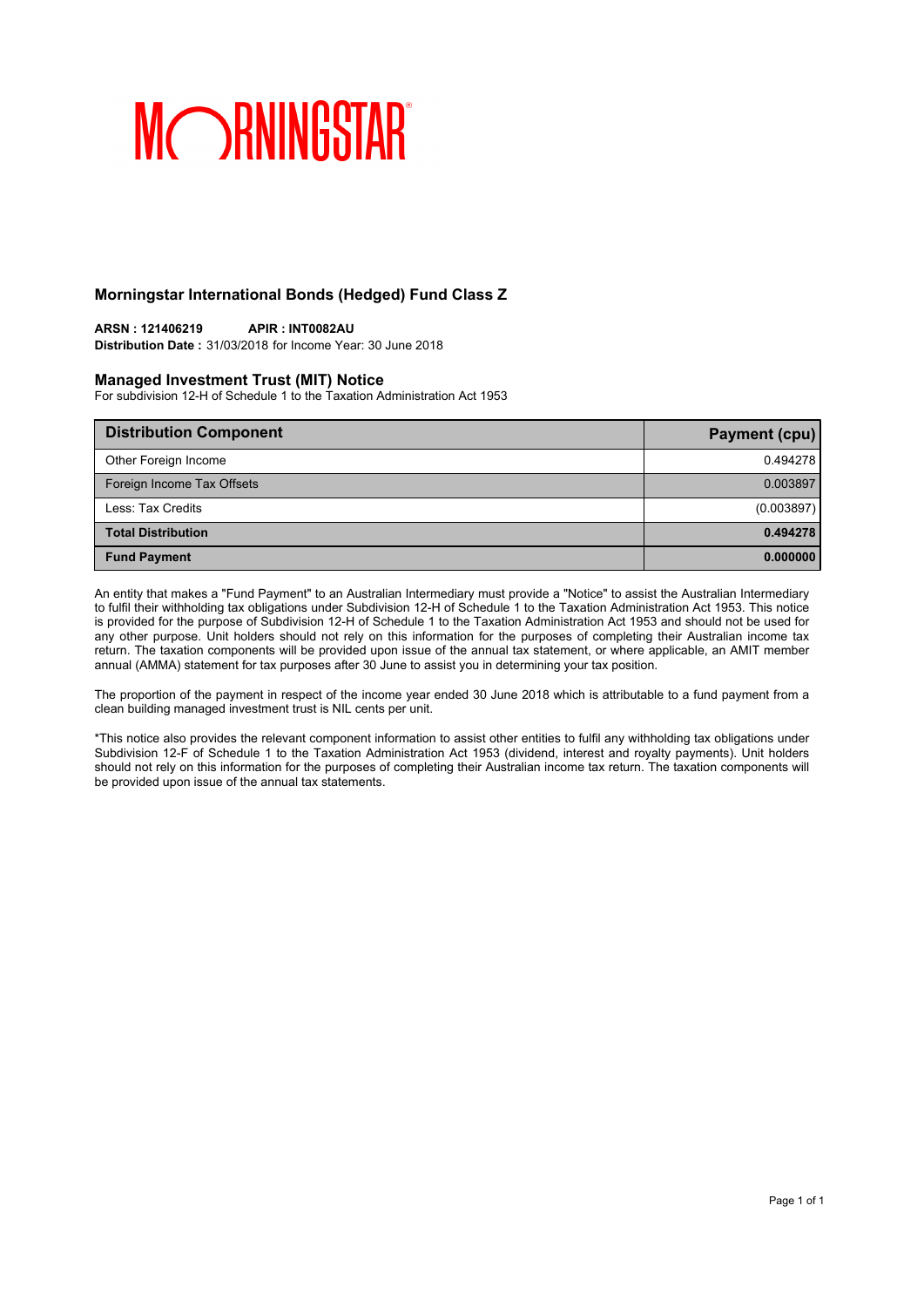### **Morningstar Global Property Securities (Hedged) Fund Class B**

**ARSN : 118668929 APIR : INT0078AU Distribution Date :** 31/03/2018 for Income Year: 30 June 2018

### **Managed Investment Trust (MIT) Notice**

For subdivision 12-H of Schedule 1 to the Taxation Administration Act 1953

| <b>Distribution Component</b> | Payment (cpu) |
|-------------------------------|---------------|
| <b>Franking Credits</b>       | 0.005607      |
| Other Foreign Income          | 0.794838      |
| Foreign Income Tax Offsets    | 0.117990      |
| Non Assessable Non Exempt     | 0.041300      |
| Other Non-Assessable Amount   | 0.034009      |
| Less: Tax Credits             | (0.123597)    |
| <b>Total Distribution</b>     | 0.870147      |
| <b>Fund Payment</b>           | 0.008346      |

An entity that makes a "Fund Payment" to an Australian Intermediary must provide a "Notice" to assist the Australian Intermediary to fulfil their withholding tax obligations under Subdivision 12-H of Schedule 1 to the Taxation Administration Act 1953. This notice is provided for the purpose of Subdivision 12-H of Schedule 1 to the Taxation Administration Act 1953 and should not be used for any other purpose. Unit holders should not rely on this information for the purposes of completing their Australian income tax return. The taxation components will be provided upon issue of the annual tax statement, or where applicable, an AMIT member annual (AMMA) statement for tax purposes after 30 June to assist you in determining your tax position.

The proportion of the payment in respect of the income year ended 30 June 2018 which is attributable to a fund payment from a clean building managed investment trust is NIL cents per unit.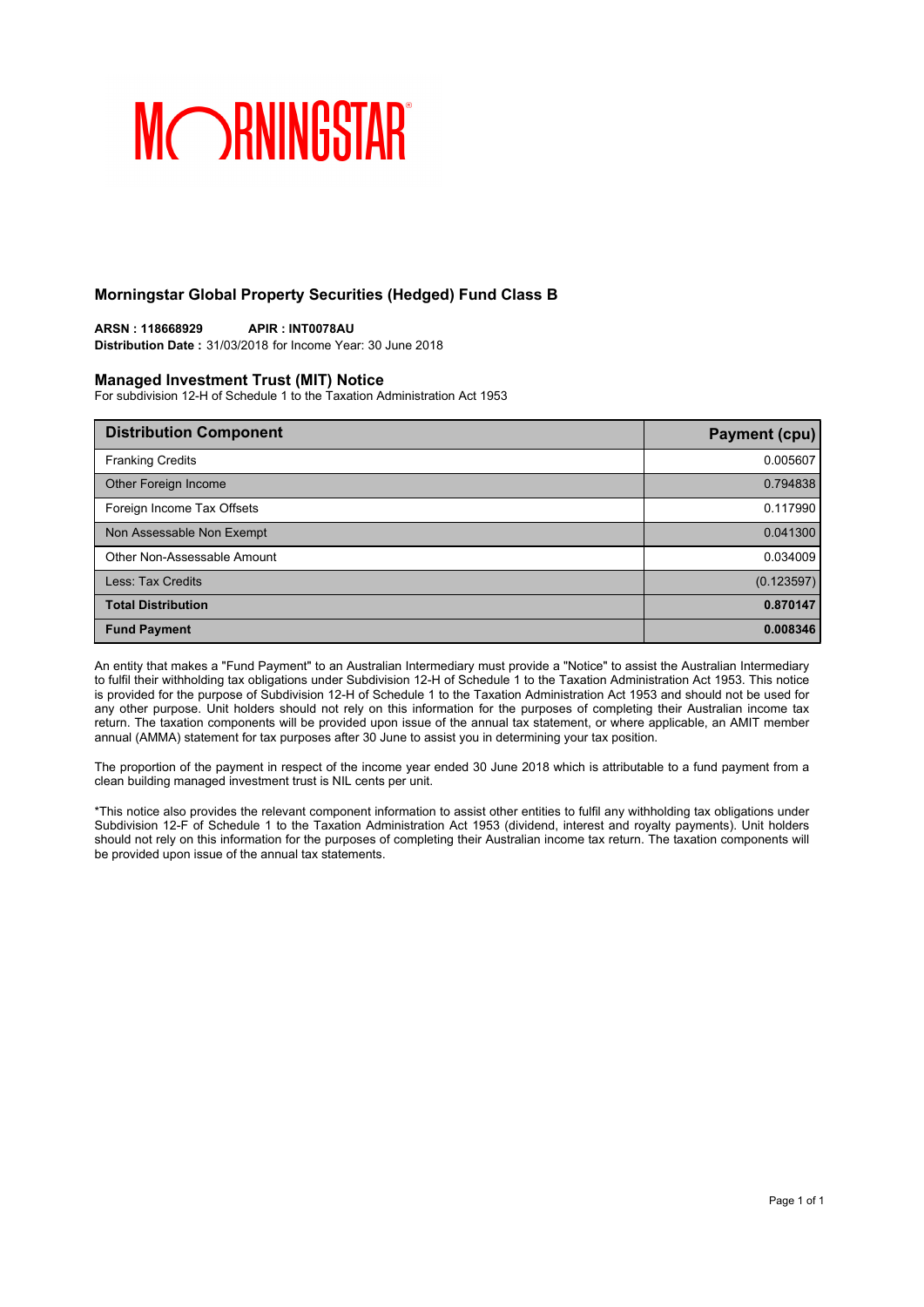### **Morningstar Global Property Securities (Hedged) Fund Class Z**

**ARSN : 118668929 APIR : INT0079AU Distribution Date :** 31/03/2018 for Income Year: 30 June 2018

### **Managed Investment Trust (MIT) Notice**

For subdivision 12-H of Schedule 1 to the Taxation Administration Act 1953

| <b>Distribution Component</b> | <b>Payment (cpu)</b> |
|-------------------------------|----------------------|
| <b>Franking Credits</b>       | 0.006453             |
| Other Foreign Income          | 0.914802             |
| Foreign Income Tax Offsets    | 0.135798             |
| Non Assessable Non Exempt     | 0.047534             |
| Other Non-Assessable Amount   | 0.039141             |
| Less: Tax Credits             | (0.142251)           |
| <b>Total Distribution</b>     | 1.001477             |
| <b>Fund Payment</b>           | 0.009606             |

An entity that makes a "Fund Payment" to an Australian Intermediary must provide a "Notice" to assist the Australian Intermediary to fulfil their withholding tax obligations under Subdivision 12-H of Schedule 1 to the Taxation Administration Act 1953. This notice is provided for the purpose of Subdivision 12-H of Schedule 1 to the Taxation Administration Act 1953 and should not be used for any other purpose. Unit holders should not rely on this information for the purposes of completing their Australian income tax return. The taxation components will be provided upon issue of the annual tax statement, or where applicable, an AMIT member annual (AMMA) statement for tax purposes after 30 June to assist you in determining your tax position.

The proportion of the payment in respect of the income year ended 30 June 2018 which is attributable to a fund payment from a clean building managed investment trust is NIL cents per unit.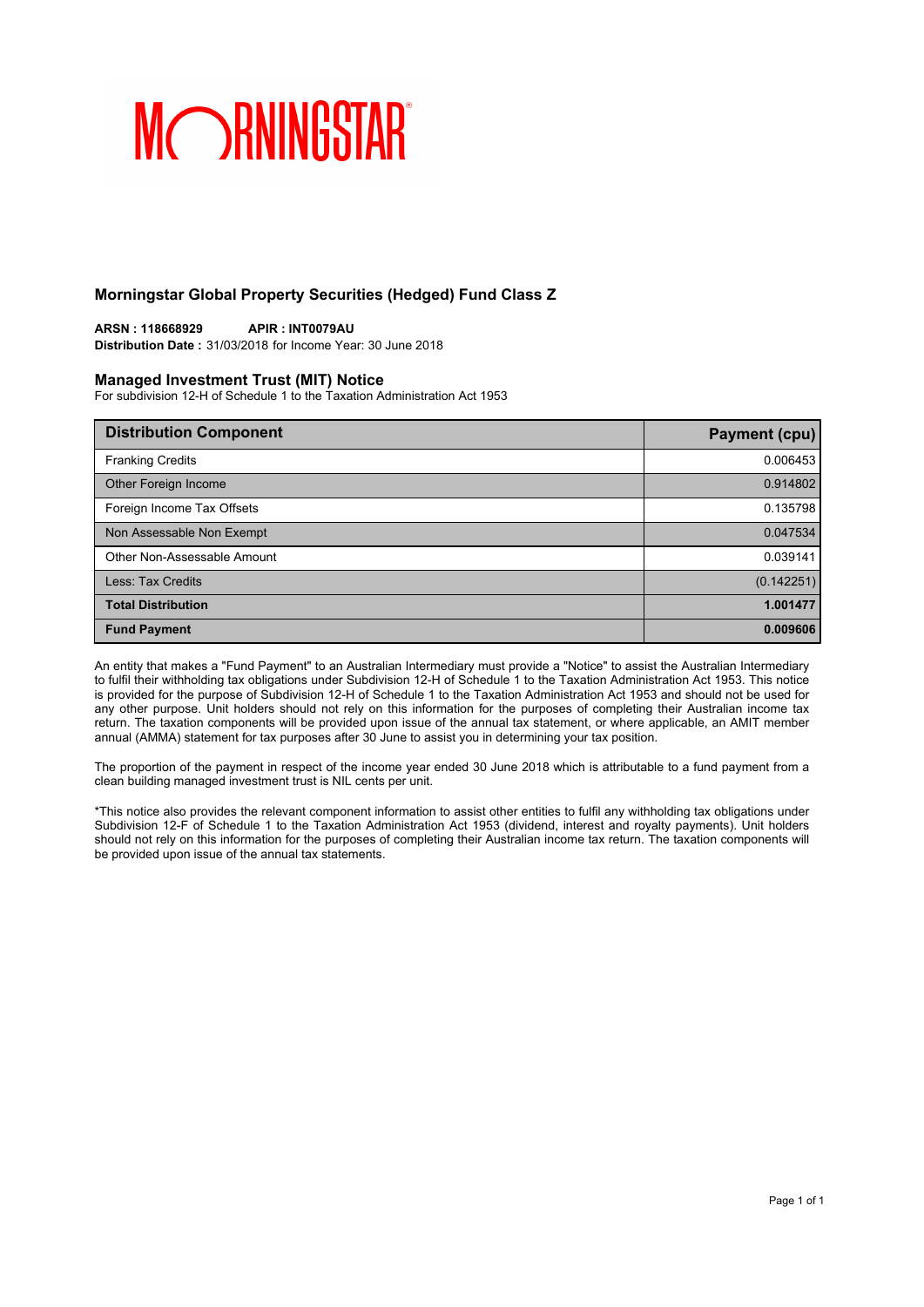## **Ibbotson Intl Shs Active (Hdg) Trust (Z)**

### **ARSN : 92226876 APIR : INT0014AU**

**Distribution Date :** 31/03/2018 for Income Year: 30 June 2018

#### **Managed Investment Trust (MIT) Notice**

For subdivision 12-H of Schedule 1 to the Taxation Administration Act 1953

| <b>Distribution Component</b> | <b>Payment (cpu)</b> |
|-------------------------------|----------------------|
| Interest (Subject to WHT)     | 0.000217             |
| Other Foreign Income          | 0.526865             |
| Foreign Income Tax Offsets    | 0.110992             |
| Less: Tax Credits             | (0.110992)           |
| <b>Total Distribution</b>     | 0.527082             |
| <b>Fund Payment</b>           | 0.000000             |

An entity that makes a "Fund Payment" to an Australian Intermediary must provide a "Notice" to assist the Australian Intermediary to fulfil their withholding tax obligations under Subdivision 12-H of Schedule 1 to the Taxation Administration Act 1953. This notice is provided for the purpose of Subdivision 12-H of Schedule 1 to the Taxation Administration Act 1953 and should not be used for any other purpose. Unit holders should not rely on this information for the purposes of completing their Australian income tax return. The taxation components will be provided upon issue of the annual tax statement, or where applicable, an AMIT member annual (AMMA) statement for tax purposes after 30 June to assist you in determining your tax position.

The proportion of the payment in respect of the income year ended 30 June 2018 which is attributable to a fund payment from a clean building managed investment trust is NIL cents per unit.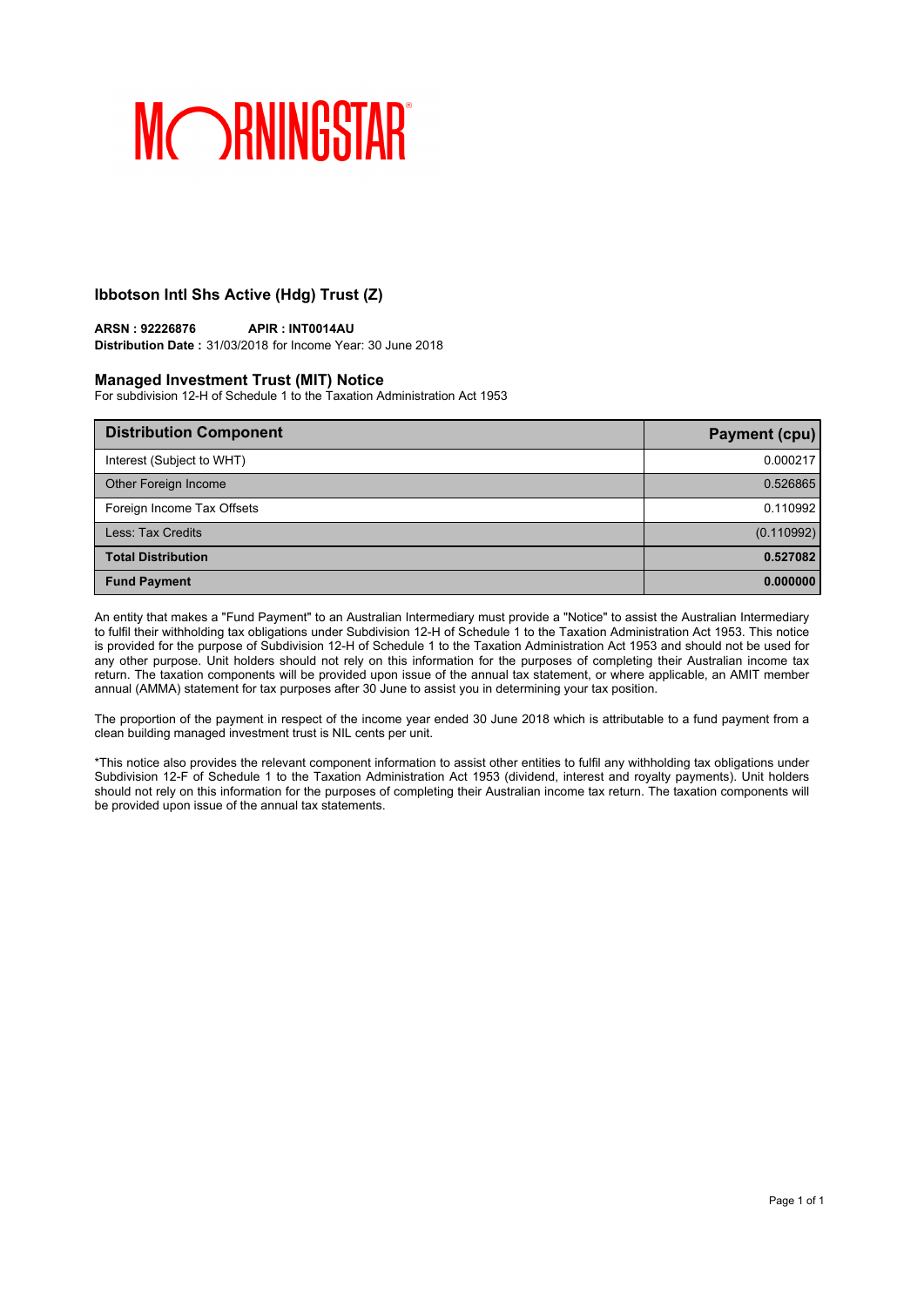## **Ibbotson Intl Shs Active (Unhdg) Trust-Z**

## **ARSN : 92234289 APIR : INT0015AU**

**Distribution Date :** 31/03/2018 for Income Year: 30 June 2018

#### **Managed Investment Trust (MIT) Notice**

For subdivision 12-H of Schedule 1 to the Taxation Administration Act 1953

| <b>Distribution Component</b> | Payment (cpu) |
|-------------------------------|---------------|
| Interest (Subject to WHT)     | 0.000756      |
| Other Foreign Income          | 2.236954      |
| <b>Total Distribution</b>     | 2.237710      |
| <b>Fund Payment</b>           | 0.000000      |

An entity that makes a "Fund Payment" to an Australian Intermediary must provide a "Notice" to assist the Australian Intermediary to fulfil their withholding tax obligations under Subdivision 12-H of Schedule 1 to the Taxation Administration Act 1953. This notice is provided for the purpose of Subdivision 12-H of Schedule 1 to the Taxation Administration Act 1953 and should not be used for any other purpose. Unit holders should not rely on this information for the purposes of completing their Australian income tax return. The taxation components will be provided upon issue of the annual tax statement, or where applicable, an AMIT member annual (AMMA) statement for tax purposes after 30 June to assist you in determining your tax position.

The proportion of the payment in respect of the income year ended 30 June 2018 which is attributable to a fund payment from a clean building managed investment trust is NIL cents per unit.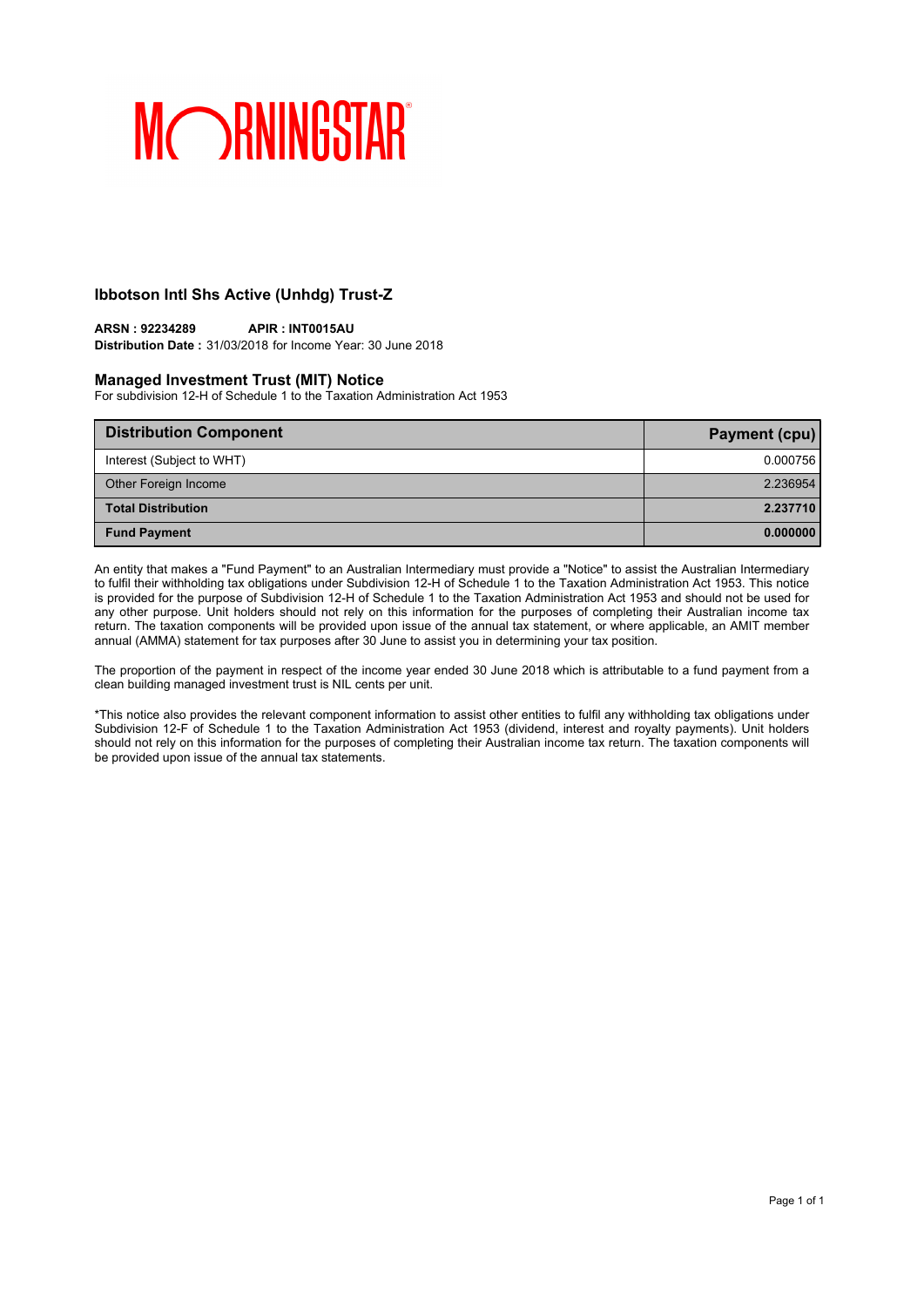### **Morningstar International Shares (Unhedged) Fund Class B**

## **ARSN : 92229199 APIR : INT0053AU**

**Distribution Date :** 31/03/2018 for Income Year: 30 June 2018

#### **Managed Investment Trust (MIT) Notice**

For subdivision 12-H of Schedule 1 to the Taxation Administration Act 1953

| <b>Distribution Component</b> | Payment (cpu) |
|-------------------------------|---------------|
| Other Foreign Income          | 0.183879      |
| Foreign Income Tax Offsets    | 0.031346      |
| Less: Tax Credits             | (0.031346)    |
| <b>Total Distribution</b>     | 0.183879      |
| <b>Fund Payment</b>           | 0.000000      |

An entity that makes a "Fund Payment" to an Australian Intermediary must provide a "Notice" to assist the Australian Intermediary to fulfil their withholding tax obligations under Subdivision 12-H of Schedule 1 to the Taxation Administration Act 1953. This notice is provided for the purpose of Subdivision 12-H of Schedule 1 to the Taxation Administration Act 1953 and should not be used for any other purpose. Unit holders should not rely on this information for the purposes of completing their Australian income tax return. The taxation components will be provided upon issue of the annual tax statement, or where applicable, an AMIT member annual (AMMA) statement for tax purposes after 30 June to assist you in determining your tax position.

The proportion of the payment in respect of the income year ended 30 June 2018 which is attributable to a fund payment from a clean building managed investment trust is NIL cents per unit.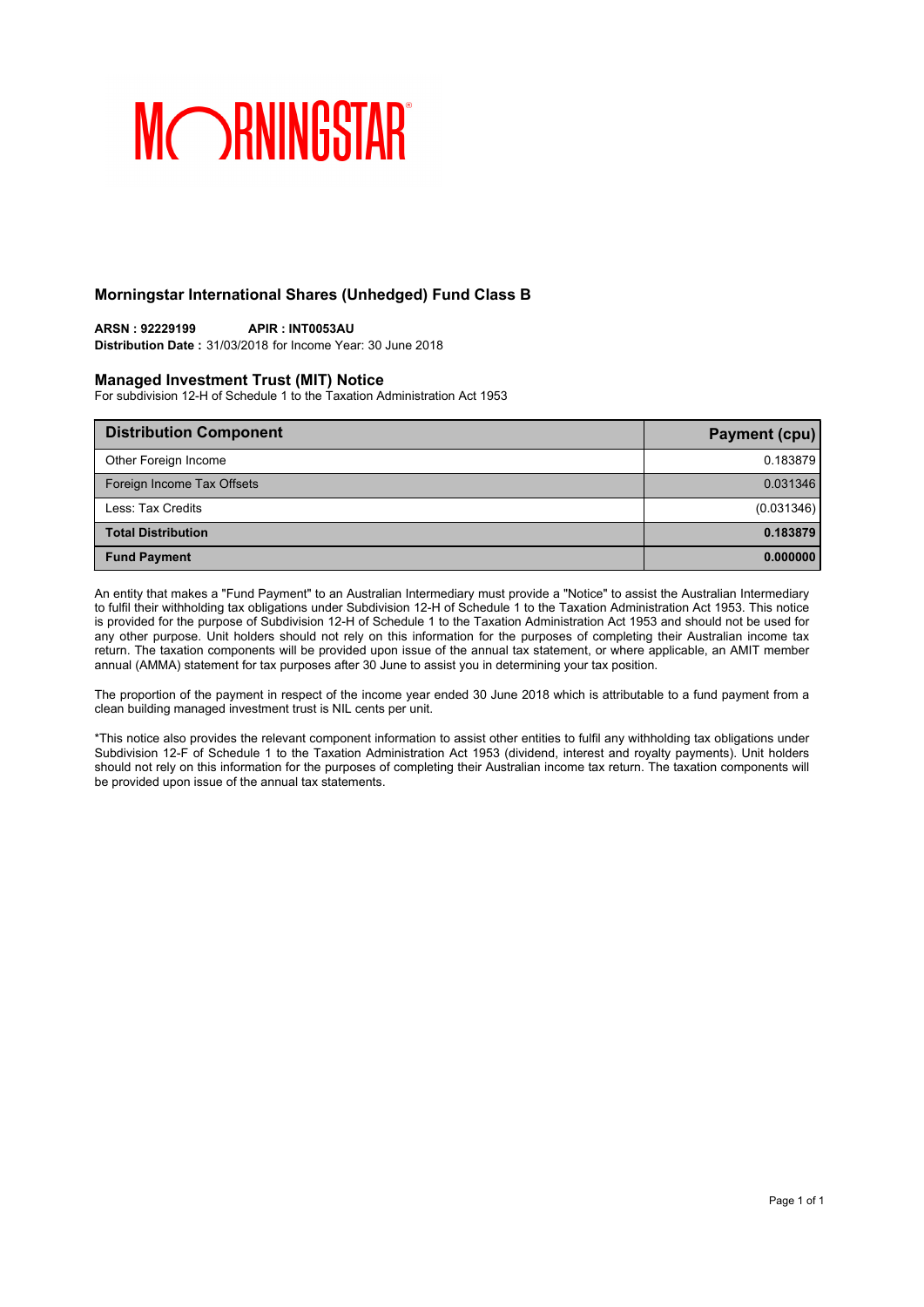### **Morningstar International Shares (Unhedged) Fund Class Z**

## **ARSN : 92229199 APIR : INT0017AU**

**Distribution Date :** 31/03/2018 for Income Year: 30 June 2018

### **Managed Investment Trust (MIT) Notice**

For subdivision 12-H of Schedule 1 to the Taxation Administration Act 1953

| <b>Distribution Component</b> | Payment (cpu) |
|-------------------------------|---------------|
| Other Foreign Income          | 0.278085      |
| Foreign Income Tax Offsets    | 0.047406      |
| Less: Tax Credits             | (0.047406)    |
| <b>Total Distribution</b>     | 0.278085      |
| <b>Fund Payment</b>           | 0.000000      |

An entity that makes a "Fund Payment" to an Australian Intermediary must provide a "Notice" to assist the Australian Intermediary to fulfil their withholding tax obligations under Subdivision 12-H of Schedule 1 to the Taxation Administration Act 1953. This notice is provided for the purpose of Subdivision 12-H of Schedule 1 to the Taxation Administration Act 1953 and should not be used for any other purpose. Unit holders should not rely on this information for the purposes of completing their Australian income tax return. The taxation components will be provided upon issue of the annual tax statement, or where applicable, an AMIT member annual (AMMA) statement for tax purposes after 30 June to assist you in determining your tax position.

The proportion of the payment in respect of the income year ended 30 June 2018 which is attributable to a fund payment from a clean building managed investment trust is NIL cents per unit.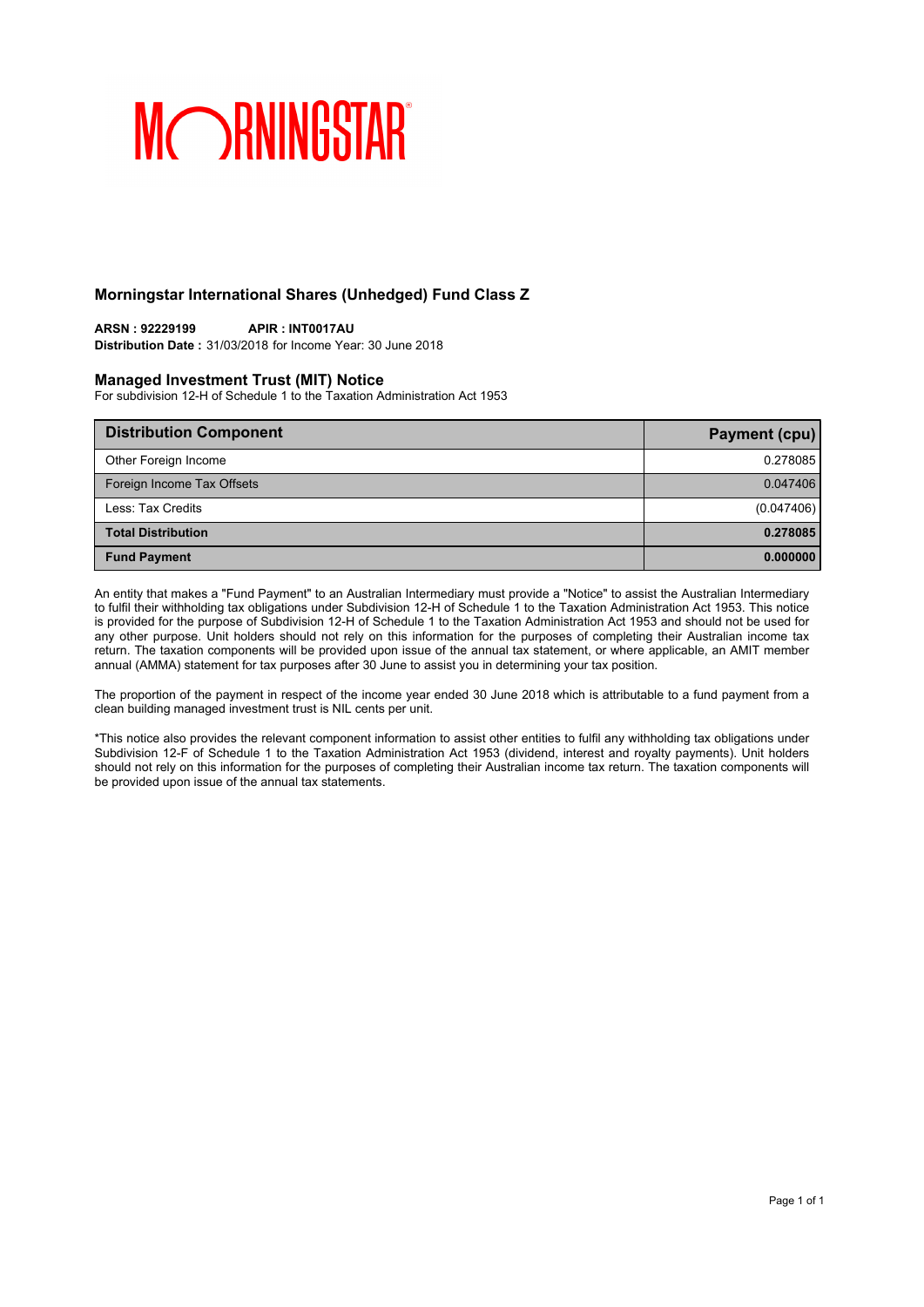### **Morningstar Intl Shares High Opps (Unhedged) Fund Class B**

**ARSN : 110632481 APIR : INT0070AU Distribution Date :** 31/03/2018 for Income Year: 30 June 2018

#### **Managed Investment Trust (MIT) Notice**

For subdivision 12-H of Schedule 1 to the Taxation Administration Act 1953

| <b>Distribution Component</b> | <b>Payment (cpu)</b> |
|-------------------------------|----------------------|
| Interest (Subject to WHT)     | 0.000020             |
| <b>Franked Dividends</b>      | 0.000228             |
| <b>Franking Credits</b>       | 0.000473             |
| Domestic Other Income         | 0.001226             |
| Other Foreign Income          | 0.036300             |
| Foreign Income Tax Offsets    | 0.004536             |
| Less: Tax Credits             | (0.005009)           |
| <b>Total Distribution</b>     | 0.037774             |
| <b>Fund Payment</b>           | 0.001226             |

An entity that makes a "Fund Payment" to an Australian Intermediary must provide a "Notice" to assist the Australian Intermediary to fulfil their withholding tax obligations under Subdivision 12-H of Schedule 1 to the Taxation Administration Act 1953. This notice is provided for the purpose of Subdivision 12-H of Schedule 1 to the Taxation Administration Act 1953 and should not be used for any other purpose. Unit holders should not rely on this information for the purposes of completing their Australian income tax return. The taxation components will be provided upon issue of the annual tax statement, or where applicable, an AMIT member annual (AMMA) statement for tax purposes after 30 June to assist you in determining your tax position.

The proportion of the payment in respect of the income year ended 30 June 2018 which is attributable to a fund payment from a clean building managed investment trust is NIL cents per unit.